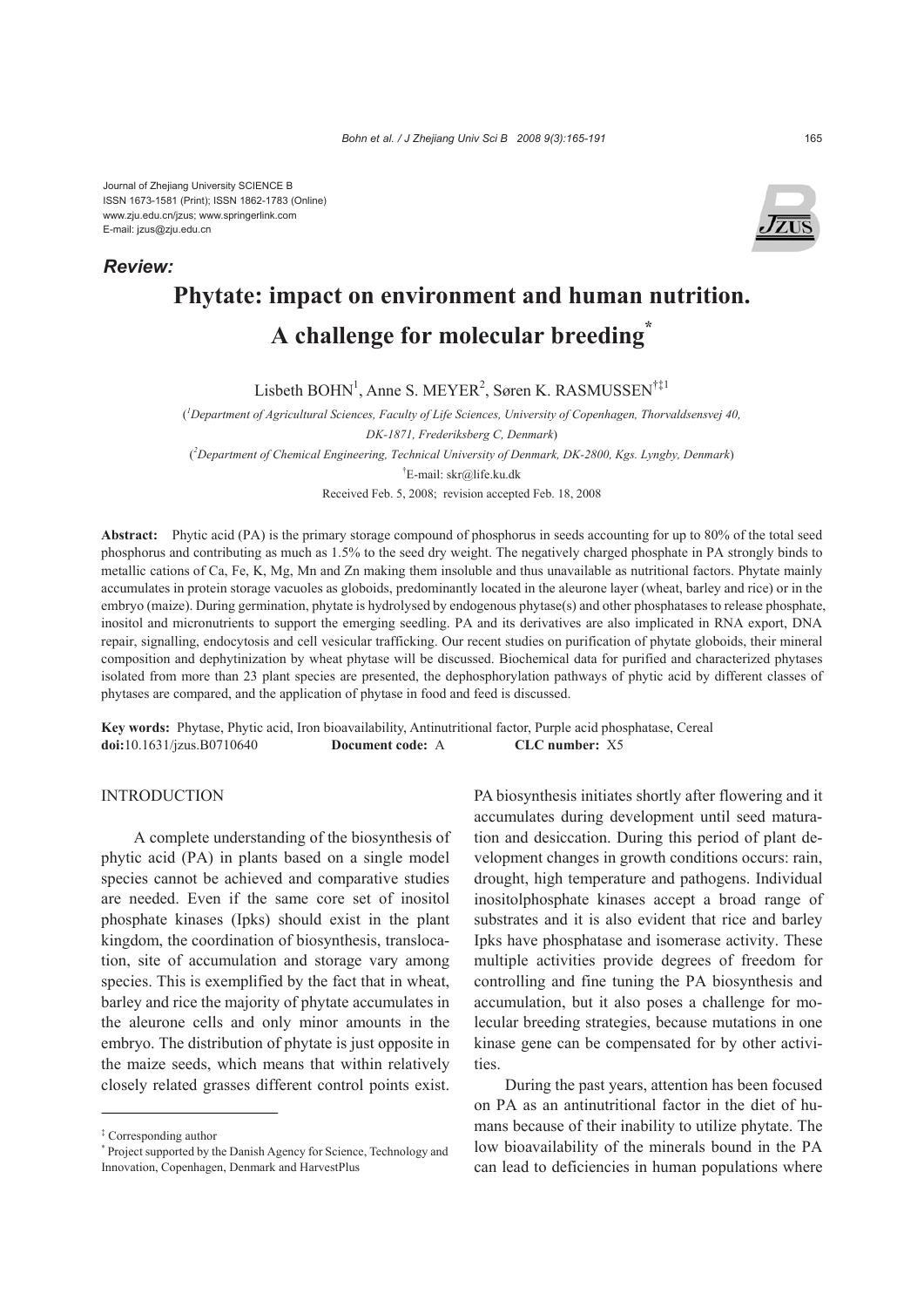staples like wheat, rice and maize are the major or the only source of nutrition. In the case of livestock production, excretion of PA can lead to accumulation of P in soil and water, and subsequently to eutrophication of fresh water streams and near coastal seawaters. Low-PA mutant seeds can potentially reduce these problems. Many low PA mutants have been produced in most of the important crop. However, many examples indicate that random mutations seem to affect PA biosynthesis throughout the plant life cycle and not just in the seeds. At present, little is known about the impact of these mutations on agronomical important quality parameters such as stress response or disease susceptibility of plants. Therefore methods acting exclusively on the biosynthesis of PA are needed to produce sustainable low PA seeds.

# NUTRITIONAL ASPECTS

## **Micronutrient malnutrition and distribution**

The main micronutrient deficiencies in the world involve Fe, Zn and Vitamin A (WHO, 2002). The three factors are closely related and, in the correct combination, the uptake of one will enhance the uptake of another, and especially fats or proteins from meat will enhance uptake of all of them (Gibson *et al*., 2006; Lonnerdal, 2000; Storcksdieck *et al*., 2007). In developing countries plant foods are the major staples of the diet. Particularly in diets based on unrefined cereals or legumes the bioavailability of several micronutrients, such as Ca, Fe, Zn, I and some vitamins can be quite low, causing metabolic disorders related to these nutritional factors. Consequently, improving the nutritional value of this type of foods would improve the nutritional status of the entire population. The transgenic rice line "Golden Rice" is a good example of how the effect of extra β-carotene can decrease Vitamin A deficiency (Zimmermann and Hurrell, 2002). Unfortunately, similar work has not yet been pursued in wheat, the staple cereal of developed countries.

The mineral bioavailability of wheat depends on the cultivar, environment and harvest year. Positive correlations between Zn and Fe have been found in both spring and winter wheat, but these elements were negatively correlated with Mn and P. Furthermore, genotype seems to influence Fe concentrations (Morgounov *et al*., 2007), while its content is positively correlated with grain size rather than phytate content, suggesting that ferritin deposits are involved in storage of Fe (Grusak *et al*., 1999). Zn uptake depends more on geographical location (Morgounov *et al*., 2007) but positive associations between phytate and zinc have been reported as well as evidence that the position on the spike also influences the composition of the minerals in grain (Liu *et al*., 2006).

Mineral, phosphorous and phytate content is much higher in the bran than in the whole grain (Guttieri *et al*., 2003; Iskander and Morad, 1986; Steiner *et al*., 2007), but also within the bran fractions differences occur. Pearling of wheat has shown that the outer 0~4% layer of wheat has the highest Zn content, whereas the next outer 4%~8% layer has the highest phytase activity, phytate and iron contents. However, the differences are small in the outer  $0 \sim 12\%$  layer, proving that storage of all of these compounds takes place in the bran (Liu Z.H. *et al*., 2007).

Factors involved in micronutrient malnutrition outside the grain are, for example, the chemical form of the nutrient in the food matrix, interactions with other compounds or treatment of the food prior to ingestion. Iron bioavailability will be used to exemplify it.

## **Iron uptake and bioavailability**

There are two types of iron in the human diet; both of them are mostly absorbed in the proximal part of the duodenum. Heme iron origins from meat products and consists of iron complexed with the porphyrin ring from either haemoglobin or myoglobin. It only accounts for approximately 10%~20% of dietary iron, but for up to 50% of the iron actually entering the body (Carpenter and Mahoney, 1992). Specific receptors for heme iron on the microvilli of the enterocytes have been identified (Krishnamurthy *et al*., 2007; Worthington *et al*., 2001) and the iron is easily absorbed and split from the complex by heme oxygenase inside the cell (Raffin *et al*., 1974).

The second type of iron is non-heme iron from plants. Unlike heme-iron, its uptake depends on the composition of the meal and other factors in the degradation pathway. Absorption by the enterocytes involves reduction from ferric (Fe<sup>3+</sup>) to ferrous (Fe<sup>2+</sup>) iron (Mckie *et al*., 2001) before co-transport with a proton across the membrane by divalent metal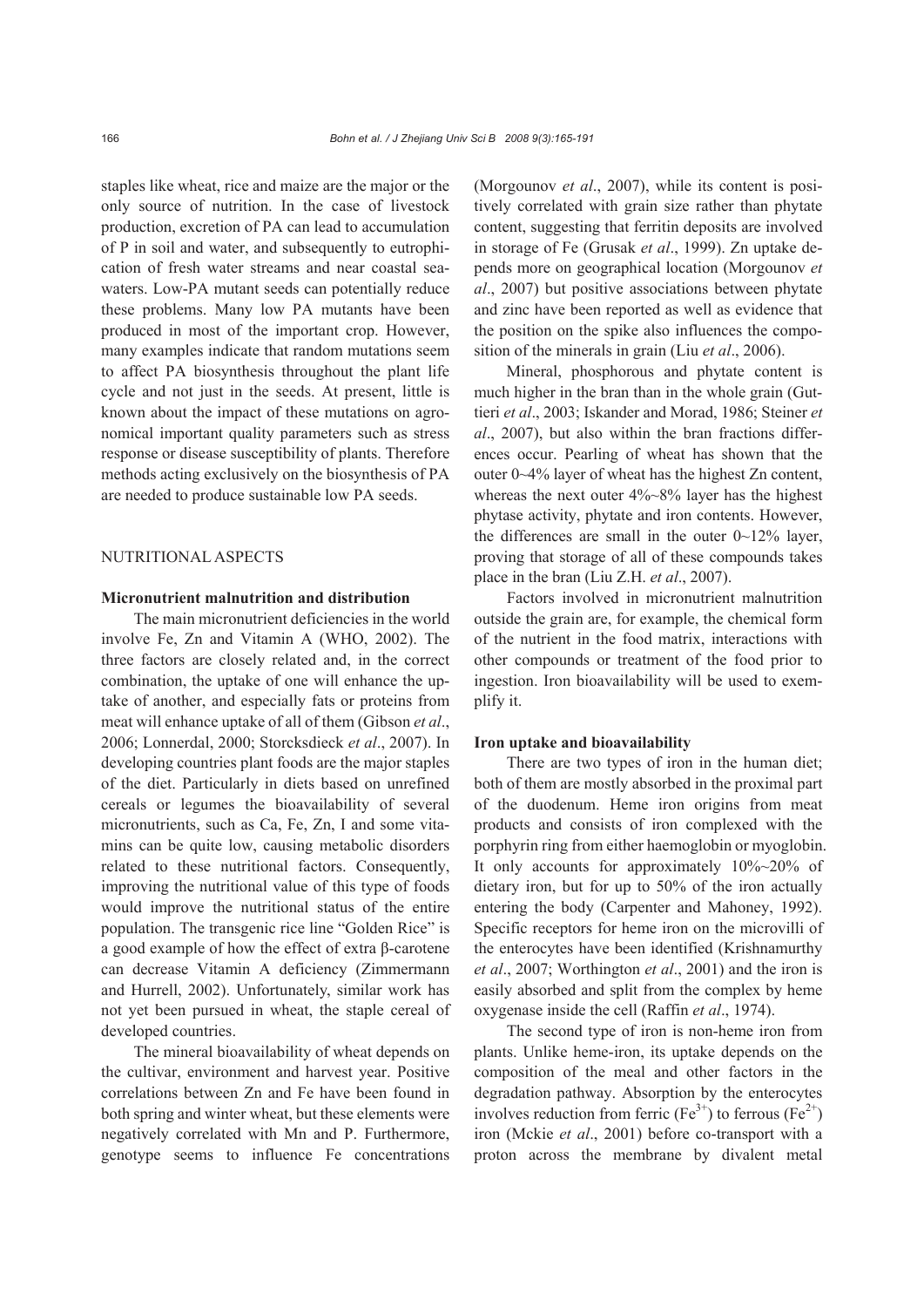transporter 1 (DMT1) (Andrews, 1999; Gunshin *et al*., 1997). Iron is then released into the bloodstream by ferrous ion transporter (FPN) and absorbed by cells through the "transferrin cycle": iron-transferrin is bound by transferrin receptors and internalised by endocytosis. Proton pumps create an acidic environment inside the endosome and iron is released from the transferrin. Iron is now available to the cell either for biologically active compounds or for storage, and the transferrin and transferrin receptors are recycled back to the membrane and the cycle can be repeated (Benito and Miller, 1998).

Beside the dietary factors described in the next section, a very important factor, the constitution of the body, also regulates iron absorption. Humans have no physiologically regulated pathway for iron excretion (Andrews and Schmidt, 2007) but have the primary physiological factors involved in non-heme iron absorption, which are summarised in Table 1.

#### **Dietary factors involved in iron absorption**

As previously mentioned, absorption of nonheme iron depends on its surroundings. Most of it is found as ferric iron, which precipitates as iron hydroxide at pH>3 if it is not kept in solution by chelators such as ascorbic acid, peptides or certain sugars and amino acids. In the following, the effects and mechanisms of some of the most influential factors on iron bioavailability will be described.

Vitamins: Ascorbic acid (the active form of

Vitamin C) keeps iron available for absorption through several mechanisms. First, it promotes acidic conditions in the stomach and intestines, thereby providing optimal conditions for iron absorption; second, it chelates ferric iron and maintains it in a stable and soluble complex, even at higher pH. Finally it reduces ferric iron to its ferrous form, thereby preventing it from precipitating as ferric hydroxide (Teucher *et al*., 2004). Vitamin A or β-carotene also enhances iron absorption through formation of soluble iron complexes and to a certain extent it can reverse the effect of several inhibitors such as phytates and polyphenols (Layrisse *et al*., 2000).

Meat is an important enhancer of the bioavailability of non-heme iron. The "meat factor" is still largely unexplored, but recent findings suggest that it is due to peptides of myosin, generated by pepsin degradation in the gut, which binds and keeps iron in solution (Storcksdieck *et al*., 2007). Other suggestions to explain the "meat factor" involve sulphydryl groups of e.g., cysteine, to reduce ferric iron to ferrous iron (Mulvihill and Morrissey, 1998), and the induction of gastric juice production by proteins (Carpenter and Mahoney, 1992).

Weaker chelators, such as EDTA, organic acids or amino acids also contribute to iron solubility and these iron salts (and also ferrous sulphate) are some of the most commonly used iron fortificants (Hertrampf and Olivares, 2004; Hurrell *et al*., 2004; Salovaara *et al*., 2003b).

| Factor          | Comment                                                                                                                                                                                                                                                                                                                                                                                                                                                                                                                                                                                                                                         |
|-----------------|-------------------------------------------------------------------------------------------------------------------------------------------------------------------------------------------------------------------------------------------------------------------------------------------------------------------------------------------------------------------------------------------------------------------------------------------------------------------------------------------------------------------------------------------------------------------------------------------------------------------------------------------------|
| Iron status     | This is probably the most important factor in regulation of iron absorption. Iron uptake is negatively<br>regulated by the hormone hepcidin, which is produced by the liver and regulated by iron levels, blood<br>oxygen concentration and inflammation (Atanasiu et al., 2007; Nicolas et al., 2002)                                                                                                                                                                                                                                                                                                                                          |
| Gastric acidity | Keeping the iron soluble through low pH is essential for iron absorption. Gastric juice with $pH > 2$ can<br>barely solubilise iron in bread, for example, as $Fe^{2+}$ is far more soluble at intestinal pH than $Fe^{3+}$<br>(Salovaara et al., 2003b). Furthermore, the acidity denatures proteins and gives optimal conditions for<br>pepsin, thereby releasing iron from protein complexes and at the same time providing weak chelators<br>to keep the iron soluble. Finally, as iron is co-transported with a proton, a positive pH gradient en-<br>hances iron uptake (Bezwoda et al., 1978; Kim et al., 1993; Salovaara et al., 2003b) |
| Transit time    | Gastric emptying slows down in some iron-deficient rats, thereby increasing absorption time in duo-<br>denum. This factor is not well proven yet, as other experiments in iron-deficient rats showed no<br>change in transit time (Huebers et al., 1990; Salovaara et al., 2003a)                                                                                                                                                                                                                                                                                                                                                               |
|                 | Mucus secretion Iron ions must cross a layer of secreted mucus before they reach the microvilli of the mucosal cells.<br>Mucins bind cations in general and can inhibit or enhance iron absorption depending on the compo-<br>sition of minerals in the intestine (Conrad and Umbreit, 2002)                                                                                                                                                                                                                                                                                                                                                    |
| Health          | As iron homeostasis is regulated through iron uptake more than excretion, diseases that cause abnor-<br>malities in the intestine and stomach can of course affect iron status. Mutations in iron transporters or<br>regulators of their expression also influence iron status in general, but most often the phenotype of<br>these genetic defects will be iron overload of tissues more than anaemia (Anderson <i>et al.</i> , 2005; An-<br>nibale et al., 2000; Atanasiu et al., 2007)                                                                                                                                                       |

**Table 1 Physiological factors that influence absorption of non-heme iron**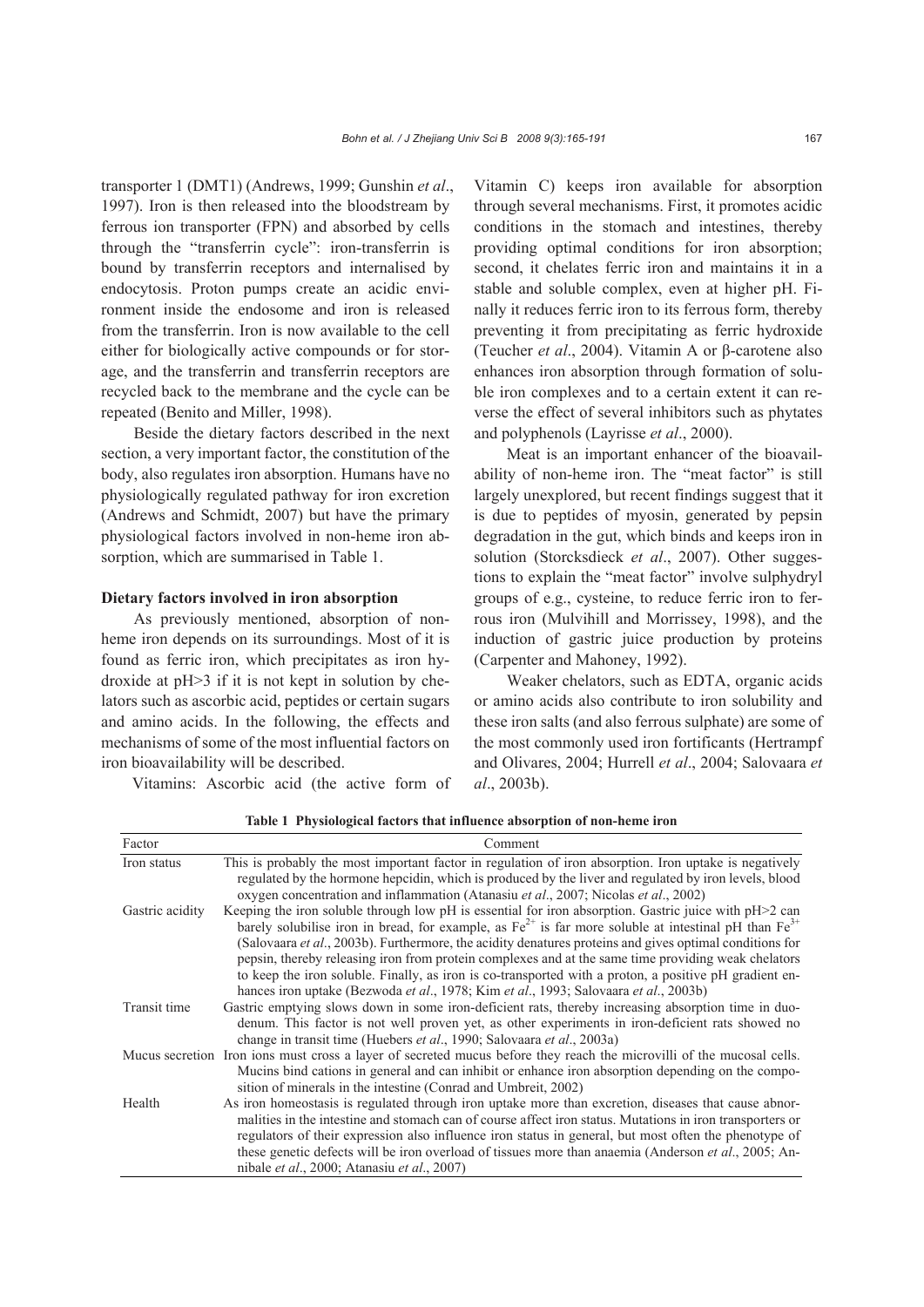Contradictory to this, iron uptake is inhibited by strong chelators such as PA and some polyphenols that have a chatechol group in their structure, able to form very stable chelates (Brune *et al*., 1989; Tuntawiroon *et al*., 1991). In this group of substances, tannic acid is a particularly strong inhibitor of iron absorption; in vitro experiments have shown that a molar ratio of 1:10 of tannic acid:iron results in 92% inhibition of iron absorption; in comparison, to reach the same result a molar ratio of 10:1 of phytic acid:iron is required (Glahn *et al*., 2002). However, the type of iron involved in these experiments is an important factor, as  $FeSO<sub>4</sub>$  has higher solubility than FeCl<sub>3</sub> in complexes with PA (Engle-Stone *et al.*, 2005). Ascorbic acid and meat can to some extent reverse the inhibition of iron absorption by PA, but not tannic acid. Furthermore, the combination of tannic acid and fish is even able to decrease iron solubility further.

Other divalent cations, such as  $Ca^{2+}$  (Hallberg *et al.*, 1992; Perales *et al.*, 2006),  $\text{Zn}^{2+}$  (Camara *et al.*, 2007),  $Co^{2+}$  and  $Mn^{2+}$  (Yeung *et al.*, 2005) competitively inhibit iron absorption, probably because they use the same transporters (the DMT1) to enter the enterocytes, or because they co-precipitate with iron in phytic acid salts. The mode of  $Ca^{2+}$ -inhibition is still being debated (Perales *et al*., 2006; Roughead *et al.*, 2005), as  $Ca^{2+}$  seems to have larger impact on heme iron absorption than on non-heme iron absorption, which could be due to mucosal uptake inhibition.

The interactions between inhibitors and enhancers decide the final absorption level of the element in the gut. The sums of the effects are, in general terms, predictable, and several algorithms to predict the percentage of non-heme iron absorption from food are available in literature (Conway *et al*., 2007).

Despite these cofactors involved in iron uptake, the main inhibitor of Fe absorption is phytic acid, and its chemical properties and functions will be described in the following section.

## CHEMISTRY OF PHYTIC ACID

#### *Myo***-inositol (1,2,3,4,5,6) hexa***kis***phosphate**

Inositol phosphates consist of an inositol ring and at least one phosphate group. Breaking the name into its separate parts describes the exact structure and appearance: the prefix "*myo*" refers to the conformation of the hydroxyl groups on the inositol ring. The nine possible configurations of the inositol ring have been annotated in a number of ways, but the adopted nomenclature is according to the set of rules suggested by Posternak (1965).

The conformation *myo*-inositol thus has one plane of symmetry, going directly from the most left to the most right atom (Fig.1). The D/L-prefixes specify the numbering direction of carbons in the inositol ring, where the D annotates counterclockwise and L clockwise counting, respectively. In general chemistry, numbering of the atoms should always follow the lowest possible route. Confusions regarding *myo*-inositols and enzymes related to them have led the International Union of Pure and Applied Chemistry and the International Union of Biochemistry (IUPAC-IUB, 1989) to recommend that the atoms in the *myo*-inositol ring should always be numbered according to the D configuration. The numbering should be initiated at the atom that is esterified in inositol phospholipids according to Agranoff (1978), using Agranoff's turtle as a reminder. The four limbs and tail of the turtle are coplanar and represent the five equatorial hydroxyl



**Fig.1 The nomenclature of the nine stereoisomers of inositol (Haworth projections). Seven have a mirror axis in the molecule and numbering of the carbon atoms can be performed either counterclockwise (D) or clockwise (L). Only the** *chiro* **form has specific D and L conformations (software: ChemDraw 10.0, Cambridgesoft.com)**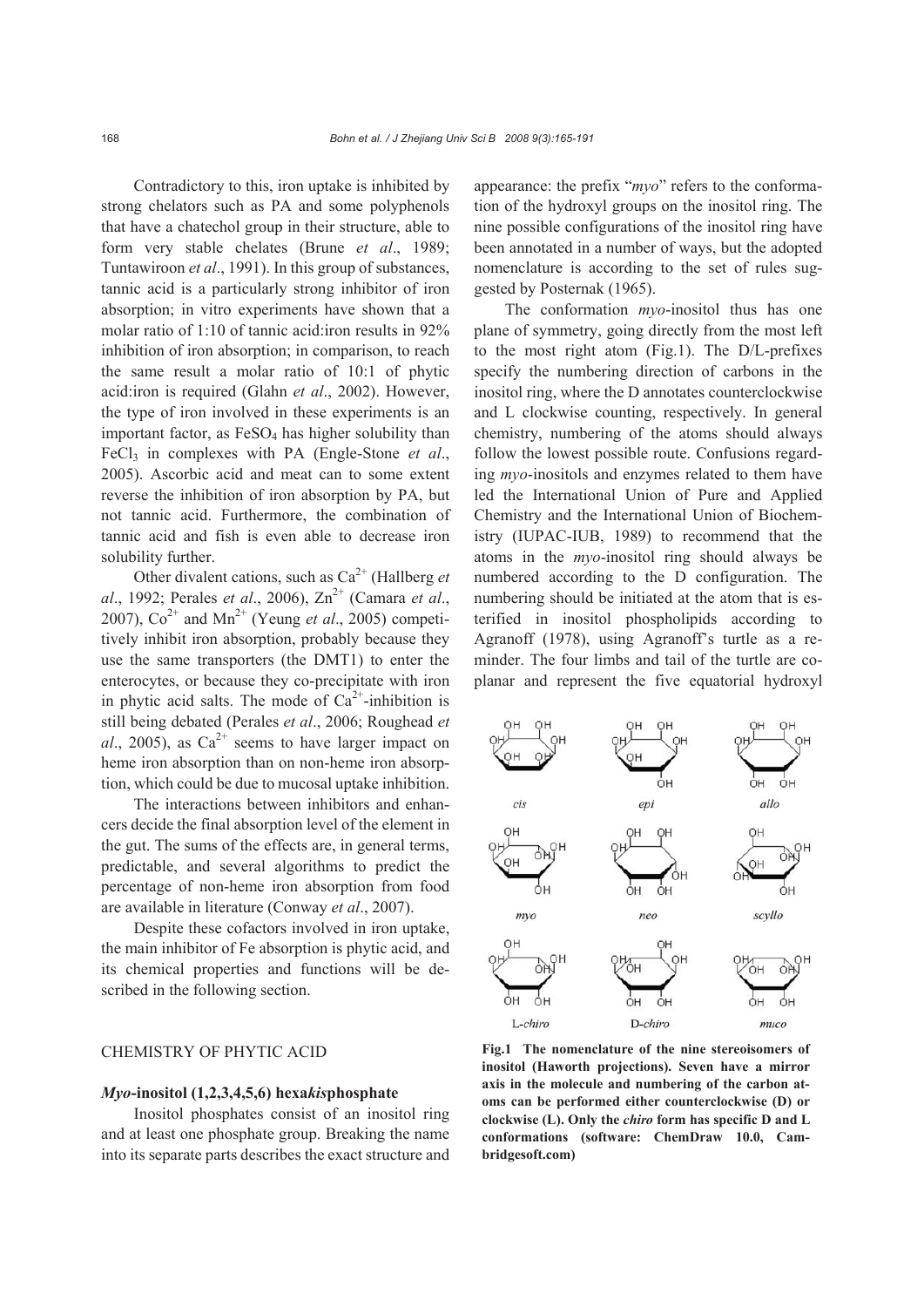groups. The turtle's head is erect and represents the axial hydroxyl group. Looking down at the turtle from above, the numbering of the turtle will begin at the right paw and continue past the head to the other limbs, thus numbering the inositol in the counterclockwise (D) direction (Shears, 2004). This way, the plane of symmetry in the "*myo*" conformation will always go through C2 and C5, and the L (clockwise) configuration will start at the turtle's left paw and the D configuration will start at the turtle's right paw.

The consequence is a simplification of the naming of the enzymes related to the inositol phosphates: any phytase does not automatically produce D/L-*myo*-inositol (1,2,3,4,5) penta*kis*phosphate, thereby obeying the rules of numbering according to the lowest possible route. The phytase more specifically is named according to the D-*myo*-inositol penta*kis*phosphate that indicates initiation point of hydrolysis. According to this set of rules, a 3-phytase will initiate dephosphorylation at the C3 atom and have D-*myo*-inositol (1,2,4,5,6) penta*kis*phosphate as the product. As the enzyme hydrolyses additional phosphate groups from the inositol ring, the numbering of the groups will remain the same regardless of which phosphate is hydrolysed and the configurational counting will not change between the intermediates. Confusions surrounding the enzymes and their products are however not yet entirely resolved. The same enzyme some authors annotate as a 4-phytase, others refer to as a 6-phytase. Here, the IUPAC-IUB recommendations are used and readers should note that a D-6-phytase and an L-4-phytase produce the same product.

*Myo*-inositol is the major nutritionally relevant form of inositol, and although some of the other stereoisomers also are found in nature, they will not be addressed in this paper.

*Myo*-inositol (1,2,3,4,5,6) hexa*kis*phosphate has 6 groups of phosphates attached to the inositol ring. Using the prefix "hexa*kis*" instead of "hexa" indicates that the phosphates are not internally connected (Johnson and Tate, 1969) and the compound is consequently a polydentate ligand, which is a chelator that can bind to more than one coordination site of the metal atom. Each of the phosphate groups is esterified to the inositol ring and together they can bind up to 12 protons in total. The acidity of the protons varies from very strong acids to very weak  $(pK_a \text{ up to } 9.4)$  although ionic strength of the solution and temperature influence these values (Brown *et al*., 1961; Costello *et al*., 1976; Torres *et al*., 2005).

Trivial names for D-*myo*-inositol (1,2,3,4,5,6) hexa*kis*phosphate are  $IP_6$ , Ins $P_6$  or phytic acid (PA). The last two will be used here depending on context and  $InsP_1~\sim$ InsP<sub>5</sub> will also be used regarding lower *myo*-inositol phosphates counted in D configuration unless the prefix L is explicitly added.

In the pH range 0.5~10.5 phytic acid keeps the sterically stable conformation with one axial and five equatorial groups (Fig.2). At higher pH the phytic acid will flip to the reverse conformation with five axial and one equatorial group. A similar phenomenon is detected within the  $InsP_5$ -group, especially the  $InsP<sub>5</sub>s$  with phosphorylation intact on all three carbon atoms C1, C3 and C5 as these groups are able to form a "chelation cage" that will use a cation to stabilise the otherwise more unstable conformation (Volkmann *et al*., 2002). For the same reason, crystallisation of PA also favors this conformation (He *et al*., 2006; Rodrigues-Filho *et al*., 2005). Lower inositol phosphates keep the stabile 5 eq/1 ax conformation over the entire pH range (Barrientos and Murthy, 1996).



**Fig.2** *Myo***-inositol (1,2,3,4,5,6) hexa***kis***phosphate in boat formation showing the 5 equatorial and the 1 axial group. Red oxygen, purple phosphorous and grey hydrogen atoms form phosphate groups on each of the blue carbon atoms that have been numbered according to the IUPAC-IUB recommendation. The special relationships between the atoms have been indicated with dots (software: ChemSketch 10.0, ACDlabs.com)** 

## **Phytate**

The chelating effect of the phosphate groups causes PA to bind readily to mineral cations, especially to  $Cu^{2+}$  and  $Zn^{2+}$  which appear to have a high affinity for inositol phosphates. The order of the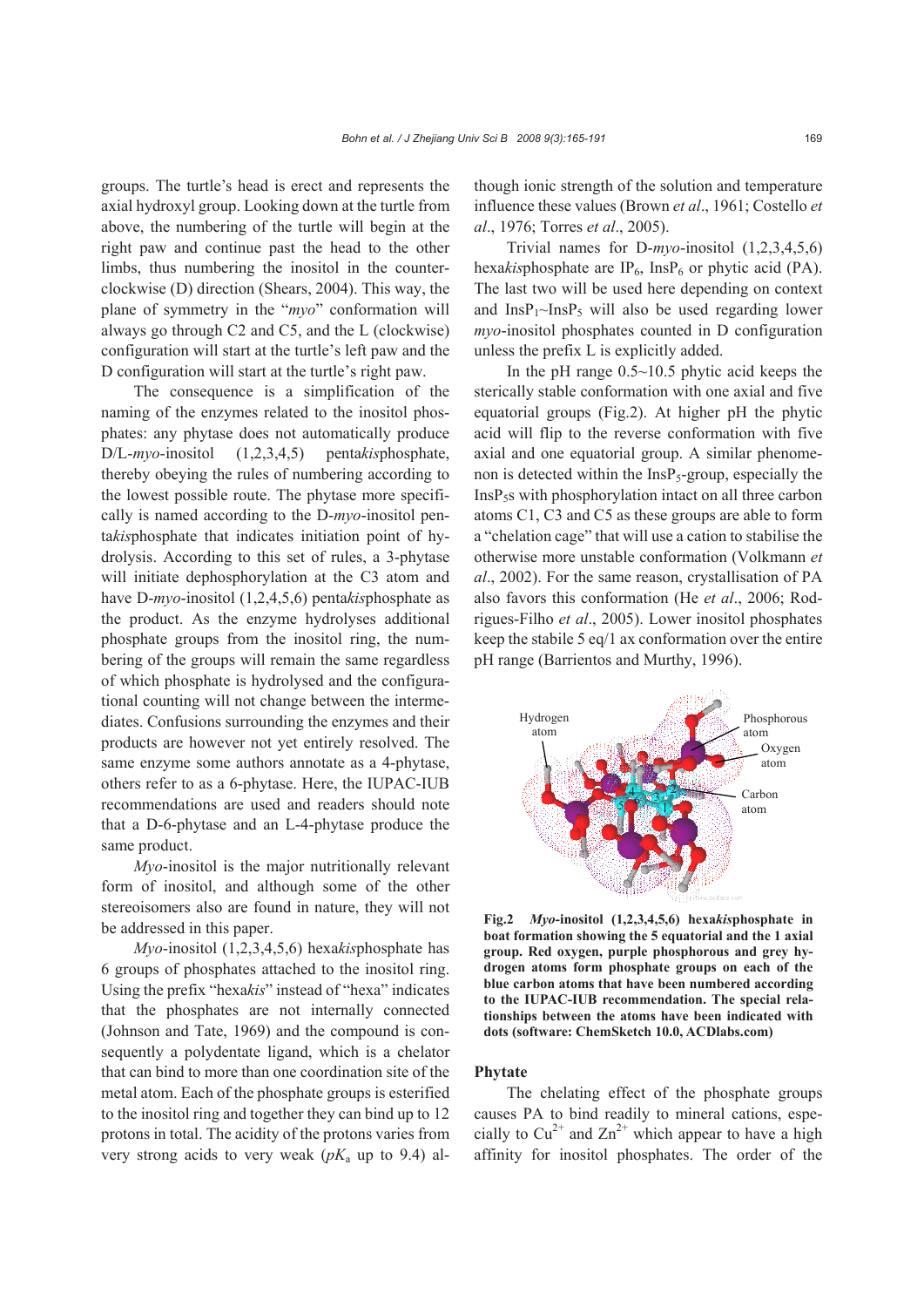ability of the mineral cations to form complexes in vitro with inositol phosphates has been found to be  $Cu^{2+} > Zn^{2+} > Cd^{2+}$  for all InsP<sub>3</sub>~InsP<sub>6</sub> at pH 3~7, but binding strength is weaker for the lower inositol phosphates (Persson *et al*., 1998). Similar binding assays using only phytic acid and none of the lower inositol phosphates show the order  $Cu^{2+}>>n^{2+}>Ni^{2+}$  $Co^{2+} > Mn^{2+} > Fe^{3+} > Ca^{2+}$  in one study (Vohra *et al.*, 1965) and the order  $\text{Zn}^{2+} > \text{Cu}^{2+} > \text{Co}^{2+} > \text{Mn}^{2+} > \text{Ca}^{2+}$  in another (Maddaiah *et al*., 1964). Despite of these results, the compositions of minerals in PA stores do not necessarily follow these orders of affinity. Recent finding shows that PA is stored in vivo in complexes not only with these minerals, but to a much larger extents with Mg, Ca and K (Bohn *et al*., 2007).

In presence of excess phytic acid, formation of soluble complexes between PA and a metal ion displaying 1:1 stoichiometries predominates. However, when metal ions are in excess, an insoluble solid called phytate is formed (Torres *et al*., 2005). The stoichiometry itself influences the solubility of phytate, as a very low or a very high metal ion:phytic acid ratio increases the solubility of the salt (Bullock *et al*., 1995; Cheryan *et al*., 1983; Nolan *et al*., 1987). However, heterologues precipitation with a combination of more than one type of metal ions seems to be increasing phytate formation. When especially  $Ca^{2+}$  is present simultaneously with another metal ion, it increases the proportion of the phytic acid-metal aggregate (Wise and Gilburt, 1983; Simpson and Wise, 1990). In many cases (Mn, Co, Ni, Cu, Sn and Zn), pure phytic acid-metal salt precipitates when the stoichiometry between PA and the ion is between 1:2 and 1:5, but addition of chloride ions to the solution can deprotonise the phytic acid further and form complexes with up to 6 ions per PA molecule (Vasca *et al*., 2002; Vohra *et al*., 1965).

The pH is another factor influencing the solubility of phytic acid (Cheryan, 1980). Its Ca, Cd, Zn and Cu salts tend to be soluble at pH lower than  $4\neg 5$ , whereas Mg-phytate is 100% soluble at acid pH up to pH 7.5 (Brown *et al*., 1961; Nolan *et al*., 1987). Solubility studies of bran phytate prove that at gastric pH (approximately pH 2), Ca is actually not bound to PA and this component does not contribute to the solubility of the Ca ion (Siener *et al*., 2001).

Because the resulting phytate precipitate is amorphous and full of co-crystallised water (up to 22

H2O per PA molecule (Veiga *et al*., 2006)), the structure of the phytate salts cannot be obtained by crystallisation techniques. Attempts to resolve the structure of phytic acid- $Fe<sup>3+</sup>$  salt have revealed quite a high binding capacity with almost covalent-strong bonds between P-O-Fe. Precipitation initiates when at least four out of the six phosphate groups, are able to bind with the Fe<sup>3+</sup>, leading to iron phytate with  $2~-4$ iron atoms per molecule of PA (Mali *et al*., 2006). In the most idealised version of the salt, the ferric ions will be organised in a grid where each phosphate group is bound to two iron atoms, and each iron atom is bound to three phosphate groups and shared between two PA molecules (Thompson and Erdman, 1982). This is, however, a very constraint structure and in most cases phytic acid will not be completely saturated with ferric irons.

#### **Functions of the** *myo***-inositol phosphates**

The primary functions of PA in seeds are storage of phosphates as energy source and antioxidant for the germinating seed (Raboy, 2003). Phytate as the mineral bound salt of PA is also an important mineral reserve in seeds, and it is stored in protein storage vacuoles in the aleurone cell layer or the embryo of the seed. Lower inositol phosphates are also involved in stress responses, membrane biogenesis and intracellular signalling (Storcksdieck *et al*., 2007; Loewus and Murthy, 2000).

Phytic acid accumulates during seed development until the seeds reach maturity and accounts for 60%~90% of total phosphorous content in cereals, legumes, nuts and oil seeds (Lott *et al*., 2000; 2001). It is however found in most eukaryotic tissues, where it is kept adherent to the cell walls through phosphoinositides, or in complexes with proteins or ions (Torres *et al*., 2005; Veiga *et al*., 2006). Phytic acid is found in ten-fold higher concentrations in the brains of rats as in the kidney, indicating that it has great potential outside the plant kingdom (Grases *et al*., 2001a).

In eukaryotes in general, three main features of PA keep it involved in a number of metabolic processes: its chelating properties and its ability to function as a phosphate donor/acceptor makes it ubiquitous/abundant in numerous cell systems. Moreover, the lower inositol phosphates are involved in a number of cell signalling pathways and finally PA may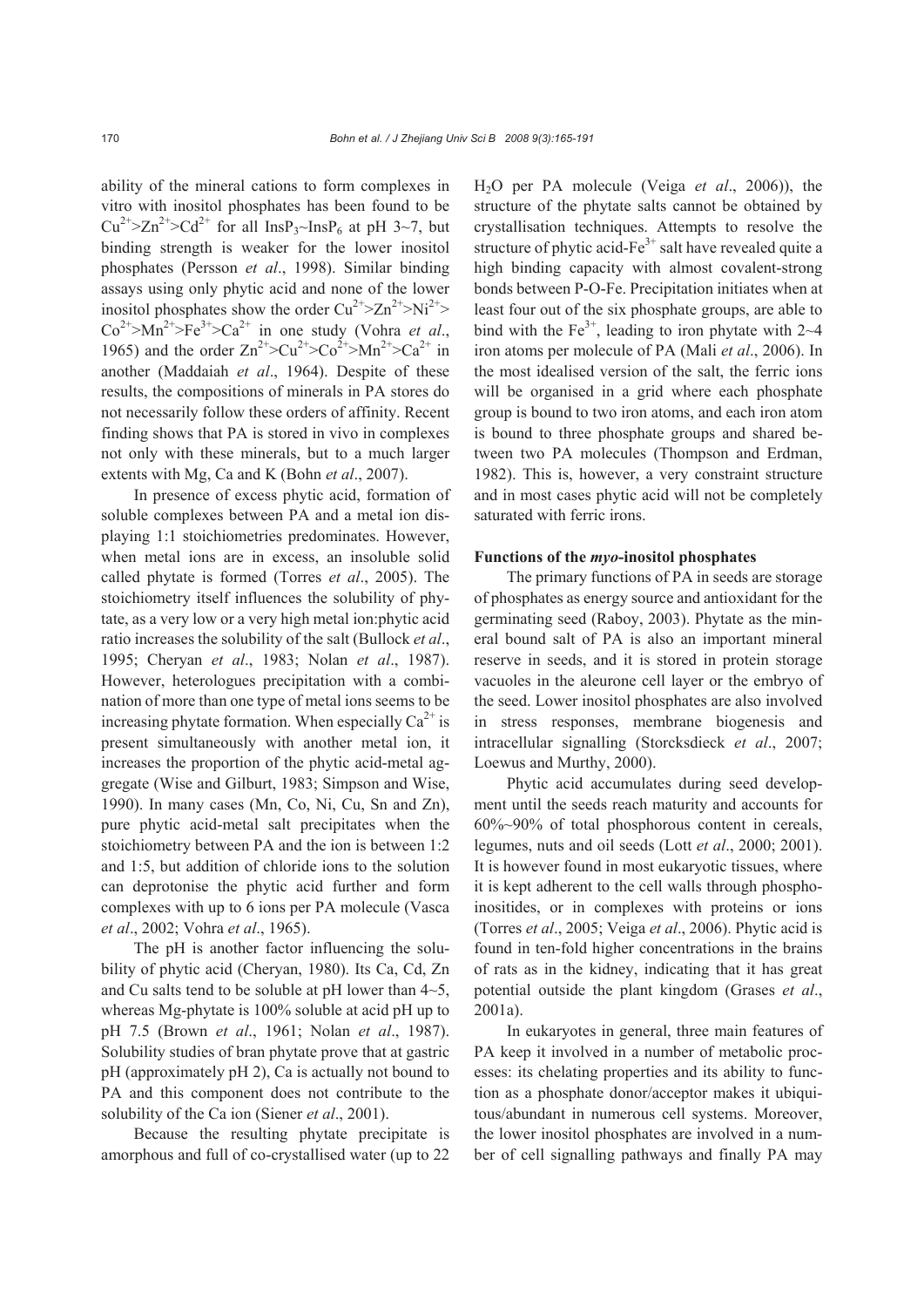consequently act as a precursor of compounds with this function.

One of the best known properties of PA is its antioxidative ability by binding and thereby inactivate Fe ions in solution. This prevents the ferric irons from participating in the Fenton reaction (the formation of the hydroxyl radical ·OH as a consequence of oxidation of Fe<sup>2+</sup> to Fe<sup>3+</sup> during reaction of Fe<sup>2+</sup> with H<sub>2</sub>O<sub>2</sub> or peroxides). PA is even better than the in vitro commonly used EDTA (Graf *et al*., 1984; Wong and Kitts, 2001). These radicals are highly reactive molecules that rapidly and non-specifically react with proteins, lipids or DNA, thereby causing cell injury or cell death. Alzheimer's and Parkinson's diseases, cirrhosis, arthritis and cancer have all been linked with radicals (Benzie, 2003) and PA may therefore be a potential inhibitor of all of these illnesses.

The chelating ability of PA is also used in preservation, where historic ink, made from gallic acid from the tannins and Fe ions, has been used on paper: phytic acid prevents iron catalysed oxidation of the cellulose in the paper, thereby doubling the half-life of the documents (Neevel, 1995). Ins $P_5$ s with various different combinations of conformations of the phosphate groups are also capable of inhibiting radical formation, as long as the 1,2,3-(equatorialaxial-equatorial) phosphate conformation is kept intact (Hawkins *et al*., 1993), which has also proven useful in paper preservation (Sala *et al*., 2006). Quite recently, the ability of PA to inhibit Fe-dependent reactions has also been tested with some success in storage of meat (Stodolak *et al*., 2007).

In mammalian organisms, PA has been implicated in starch digestibility and blood glucose response (Lee *et al*., 2006), in the prevention of dystropic calcifications in soft tissues (Grases *et al*., 2004) and kidney stone formation (Grases *et al*., 1998; Selvam, 2002), and in the lowering of cholesterol and triglycerides (Jariwalla, 1999; Onomi *et al*., 2004). PA has also been suggested to be part of a structure that could inhibit transcription of the viral genome

from HIV-1 (Filikov and James, 1998), and apparently it has been tested in toothpaste as a tool for preventing plaque formation (Vasca *et al*., 2002).

At the cellular level, PA or inositol phosphate intermediates are involved in gene regulation, efficient export of mRNA, RNA-editing and DNA repair (York *et al*., 1999; York, 2006). The lower inositol phosphates such as  $Ins(1,4,5)P_3$  take part in cell signalling cascades (Berridge and Irvine, 1989) and pathways leading to versatile functions within  $Ca^{2+}$ mobilisation and signalling (Efanov *et al*., 1997; Larsson *et al*., 1997). They also contribute to protein folding (Macbeth *et al*., 2005) and trafficking (Shears, 2004), endo- and exocytosis (Efanov *et al*., 1997; Saiardi *et al*., 2002), oocyte maturation (Angel *et al*., 2002), and cell division and differentiation (Berridge and Irvine, 1989).

The involvement of phytic acid in cancer therapy is also widely discussed (Vucenik and Shamsuddin, 2006) and the potential of PA in cancer treatment are shown in Table 2. As with the previously mentioned functions, most of the effects of phytic acid are related to its chelating abilities, to the lower inositol's involvement in signalling pathways or to their phosphate donor/acceptor capabilities. After intake, phytic acid is dephosphorylated to lower inositol phosphates and these can act as an antioxidant by inhibiting iron mediated oxidative reactions, enhancing immunity by increasing Natural Killer cell function and activity, or stimulate bacterial killing by neutrophils. Furthermore, the compounds can normalise abnormal cell proliferation, induce cell differentiation and apoptosis and inhibit angiogenesis. In addition, inositol phosphates modify Phases I and II metabolising enzymes by causing G0/G1 arrest in cancer cells and modulate oncogene expression and prevent tumor metastasis formation.

It should be noted that although many of these functions of lower inositol phosphates have been shown in vitro, the human small intestines show very little phytase activity (Iqbal *et al*., 1994). Even though

**Table 2 Cancer prevention and treatment functions of phytic acid according to Vucenik and Shamsuddin (2006)**

| Enhancement          | Other effects                         | Inhibition         |
|----------------------|---------------------------------------|--------------------|
| Cell differentiation | Antioxidant                           | Cell proliferation |
| Apoptosis            | Oncogene regulation                   | Tumor metastasis   |
| Immune function      | Regulation of Phases I and II enzymes | Angiogenesis       |
|                      |                                       | Inflammation       |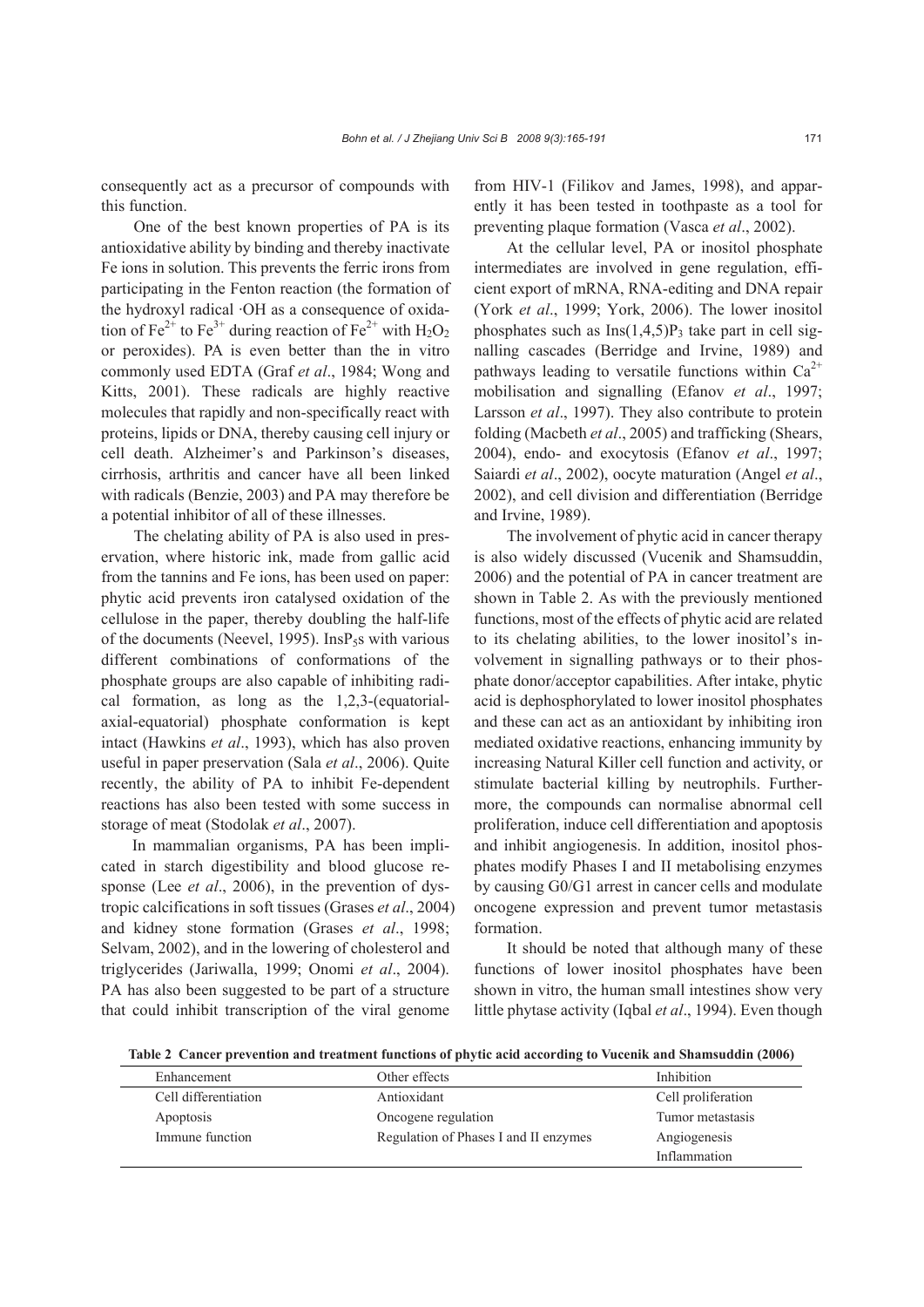mammalian cells are able to synthesize the inositol phosphates themselves (York, 2006), endogenous synthesis of phytic acid is minor (Grases *et al*., 2001a; 2001b). Using phytic acid in cancer therapy would therefore be dependent on daily intake of phytic acid. This treatment is influenced by the fact that absorption rate of PA itself is low (Grases *et al*., 2006) and it is suggested that there is a maximum to the uptake in the gut, which again is regulated by PA plasma levels (Grases *et al*., 2001c; Kemme *et al*., 2006). The effect of phytic acid in cancer therapy is therefore still under investigation and so far the results have mainly been in connection with colon cancer, where uptake is not a prerequisite.

Regarding the negative functions of phytic acid, the outcome of a homogenous and high PA diet has long been known to be mineral deficiency and malnutrition (McCance and Widdowson, 1949; Cheryan, 1980). The negative effects of PA are consequences of the same chemical features as the potential positive effects. The capability of binding minerals makes phytic acid an antinutritional factor, because the solubility of the phytic acid:metal-complexes are low at the pH of the major part of the intestines. Regarding lower inositol phosphatese,  $InsP<sub>5</sub>s$  are also able to complex cations, whereas inositol phosphates with only three or four phosphate groups attached to the inositol ring do not inhibit mineral absorption independently. They are however able to interact with PA and thereby contribute to the negative mineral absorption (Sandberg *et al*., 1999). Furthermore, phosphorous in the form of phytic acid is largely unavailable as a nutritional factor to monogastric animals because insufficient degradation capabilities in the gastrointestinal tract prevent the phosphorous from being biologically available. Feeds for pigs and poultry are therefore traditionally supplemented with inorganic phosphate to meet the nutritional requirements for optimal growth of the animals. The excess of phosphorous bond in phytic acid is then excreted through the faeces and spread as manure into the soil. The potential eutrophication of fresh water streams, lakes and near costal areas can then cause cyanobacterial blooms, hypoxia and death of aquatic animals and production of nitrous oxide, a potential greenhouse gas (Vats *et al*., 2005). In the laboratory, phytic acid in faeces also inhibits polymerase chain reactions (PCR), thereby preventing PCR-based diagnostic tests for detecting microorganisms in livestock (Thornton and Passen, 2004).

#### **Storage of phytic acid**

Phytic acid and its co-precipitated cations are stored in electron dense spherical particles named globoids (Pfeffer, 1872). The globoids are localised predominantly in the aleurone layer (wheat and barley) or in the embryo (maize) (Odell *et al*., 1972). They are compartmentalised inside protein storage vacuoles in the seeds. Protein storage vacuoles in general contain three morphologically distinct regions: a matrix that contains most of the soluble storage proteins, crystalloids composed of proteins yet to be investigated but organised in lattice structure, and globoids of PA or oxalate crystals (Lott, 1980). How many of these regions are present in the seed is species dependent. Protein storage vacuoles of wheat are composed only of matrix proteins and phytate globoids (Morrison *et al*., 1975) which make the cells highly susceptible to extraction of phytate. Consequently, even a minor rupture of the aleurone cells means release of phytate into the surrounding environment (Antoine *et al*., 2004). Morrison *et al*.(1975) also reported the detection of a layer of lipid droplets around the wheat "aleurone grain". Membranes surrounding the globoids have been reported in other species such as *Brassicaceae* (Gillespie *et al*., 2005) and *Solanaceae* (tomato) (Jiang *et al*., 2001). Certain reports of the phenomenon in wheat has however not been published to date, but the findings of Morrison *et al*.(1975) could be parts of an inner membrane in the protein storage vacuole, which have been broken during staining and cutting of the samples.

The size of the phytate globoids depends on the amount of phytate in the grain. In wildtype (WT) wheat, globoids up to 4 μm in diameter have been detected (Antoine *et al*., 2004), whereas a low phytic acid (lpa) wheat mutant (Js-12-LPA) with the same amount of P in the grains but lowered phytate concentration has smaller globoids, organised in clusters (Joyce *et al*., 2005). This phenomenon has also been observed in WT wheat grown under low P conditions (Batten and Lott, 1986) and in lpa mutations in other cereals, such as rice (Liu *et al*., 2004), maize (Lin *et al*., 2005) and barley (Ockenden *et al*., 2004).

The compositions of the globoids seem to be the same for globoids from WT and lpa wheat. Using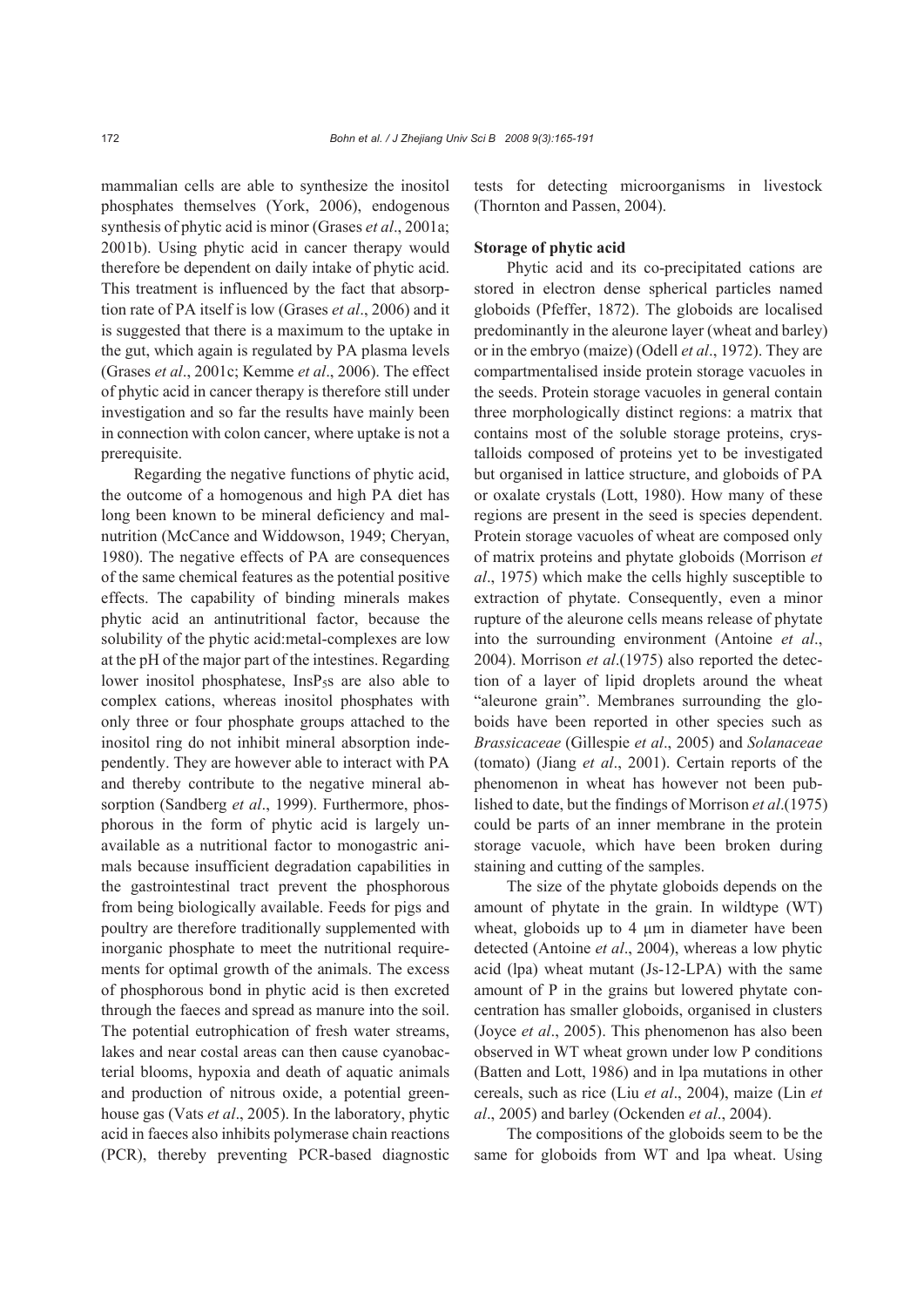scanning transmission electron microscopy-energydispersive X-ray analyses on section of wheat grains, P, K, Mg and Ca are found in high concentration in globoids (Joyce *et al*., 2005), whereas especially Cu and Zn are lowered in lpa compared to WT (Guttieri *et al*., 2003). Minerals were recently quantified by inductively coupled plasma-mass spectrometry (ICP-MS) of phytate globoids purified from wheat bran (Bohn *et al*., 2007). Although Cu has high affinity to phytic acid, there is no indication that Cu-phytate globoids are the primary storage facility for this element and K>Mg>Ca>Fe (in concentration order) were found as the main minerals (Bohn *et al*., 2007). Fe is also found in both lpa and WT wheat, but its distribution is restricted because globoids near the embryo were shown to contain the relatively highest amounts of this element in WT wheat (Lott and Spitzer, 1980).

#### **Dephytinisation and nutrition**

The chelating properties of PA not only result in the binding of cations in seeds. When released during food or feed processing or in the gut, PA also binds minerals and makes them unavailable as nutritional factors. Iron and zinc uptake have both been shown to be inhibited when the phytic acid:metal ratio increases above 10:1 (Gharib *et al*., 2006; Glahn *et al*., 2002). In human studies, phytic acid has been reported to inhibit absorption of iron, zinc, calcium, magnesium and manganese but surprisingly not copper (Bohn *et al*., 2004; Davidsson *et al*., 1995; Egli *et al*., 2004; Hallberg *et al*., 1989; Lonnerdal, 1997; Phillippy, 2006; Reddy *et al*., 1996). Removal or degradation of PA would therefore increase the bioavailability of many cations and the nutritional value of the meal, and several strategies to reduce it are therefore considered.

Milling of cereals removes the phytic acid, but this treatment also removes the major parts of the minerals and dietary fibres and cannot therefore be a nutritional solution to the problem. Similarly, soaking or extracting in aqueous solutions can remove up to two thirds of the PA by the action of endogenous phytase activity, but loss of minerals, water-extractable proteins and vitamins also occurs (Hurrell, 2004). Heat treatments have minor effects (Pontoppidan *et al*., 2007) usually due to leaching of minerals into the boiling water. Different processing and cooking methodologies for reduction of PA have been compared between wheat variety, and the results have been that if one method is efficient in reduction of PA in one wheat variety, this may not apply for another. Furthermore, the method with the highest phytic acid reduction (germination for 48 h) still only reduced its content by up to 40% (Masud *et al*., 2007). Avoiding PA formation in the first place or catalysing its degradation by the use of PA hydrolysing enzymes would therefore be more beneficial approaches to dephytinisation.

Reducing phytate content through lpa mutants have been attempted through knock-out of genes involved in PA biosynthesis. With the only exception of one barley mutant accumulating Fe, the mineral composition does not dramatically change in lpa mutants, indicating that there is no direct link between mineral distribution and phytic acid biosynthesis (Joyce *et al*., 2005; Liu J.C. *et al*., 2004; Liu K. *et al*., 2007; Ockenden *et al*., 2004). Chicks fed lpa barley or corn, respectively excrete 33% less phosphate and they show enhanced growth and bone structure (Jang *et al*., 2003) as compared to chicks on a normal diet. Similar results have been reported for growing pigs (Veum *et al*., 2002) and rats (Poulsen *et al*., 2001) on lpa barley diet. Still, almost the same results on growth performance can be achieved by fortifying with inorganic phosphorous instead of using lpa mutants; the main difference between lpa diets and phosphorous fortified diets is therefore the higher phosphorous excretion from the latter. In human studies, Fe, Ca and Zn uptake increased when meals were based on lpa maize (Adams *et al*., 2002; Hambidge *et al*., 2005; Mendoza *et al*., 1998) and all in all this would be a reasonable approach to increase the bioavailability of micronutrients.

Due to the involvement of the lower inositol phosphates in plant cell metabolism, production of the perfect lpa mutant has however turned out to be quite a challenge. Since many kinases and tranferases are involved in the synthesis of phytic acid (Josefsen *et al*., 2007), the mutants often find ways to circumvent the knocked out pathway. Furthermore, the yield or germination ability is affected if PA content is reduced more than 50% (Raboy, 2007), thereby making this approach unattractive from an economic perspective. The best result so far is the maize lpa1 mutant, which is mutated in an embryo-specific ATP-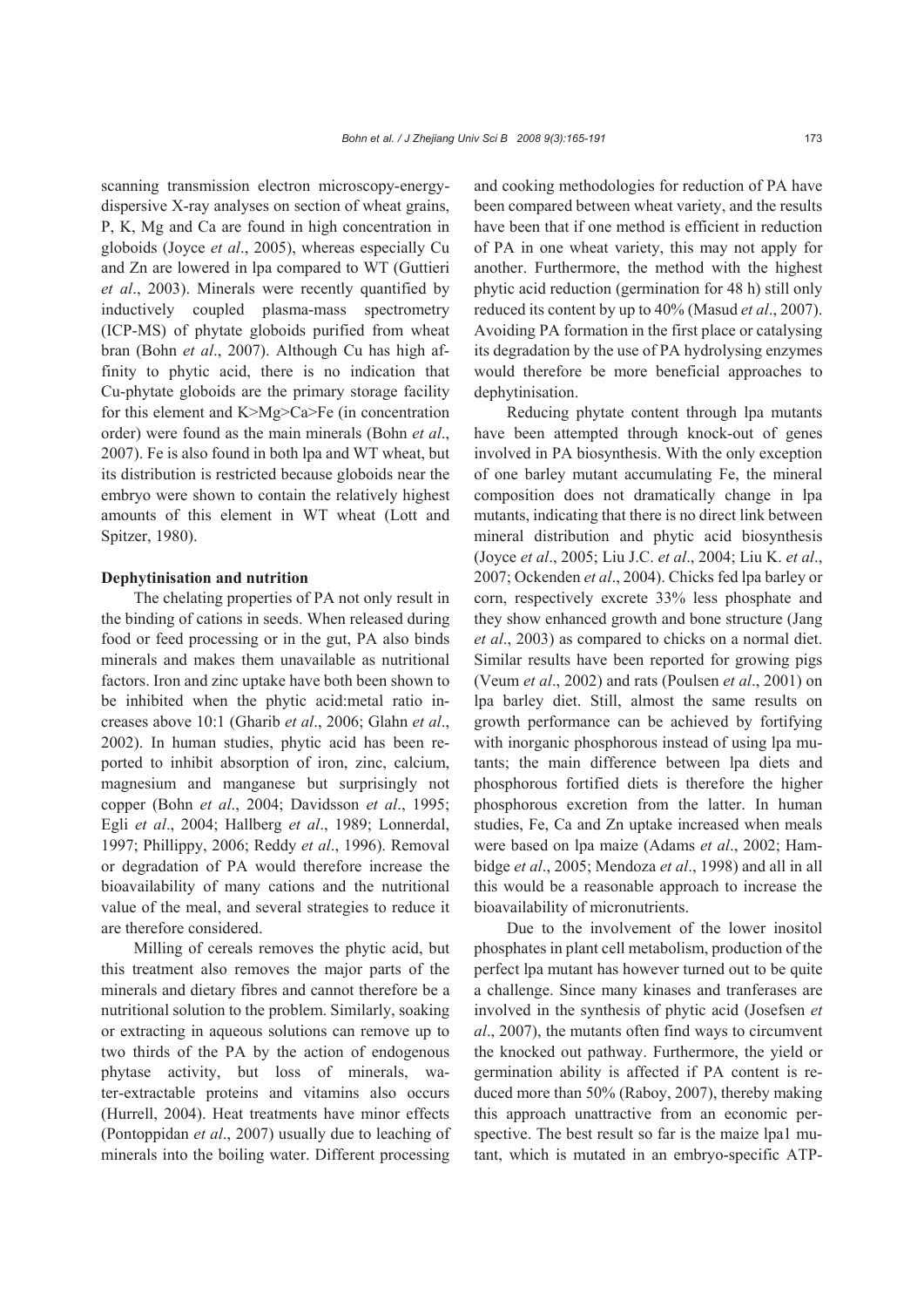binding cassette (ABC)-tranporter and it is able to hold up to 90% reduction of PA without compromising seed viability. The effect on mineral distribution in this mutant is yet to be evaluated (Shi *et al*., 2007).

Instead of blocking its biosynthesis, an attempt to reduce PA in wheat products has been performed by introducing the *Aspergillus niger* phytase gene *phy*A into a wheat variety by particle bombardments of immature wheat embryos (Holm *et al*., 2002). The concerted action of wheat phytase and *Aspergillus*  phytase has proven to be an efficient way of increasing the rate of PA degradation in transgenic wheat flour, although experiments in food or feed applications have not been reported yet.

The most successful dephytinisations so far involve endogenous enzymatic activity during germination, but this is a species dependent phenomenon where some plants are more sensitive to the treatment than others. Wheat, barley and rye all have high phytase activity in the grain, whereas maize, millet and sorghum have low initial phytase activity that increase rapidly after germination (Egli *et al*., 2002). Adding exogenous phytase to food and feed is therefore under investigation in many forms and the next section will present the general classes of phytases and some of the applications.

## PHYTASES

## **Definition**

The term phytase (*myo*-inositol (1,2,3,4,5,6) hexa*kis*phosphate phosphohydrolase) is defined as a class of phosphatases with the in vitro capability to release at least one phosphate from PA, thereby releasing phosphate and lowering inositol phosphates and potentially chelated minerals.

The earliest reports of a phytase activity are from the blood of calves (McCollum and Hart, 1908), and rice bran (Suzuki *et al*., 1907), indicating from its discovery, that this enzyme is found in diverse organisms. Later discoveries have also found phytases in bacteria, yeast and fungi. As previously mentioned, most monogastric animals, including humans, lack the enzyme in their digestive track, making PA hydrolysis in the gut dependent on mucosal or bacterial enzymes or on non-enzymatic hydrolysis by gastrointestinal acidity. The number of enzymes described as phytases has increased rapidly over the years and details regarding the enzymatic properties can be found in several reviews (Haefner *et al*., 2005; Oh *et al*., 2004; Vats and Banerjee, 2004).

IUPAC-IUBMB (the International Union of Pure and Applied Chemistry and the International Union of Biochemistry and Molecular Biology) currently acknowledges three classes of phytase enzymes, which initiate the dephosphorylation of PA at different positions on the inositol ring, and produce different isomers of the lower inositol phosphates. Within each class of phytase structural differences can be found, and not all enzymes within a certain class hydrolyze phosphate from PA through the same mechanism. Similarly, the enzymes can be grouped as acidic, neutral or alkaline phosphatases depending on the optimum pH of activity. All phytases however have pronounced stereo specificity and a strong preference for equatorial phosphate groups over axial groups (Lei and Porres, 2003).

#### **EC 3.1.3.8: the 3-phytases**

The largest group of phytases to date contains the 3-phytases (EC 3.1.3.8), which in general are found in fungi and bacteria. Structurally, most of the 3-phytases show homology to β-propeller phosphatase (BPP), or histidine acid phosphatases (HAP).

BPPs are tightly bound to three Ca ions and need two adjacent phosphate groups to bind to the "cleavage site" and to the "affinity site" before hydrolysis can occur. The end product has been suggested to be inositol-triphosphate—either  $Ins(1,3,5)P_3$  or  $Ins(2,4,$ 6)P3 (Kerovuo *et al*., 2000; Shin *et al*., 2001), but most recent data give evidence that  $Ins(2,4,6)P_3$  is sole the end product (Oh *et al*., 2006), confirming the equatorial preference of most phytases.

Most bacterial, fungal and plant phytases belong to the HAPs. Within this structural classification, there are two phytase subgroups: Some show broad substrate specificity but low specific activity for PA, whereas others have narrow substrate specificities but high specific activity for PA. All members of the HAP class share two conserved active site motifs, RHGXRXP and HD (van Etten *et al*., 1991), and hydrolyse metal-free phytate in the acidic pH-range. However, they do not necessarily share any additional regions of sequence similarity (Maugenest *et al*.,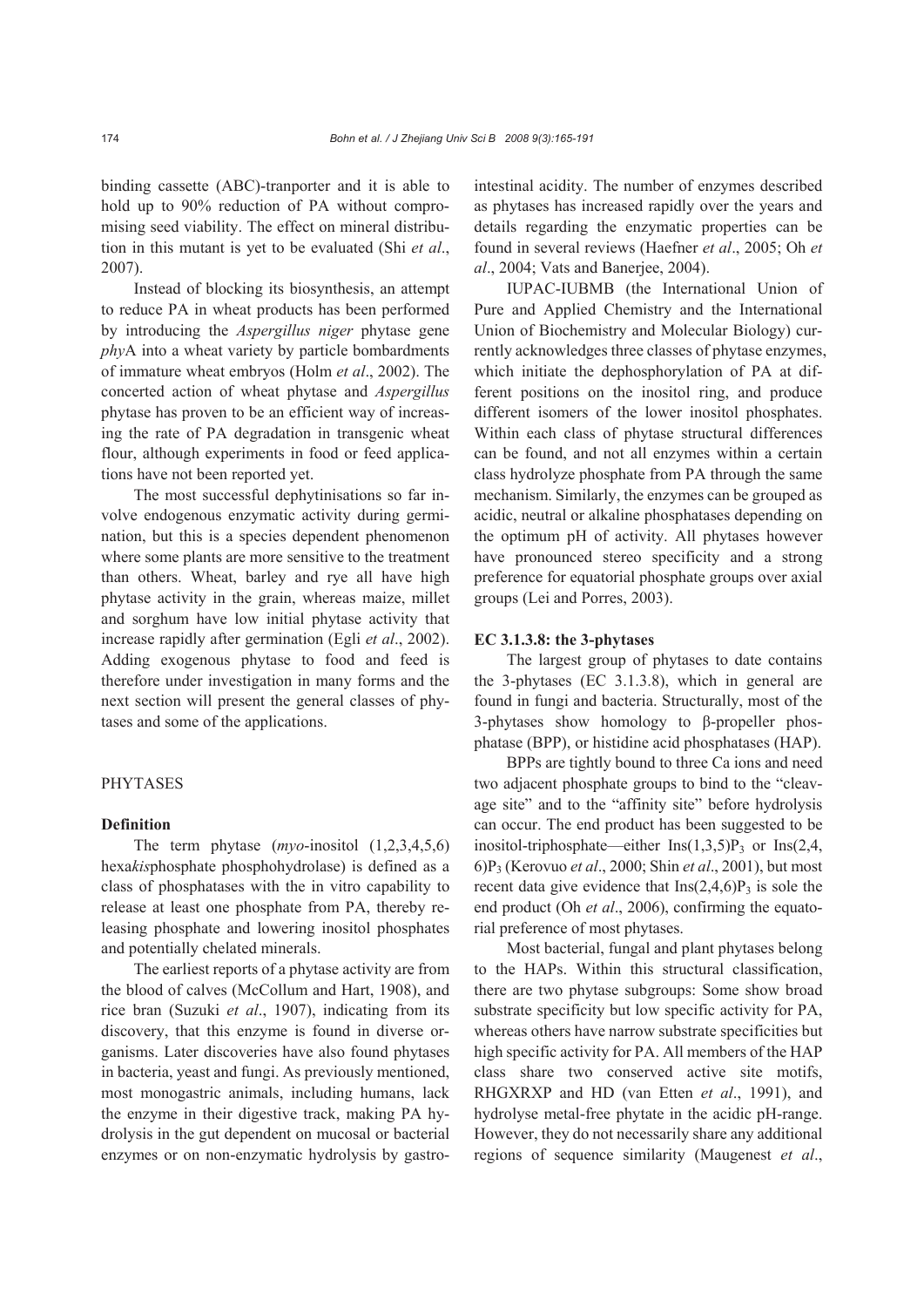1997). HAPs can initiate hydrolysis of phytic acid on either the C3 or the C6 position of the inositol ring and produce *myo*-inositol monophosphate (in particular Ins(2)P due to its axial position) as the final product (Greiner and Carlsson, 2006; Mullaney and Ullah, 2003; Oh *et al*., 2006).

The catalytic mechanism of hydrolysis by HAPs is proposed to be as follows: the histidine residue in the conserved motif is used to make a nucleophilic attack on the carbon of interest, and an aspartic acid in the C-terminal of the enzyme stabilises the leaving group by acting as a proton donor (Ostanin and van Etten, 1993; Ostanin *et al*., 1992). A water molecule is consumed in the hyrolysis of the intermediate, but the phospho-histidine interaction is stable enough for crystallisation, as it has been done e.g., with a heat stable HAP phytase from *Aspergillus fumigatus*  (Xiang *et al*., 2004).

A well studied phytase from the class of 3-phytases is isolated from baker's yeast, *Saccharomyces cerevisiae*. This phytase is extracellular and its expression of it can be induced when grown in a me- $\dim$  containing  $\text{InsP}_6$  as the sole phosphorous source (Andlid *et al*., 2004). The extracellular yeast 3-phytase has been studied intensively as its potential during baking is obvious (Turk *et al*., 1996). Unfortunately, the endogenous phytase of yeast is repressed by the concentrations of phosphate in the dough during leavening (Andlid *et al*., 2004). Constitutive expression of yeast phytase is possible by deletion of genes expressing negative regulators (Veide and Andlid, 2006), but recent investigations have to a large extent advanced to focusing on the use of baker's yeast as host for heterologues expression of microbial phytases due to their higher thermostability (Kaur *et al*., 2007).

The sequential dephosphorylation of phytic acid by an *S*. *cerevisiae* phytase is depicted in Fig.3. Not all subproducts have been confirmed yet, but the major pathway is from phytic acid over  $Ins(1,2,4,5,$ 6) $P_5$  through  $Ins(1,2,5,6)P_4$  and  $Ins(1,2,6)P_3$  to probably Ins(1,2)P2. End product is Ins(2)P (Andlid *et al*., 2004; Greiner and Alminger, 2001).

### **EC 3.1.3.72: the 5-phytase**

Only a single 5-phytase (EC 3.1.3.72) has been detected so far. This alkaline phytase from lily pollen is interesting, because it is the only one in the family of phytases that initiates hydrolysis with an attack of a phosphate group in the plane of symmetry (the "turtle's tail"), thereby creating yet another symmetrical compound as shown in Fig.4 (Barrientos *et al*., 1994).

The pollen phytase shows highest activity at pH 8.0 and temperature 55 °C (Jog *et al*., 2005). It has the conformation of an HAP phytase, but with the exception of the active site, the amino acid sequence homology is higher towards multiple inositol polyphosphate phosphatase (MINPP) from humans or rats (Mehta *et al*., 2006).



**Fig.3 Dephosphorylation of phytic acid by the 3-phytase from** *Saccharomyces cerevisiae***. Hydrolysis of phytic acid initiates on C3 of the inositol ring and the adjacent phosphates are removed consecutively. Fat arrows indicate major pathway of dephosphorylation, narrow arrows indicate possible pathways that have not been excluded (modified from Greiner** *et al***., 2001a). End product is Ins(2)P. In this figure, P represents inorganic phosphate and the rest of the molecules have been omitted for clarity (Software: ChemSketch 10.0)**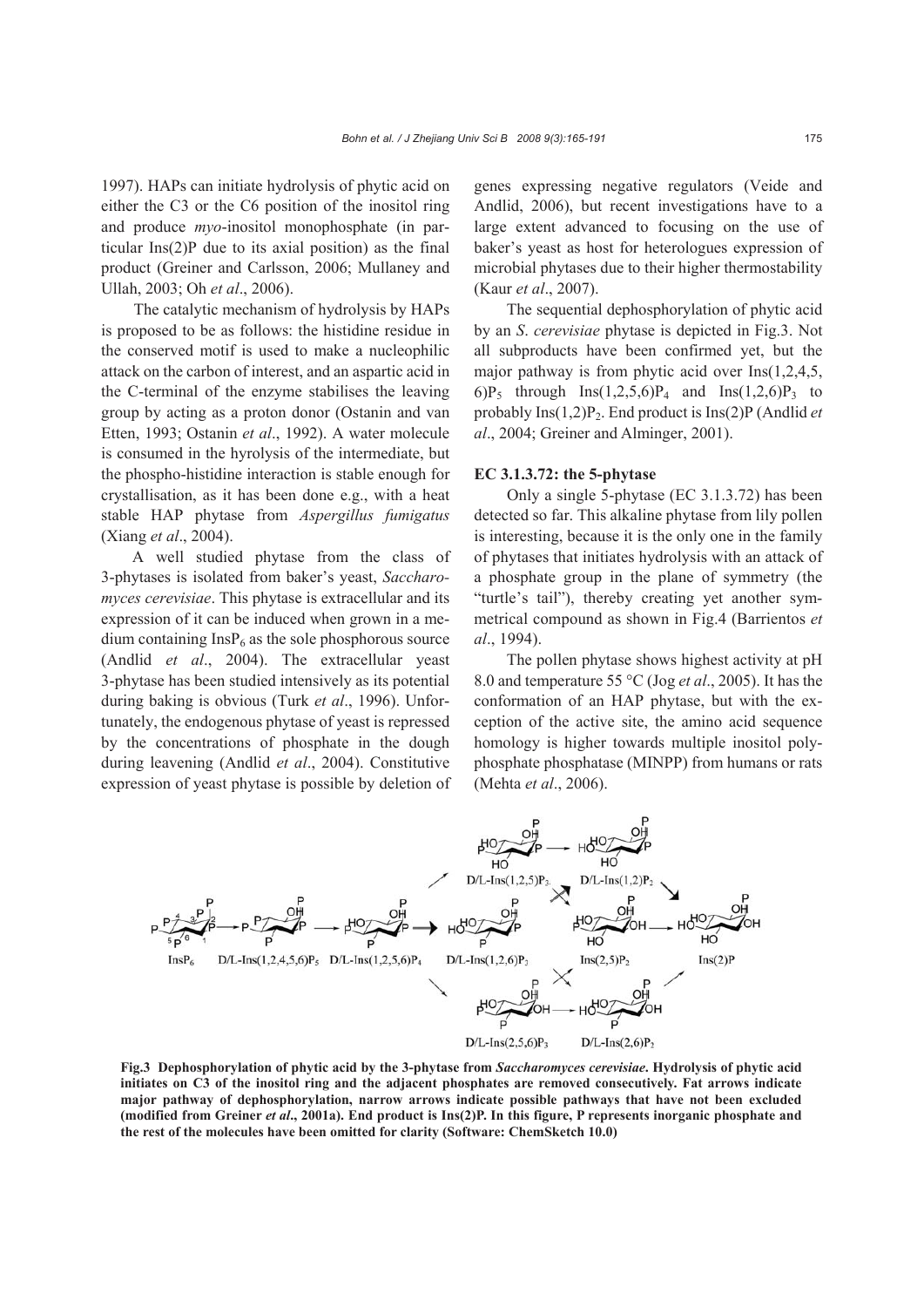

**EC 3.1.3.26: the 4/6-phytases** 

The 4/6-phytases (EC 3.1.3.26) act on the carbon atom next to C5 of the inositol ring. The official name should be 4-phytase, but traditionally it has been called a 6-phytase. Several structurally different phytases are found in this group: The purple acid phosphatase (PAP), the ADP phosphoglycerate phosphatase (related to EC 3.1.3.28), as previously mentioned an HAP-class is also involved, and again the acid phosphatase (related to EC 3.1.3.2).

**been omitted for clarity (software: ChemDraw Ultra 10.0)** 

Plant phytases act preferentially at the C6 carbon, and are 6-phytases. In general, the 4/6-phytases are the most active in weak acidic environments (pH 4~6) with a temperature optimum in the range 40~60 °C. They are usually 50~70 kD and have Michaelis-Menten constants ( $K_{\text{m}}$ ) in the range of 10<sup>-5</sup>~10<sup>-4</sup> mol/L phytic acid. There are exceptions, such as the rather large phytase from tomato roots (164 kD (Li *et al*., 2007)) and the highly active phytase from wheat (*K*m 0.5 μmol/L phytic acid (Nakano *et al*., 1999)). Also, some alkaline phytases have been purified, such as the previously mentioned 5-phytase from lily pollen, legume seeds and the phytase from *Typha latifolia* (cattail) pollen (Hara *et al*., 1985; Jog *et al*., 2005; Scott, 1991). Their pH optima lie at pH 8. A list of characterised plant phytases are found in Table 3.

# **Wheat phytase**

Activity of wheat phytases (EC 3.1.3.26) were first reported in (Posternak and Posternak, 1929), where an aqueous extract of wheat bran was used to investigate optically active *myo*-inositol polyphosphate esters that were produced during the degradation of phytate. Attempts to characterise the enzymes were performed by Collatz and Bailey (1921), and Kolobkowa (1936). Both groups found 55 °C to be the optimum temperature for wheat phytase, as a result that was confirmed along with optimum pH of 5.15 (Peers, 1953). Despite these fairly similar results

it should however be noted that none of the groups managed to purify the enzymes to homogeneity and that it required additionally 20 years before a pure phytase from wheat was identified.

The number of phytases in wheat is still under investigation. Two enzymes, Phy1 and Phy2, have previously been purified from wheat bran (Lim and Tate, 1973) and two isozymes with the N-terminal amino acid sequence EPAXTLTGPSRPV have also been purified (Nakano *et al*., 1999). Based on amino acid sequence and masses of tryptic peptides, a third enzyme with homology to PAP phytases was cDNA cloned from wheat and its homologue from barley (Rasmussen *et al*., 2007). Recently four cDNAs encoding for MINPPs were also cloned. At least two of these show in vitro phytase activity and they are probably expressed during late seed development and germination (Dionisio *et al*., 2007).

Although a PAP phytase has also been found in soybean (Hegeman and Grabau, 2001), wheat phytase is mainly used as model for characterisation of this type of phytase. It has been documented to be inhibited when the phytate is complexed with  $Al^{3+}$ ,  $Cu^{2+}$ ,  $\text{Fe}^{2+}$ ,  $\text{Fe}^{3+}$ ,  $\text{Ag}^+$ ,  $\text{Hg}^+$  or  $\text{Zn}^{2+}$ , but not salts of  $\text{Ca}^{2+}$ ,  $Mg^{2+}$  and  $Mn^{2+}$  unless some of the inhibiting ions are present in the solution as well. Organic acids, such as citric acid or oxalate, can to a certain extent circumvent this inhibition, but in too high doses they themselves become inhibitory factors (Nagai and Funahashi, 1962; Tang *et al*., 2006).

The exact structure of PAP phytase has not been elucidated yet, but PAPs usually contain a  $Fe^{3+}$ -Me<sup>2+</sup> centre in their active site, where Me stands for divalent Fe, Mn or Zn (Olczak *et al*., 2003; Strater *et al*., 1995). Five conserved regions containing seven negatively charged amino acids stabilise this structure (Fig.5). The PAPs catalyse the hydrolysis of activated phosphoric acid esters and anhydrides in the pH range from 4 to 7 (Vincent *et al*., 1992) through an interaction between the  $\text{Me}^{2+}$  and the substrate followed by a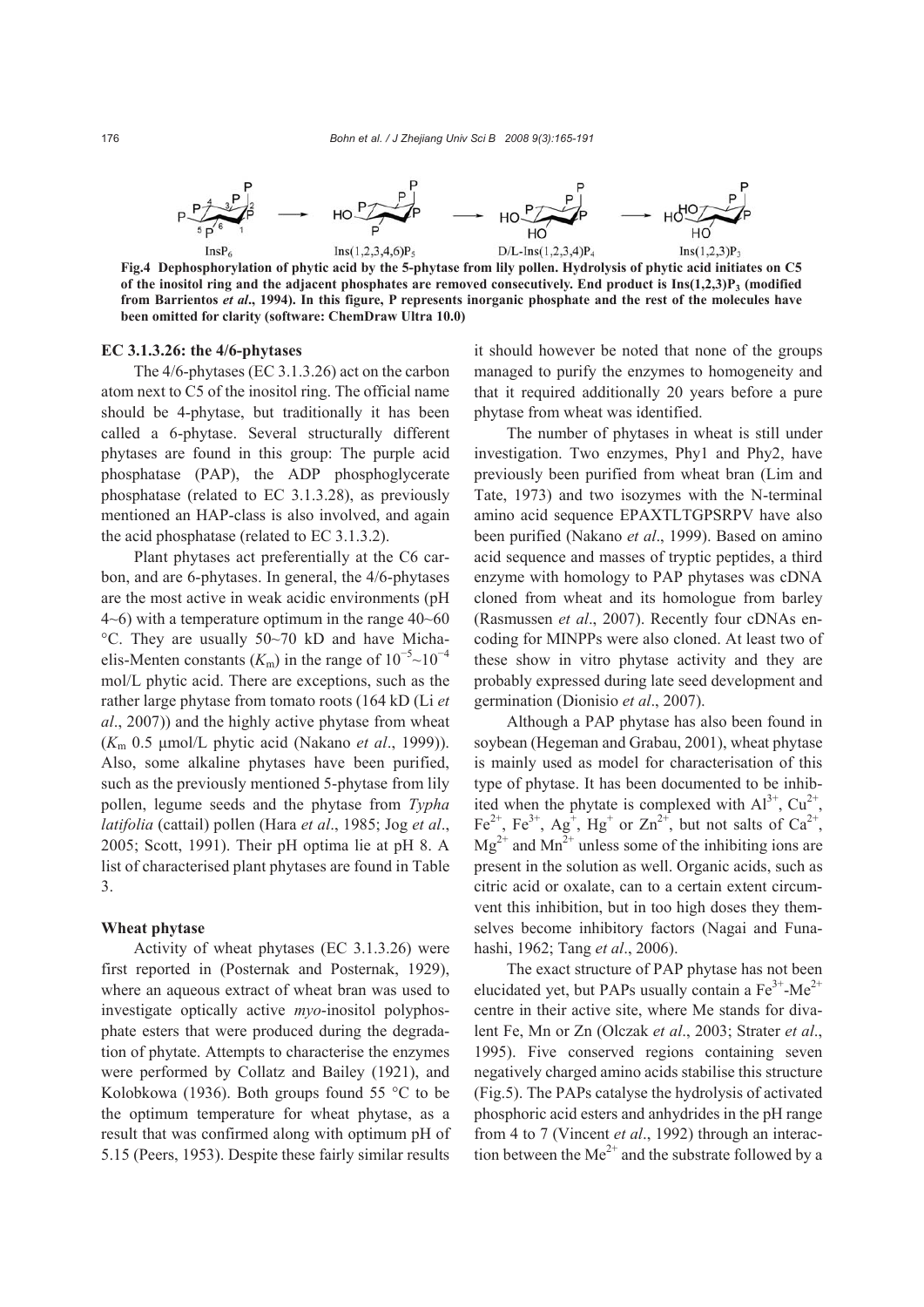nucleophilic attack on the phosphate group by a Fe3+-coordinated hydroxide ion (Klabunde *et al*., 1996). Three histidines in the conserved regions stabilise the transition state.

Some similar properties are displayed by the investigated wheat phytases (Table 3). All the enzymes characterised so far have been most active at weak acidic to neutral pH. Optimum activity lies between pH 4.5 and 7.2 and there are several reports of an enzyme with the highest activity around pH 6. This suggests that they all are acid phosphatases. Temperature optimum is in the range of 45 °C (Bohn *et al*., 2007; Nakano *et al*., 1999) to 65 °C (Dionisio *et al*., 2007) and there is general agreement concerning inhibition by approximately 3 mmol/L phosphate of some types of phytases but not others. Inconsistencies

in the characterisations primarily regard the activities of the enzymes. The *K*m vary between 0.48 μmol/L and 830 μmol/L phytic acid and the velocities at maximal concentrations of substrates  $(V_{\text{max}})$  vary from 127 to 230 μmol Pi/(mg·min) (Bohn *et al*., 2007; Nakano *et al*., 1999).

The sequential dephosphorylation of PA by wheat phytase has been studied by several groups (Bohn *et al*., 2007; Lim and Tate, 1973; Nakano *et al*., 2000; Tomlinson and Ballou, 1962), and it has been determined that it acts through both C6 and C3 to yield *myo*-inositol (Fig.6). This is also the case when isolated phytate globoids are used as the substrate, although the activity of the wheat phytase decreases approximately 30% on globoids as compared to when acting on pure PA (Bohn *et al*., 2007).

**Table 3 Phytases purified from plants and their properties. The lower part of the table describes the properties of cereal phytases; the top part of the table shows examples of other plant phytases in alphabetical order. If more than one phytase is referred to, the individual characteristics of the enzymes are separated with semicolon. Blank space means no value reported** 

| Phytase source         | pH            | Temp. (°C) | $K_{\rm m}$ (mmol/L) | M(kD)      | Reference                  |
|------------------------|---------------|------------|----------------------|------------|----------------------------|
| Buttercup squash       | 4.8           | 48         |                      | 67         | Goel and Sharma, 1979      |
| Canola seed            | $4.5 - 5$     | 50         | 0.36; 0.25           | 70         | Kim and Eskin, 1987        |
| Faba beans             | 5             | 50         | 0.148                | 65         | Greiner et al., 2001b      |
| Hazel seed             | 5             |            | 0.162                | 72         | Andriotis and Ross, 2003   |
| Legume seeds           | 8             |            |                      |            | Scott, 1991                |
| Lily pollen            | 8             | 55         | 0.081                | 88         | Jog et al., 2005           |
| Lupin seeds            | 5.0           | 50         | 0.08; 0.3; 0.13      | $57 - 64$  | Greiner, 2002              |
| Mung beans             | 7.5           | 57         | 0.65                 | 160        | Mandal et al., 1972        |
| Navy beans             | 5.3           | 50         | 0.018                |            | Lolas and Markakis, 1977   |
| Peanut                 | 5             | 55         |                      | 22         | Gonnety et al., 2007       |
| Rapeseed               | 5.2           | 50         |                      |            | Mahajan and Dua, 1997      |
| Scallion leaves        | 5.5           | 51         | 0.2                  |            | Phillippy, 1998            |
| Soybean seeds          | $4.5 - 4.8$ ; | 55;        | $0.05$ ;             | 119;       | Gibson and Ullah, 1988;    |
|                        | $4.5 - 5$     | 58         | 0.061                | $72 - 130$ | Hegeman and Grabau, 2001   |
| Sunflower              | 5.2           | 55         | 0.29                 |            | Agostini and Ida, 2006     |
| Tomato roots           | 4.3           | 45         | 0.038                | 164        | Li et al., 1997            |
| Typha latifolia pollen | $\,$ 8 $\,$   |            | 0.017                |            | Hara et al., 1985          |
| Barley                 | 5; 6          | 45; 55     | 0.072; 0.19          | 67         | Greiner et al., 2000       |
| Maize                  | 5             | 55         | 0.02; 0.03;          | 71:76      | Hubel and Beck, 1996;      |
|                        |               |            | 0.04; 0.117          |            | Laboure et al., 1993       |
| Oat                    | 5.0           | 38         | 0.030                | 67         | Greiner and Alminger, 1999 |
| Rice                   | 4.4; 4.6      | 40         | 0.17; 0.09           | 66; 61     | Hayakawa et al., 1989      |
| Rye                    | 6             | 45         | 0.3                  | 67         | Greiner et al., 1998       |
| Spelt                  | 6             | 45         | 0.4                  | 68         | Konietzny et al., 1994     |
| Wholemeal wheat        | 5.15          | 55         | 0.3                  |            | Peers, 1953                |
| Wheat bran             | 5             |            | 0.49                 |            | Nagai and Funahashi, 1962  |
| Wheat bran             | 5.6; 7.2      |            | 0.02; 0.2            | 47         | Lim and Tate, 1973         |
| Wheat bran             | 6; 5.5        | 45;50      | 0.0005; 0.0008       | 68;66      | Nakano et al., 1999        |
| Crude extract wheat    | 6             | 45         | 0.83                 | 65         | Bohn et al., 2007          |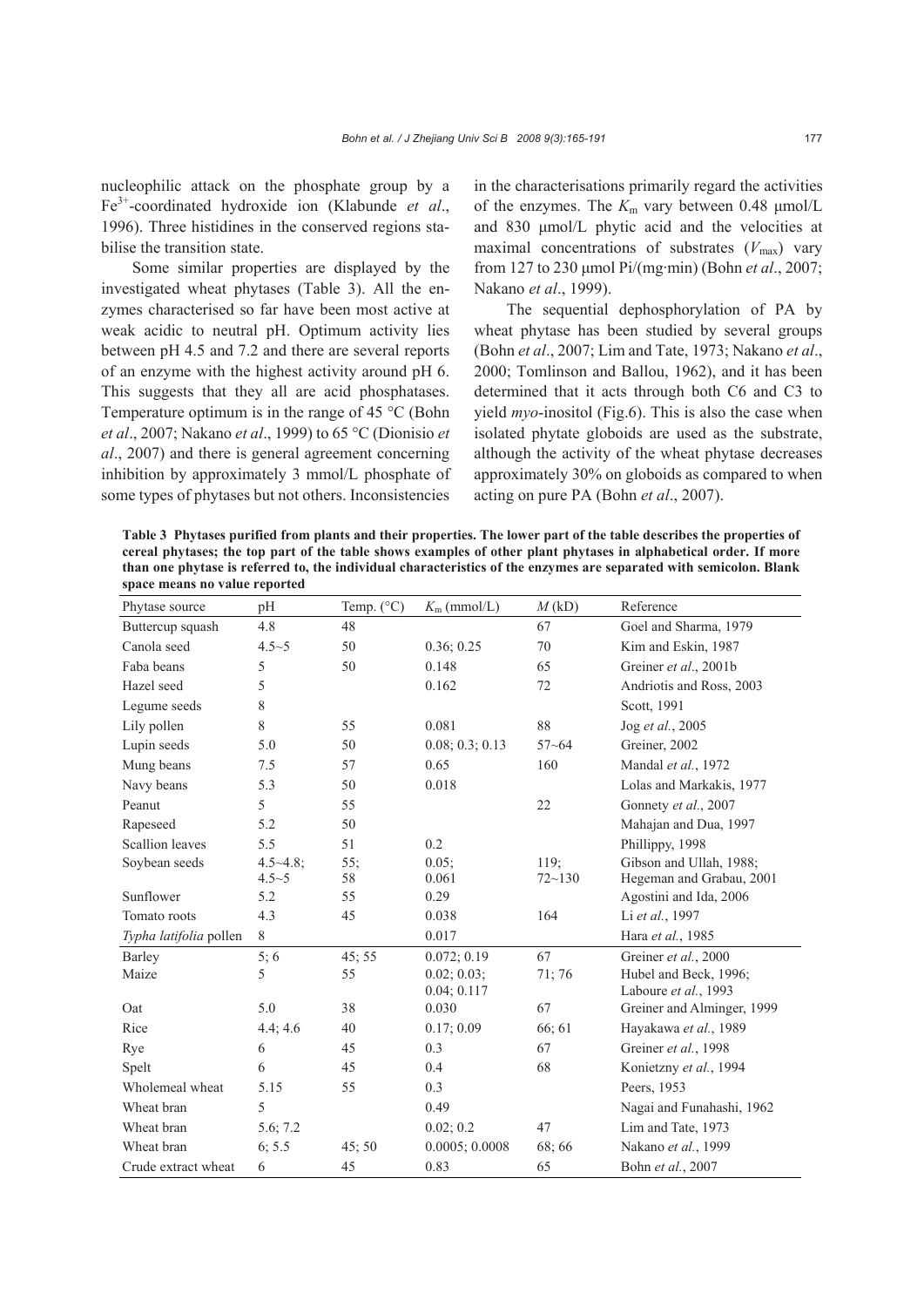| Wheat<br>Oryza<br>Medicago<br>Glycine | MWMWRGSLPLLLLAAAVAAAAEPASTLEGPSRPVTVPLRE-DRGHAVDLPDTD<br>-MRMRVSLLLLAAAAVAAAAEAAPSSTLAGPTRPVTVPPR--DRGHAVDLPDTD<br>MGSVLVHTHVVTLC-MLLLSLSSILVHGGVPTTLDGPFKPVTVPLDKSFRGNAVDIPDTD<br>MASITFSLLOFHRAPILLLLLLLAGFGHCHIPSTLEGPFDPVTVPFDPALRGVAVDLPETD<br>$* *$<br>$* *$<br>*****<br>***<br>$+4$<br>$\frac{1}{2}$                                               | 52<br>51<br>59<br>60     |
|---------------------------------------|-----------------------------------------------------------------------------------------------------------------------------------------------------------------------------------------------------------------------------------------------------------------------------------------------------------------------------------------------------------|--------------------------|
| Wheat<br>Oryza<br>Medicago<br>Glycine | PRVORRVTGWAPEOIAVALSAAPTSAWVSWITGDFOMGGAVKPLDPGTVGSVVRYGLAAD<br>PRVORRVKGWAPEOIAVALSAAPSSAWVSWVTGDFOMGAAVEPLDPTAVASVVRYGLAAD<br>PLVORNVEAFOPEOISLSLSTSHDSVWISWITGEFOIGENIEPLDPETVGSIVOYGRFGR<br>PRVRRRVRGFEPEOISVSLSTSHDSVWISWVTGEFOIGLDIKPLDPKTVSSVVOYGTSRF<br>****<br>* *<br>$\star$<br>**<br>**<br>****<br>via                                         | 112<br>111<br>119<br>120 |
| Wheat<br>Oryza<br>Medicago<br>Glycine | SLVREATGDALVYSOLYPFEGLONYTSGIIHHVRLOGLEPGTKYYYOCGDPAIPGAMSAV<br>SLVRRATGDALVYSOLYPFDGLLNYTSAIIHHVRLOGLEPGTEYFYOCGDPAIPAAMSDI<br>SMNGOAVGYSLVYSOLYPFEGLONYTSGIIHHVRLTGLKPNTLYOYOCGDPSLS-AMSDV<br>ELVHEARGOSLIYNOLYPFEGLONYTSGIIHHVOLKGLEPSTLYYYOCGDPSLO-AMSDI                                                                                              | 172<br>171<br>178<br>179 |
| Wheat<br>Oryza<br>Medicago<br>Glycine | HAFRTMPAVGPRSYPGRIAVVGDLGLTYNTTSTVDHMASNRPDLVLLVGDVCYANMYLTN<br>HAFRTMPAVGPRSYPGKIAIVGDLGLTYNTTSTVEHMVSNOPDLVLLLGDVSYANLYLTN<br>HYFRTMPVSGPKSYPSRIAVVGDLGLTYNTTSTVNHMISNHPDLILLVGDASYANMYLTN<br>YYFRTMPISGSKSYPGKVAVVGDLGLTYNTTTIGHLTSNEPDLLLLIGDVTYANLYLTN<br>***********<br>***<br>$\sim$<br>***<br>$4 - 4$                                             | 232<br>231<br>238<br>239 |
| Wheat<br>Oryza<br>Medicago<br>Glycine | GTGADCYSCAFGKSTPIHETYOPRWDYWGRYMEAVTSGTPMMVVEGNHE <mark>IEEOIGNKTFA</mark><br>GTGTDCYSCSFANSTPIHETYOPRWDYWGRYMEPVTSRIPMMVVEGNHETEEOIDNKTFA<br>GTGSDCYSCSFS-NTPIHETYOPRWDYWGRYMEPLISSVPVMVVEGNHEIEEOAVNKTFV<br>GTGSDCYSCSFP-LTPIHETYOPRWDYWGRFMONLVSNVPIMVVEGNHETEKOAENRTFV<br>**********<br>****************<br>$\star$<br>$\star$<br>$\Delta$<br>$\star$ | 292<br>291<br>297<br>298 |
| Wheat<br>Oryza<br>Medicago<br>Glycine | AYRSRFAFPSTESGSFSPFYYSFDAGGIHFLMLGAYADYGRSGEOYRWLEKDLAKVDRSV<br>SYSSRFSFPSTESGSFSPFYYSFDAGGIHFIMLAAYADYSKSGKOYKWLEKDLAKVDRSV<br>AYSSRFAFPSEESGSSSTLYYSFNAGGIHFIMLGSYISYDKSGDOYKWLEKDLASLDREV<br>AYSSRFAFPSOESGSSSTFYYSFNAGGIHFIMLGAYINYDKTAEOYKWLERDLENVDRSI<br>****<br>******<br>$***$<br>****<br>$**$<br>$* *$<br>$* * *$                               | 352<br>351<br>357<br>358 |
| Wheat<br>Orvza<br>Medicago<br>Glycine | TPWLVAGWHAPWYTTYKAHYREVECMRVAMEELLYSHGLDIAFTGHVHAYERSNRVFNYT<br>TPWVIAGWHAPWYSTFKAHYREAECMRVAMEELLYSYAVDVVFTGHVHAYERSNRVFNYT<br>TPWLVATWHAPWYSTYKSHYREAECMRVNMEDLLYKYGVDIVFNGHVHAYERSNRVYNYT<br>TPWLWVTWHPPWYSSYEAHYREAECMRVEMEDLLYAYGVDIIFNGHVHAYERSNRVYNYN<br>$***$<br>****<br>***<br>************<br>***<br>*****<br>**<br>$**$<br>s                   | 412<br>411<br>417<br>418 |
| Wheat<br>Oryza<br>Medicago<br>Glycine | LDPCGAVHISVGDGGNREKMATTHADEPGHCPDPRPKPNAFIGG-FCAFNFTSGPAAGRF<br>LDPCGPVHISVGDGGNREKMATSYADEPGRCPDPLSTPDPFMGGGFCGFNFTSGPAAGSF<br>LDPCGPVYITVGDGGNREKMAITHADEPGNCPEPLTTPDKFMRG-FCAFNFTSGPAAGKF<br>LDPCGPVYITVGDGGNREKMAIKFADEPGHCPDPLSTPDPYMGG-FCATNFTFGTKVSKF<br>***********<br>***<br>**                                                                  | 471<br>471<br>476<br>477 |
| Wheat<br>Oryza<br>Medicago<br>Glycine | CWDRQPDYSAYRESSFGHGILEVKNETHALWRWHRNODMYGSAGDEIYIVREPHRCLHKH<br>CWDROPDYSAYRESSFGHGILEVKNETHALWRWHRNODLYGSVGDEIYIVREPDKCLIKS<br>CWDOOPDYSAFRESSFGHGILEVKNETHALWSWNRNODYYGTAGDEIYIVROPDKCPPVM<br>CWDROPDYSAFRESSFGYGILEVKNETWALWSWYRNODSYKEVGDOIYIVROPDICPIHO                                                                                              | 531<br>531<br>536<br>537 |
| Wheat<br>Oryza<br>Medicago<br>Glycine | NWTRPAHGP-<br>540<br>539<br>SRNRIAYY--<br>543<br>$PEEAHNT---$<br>RVNIDCIASI 547                                                                                                                                                                                                                                                                           |                          |

**Fig.5 Alignment of wheat phytase to related PAPs in other plants:** *Orysa sativa***,** *Medicago truncatula* **and** *Glycine max***. The five conserved regions (black boxes) contain the seven invariant amino acids (bold) involved in coordination of the metals in the binuclear center (Klabunde** *et al***., 1995). Asterisks (\*) mark invariant amino acid residue between the aligned sequences and numbers to the right are residue numbers** 



**Fig.6 Dephosphorylation of phytic acid by 3/6-wheat phytase according to most recent publications. Hydrolysis of phytic acid initiates on C6 or C3 of the inositol ring (Bohn** *et al***., 2007) and the adjacent phosphates are removed consecutively. End product is inositol (Nakano** *et al***., 2000). In this figure, P represents inorganic phosphate and the rest of the molecules have been omitted for clarity (software: ChemDraw)**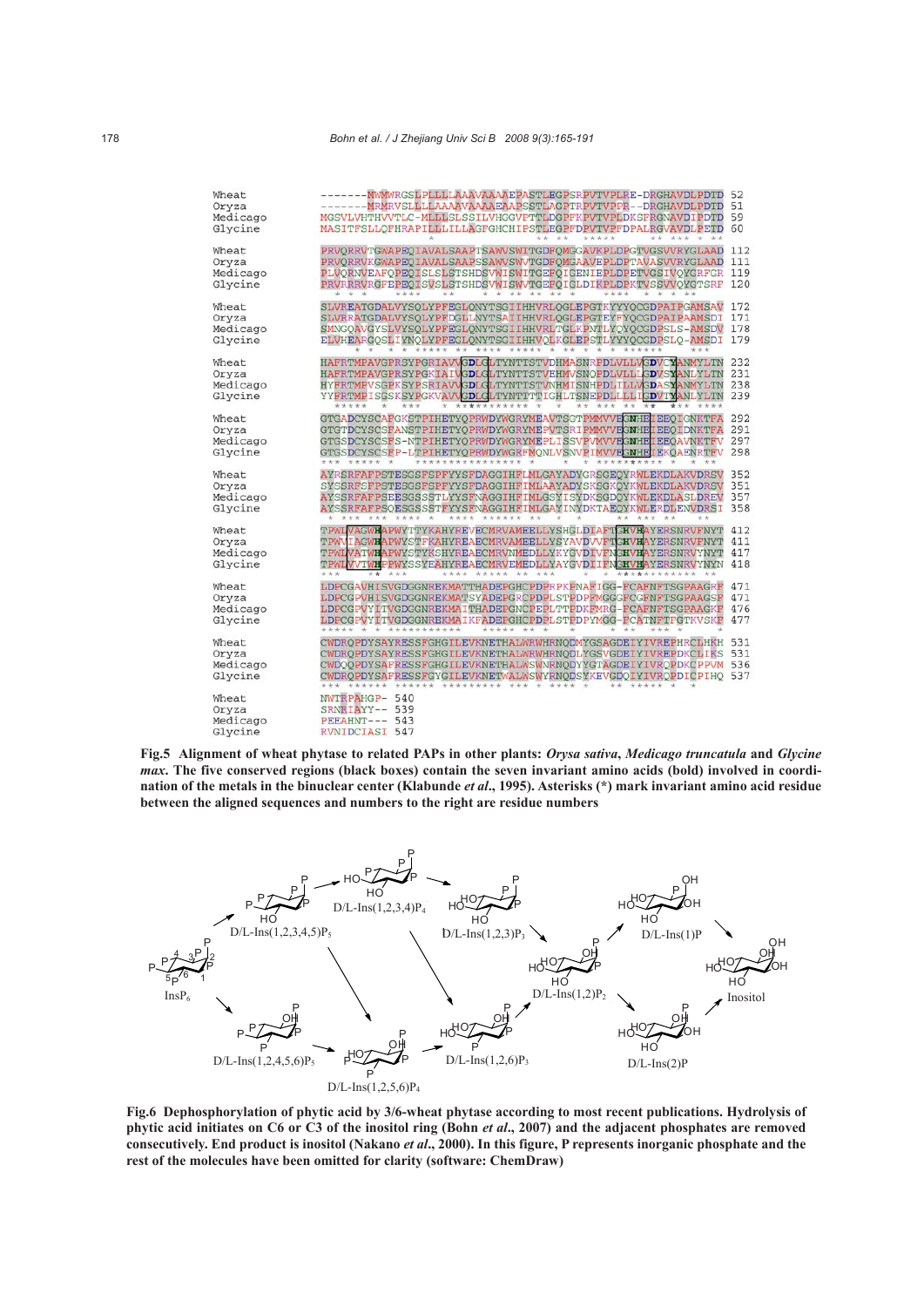## PHYTASE IN APPLICATIONS

Degradation of PA and the release of phosphorous and minerals have as previously described been of great interest to human and animal nutritionists as well as ecologists. The development of the most optimal method for applying phytase into food and feed is an on-going process with multiple pathways. The first commercially available phytase was from *Aspergillus niger* (NatuphosTM, BASF) in 1991, but now several phytases are on the market, from e.g., *Peniophora lycii* (RonozymeTM, DSM/Novozymes), *Escherichia coli* (QuantumTM, Diversa/Syngenta) and *Schizosaccharomyces pombe* (PhyzymeTM, Diversa/Danisco). The major problem in production of plant phytases is that a cost-effective and efficient production of the enzymes is yet to be developed. The higher pH and thermal stability of microbial phytases compared to plant phytases have made the microbial phytases more investigated for industrial purposes.

#### **Production of phytase in transgenic plants**

The first hurdle in the use of phytase as means for decreasing PA concentration is the production of phytase. In planta production of phytases can be used to reduce the amount of PA in feed for animals, but one of the problems in this regard is the stability of the enzyme. In wheat and barley the WT *Aspergillus fumigatus* phytase has been expressed (Brinch-Pedersen *et al*., 2003) as well as a heat stable engineered phytase. Although the native *Aspergillus*  phytase had high regeneration abilities after heat treatment, it was found that high temperature stability was a more reliable approach to generating low phytic acid feed (Brinch-Pedersen *et al*., 2006).

In several experiments it has been confirmed that "biofarming" of the phytase is a cost-effective approach to its production. Native *Aspergillus ficuum*  phytase has been expressed in tobacco, alfalfa and potato leaves. The most common approach is to use the Cauliflower Mosaic Virus (CaMV) 35S promoter for the construct, and the results are enzymes with almost the same characteristics as the fungal phytase, although minor changes in pH optima and sizes have been observed (Ullah *et al*., 1999; 2002; 2003). Similar experiments with a heat stable *A*. *fumigatus*  phytase expressed in tobacco leaves and *Pichia pastoris* have also shown great potential. Especially regarding feed production, the relatively high heat resistance of the *A*. *fumigatus* enzyme is an important asset because the enzyme will then be able to withstand the elevated temperatures employed during feed pelleting processes (Wang *et al*., 2007).

Purification of the phytase is not always necessary for applications: a transgenic strain of *Bacillus mucilaginosus*, a rhizosphere soil organism able to express high phytase activity extracellularly and degrade PA in the soil, has proven to be able to promote tobacco growth and increase phosphorous content in the plant, thereby potentially limiting eutrophication (Li *et al*., 2007). Of more nutritional relevance are experiments performed on pigs that were fed fresh rice leaves expressing yeast phytase. The leaves were ground and mixed with a grain-based diet, and PA was degraded using up to twelve weeks old leaves, indicating that the yeast phytase is quite resistant to denaturation when expressed in rice (Hamada *et al*., 2006).

## **Phytase as feed additive**

Exogenous phytase in feed has multiple benefits, mainly in increasing mineral, phosphorous and energy uptake and thereby decreasing the necessity to fortify the fodder with these substances. The increased availability of phytic acid phosphorous at the same time decreases phosphorous excretion and hence reducing the phosphate load in water supplies in regions with intensive rearing of animals. Comparison of 4 commercially available phytases as fortifiers of pigs feed revealed that none of them satisfied all of the criteria of an ideal phytase for feed production, such as resistance to denaturation under extreme temperatures and pH (Boyce and Walsh, 2006). Nonetheless, supplemental microbial phytase increased P availability by 38%, 12% and 15% in pig diets containing maize, wheat and triticale, respectively (Dungelhoef *et al*., 1994), and up to 60% reduction in manure P due to phytase supplementation has been reported (Nahm, 2002). Experiments with growing pigs have also shown that the Zn supply can be reduced to approximately 1/3 of the otherwise required amount in a diet based on maize and soybean when microbial phytase is added (Revy *et al*., 2006). Furthermore, average daily energy intake from feed actually increases with the addition of phytase, making it necessary to reduce the amount of feed offered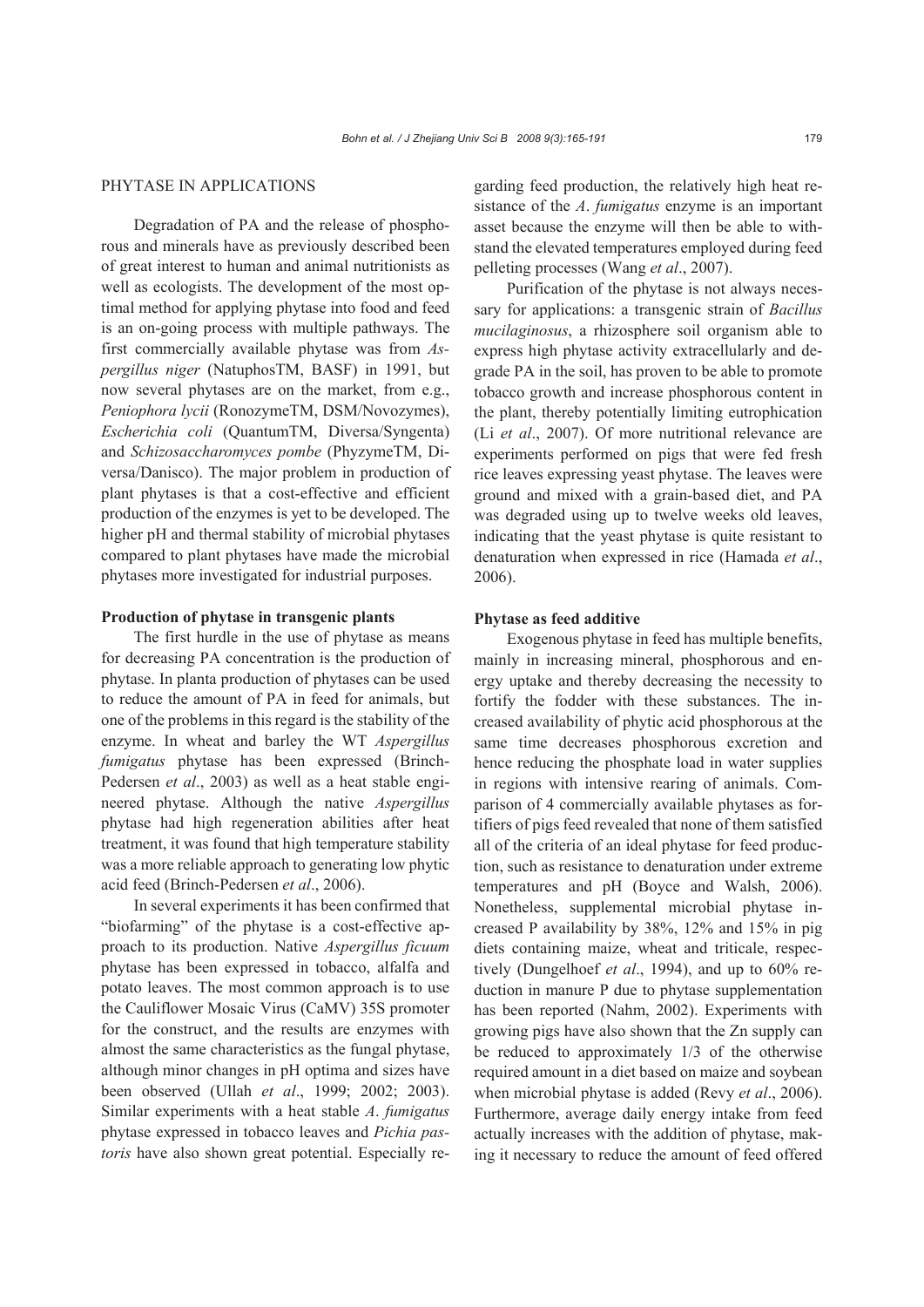to the pigs in order to prevent them from producing too much fat in the muscle tissue (Brady *et al*., 2003; Revy *et al*., 2006).

In broiler chickens, supplementing with exogenous phytase has reduced the excretion of endogenous amino acids, calcium, sodium, phytate phosphorus and sialic acid significantly (Cowieson *et al*., 2004; Nahm, 2002). As in pigs, increased weight gain from a phytase supplemented diet is also reported for broilers. It has been predicted that in both cases this response will be declining with time, due to improvements in animal strains, feeds and management techniques (Selle and Ravindran, 2007).

Exchanging a meat based protein-rich diet with a lower cost plant protein diet would be desired by the industry of aquaculture. However, fish in general have rather short gastrointestinal tracts, and are therefore quite sensitive to the inhibited micronutrient utilisation. Dephytinisation of the plant material is consequently an important prerequisite to this application. The effects on phosphate utilization and growth of fish using phytase treated fodder are to date inconsistent and species-related. Some fish have a basic environment (pH 8) in the gastrointestinal tract which does not correspond to the conditions for optimal phytase activity, and although the potential in dephytinisation is there, for once the acidic microbial phytases may not be the first choice of enzyme (Cao *et al*., 2007).

Another approach to the degradation of PA by monogastric animals is to create transgenic livestock. A transgenic pig that constitutively secretes microbial phytase from their salivary glands has been generated and it shows up to 75% reduction in phosphorous excretion (Golovan *et al*., 2001a; 2001b). Furthermore, its requirements for inorganic phosphorous supplementation are decreased to almost zero. Similarly, another group has experimented with expressing an avian MINPP phytase in chickens. This approach would overcome public scepticism towards "foreign" proteins in the food (Ward, 2001) and still decrease phosphorous demands of the transgenic line (Cho *et al*., 2006).

#### **Phytase as food additive**

Degradation of PA during breadmaking has been known to effect mineral bioavailability for many years (Mollgaard, 1946). Several breadmaking procedures designed to diminish the phytate content have therefore been reported. These include the addition of commercial phosphoesterases from wheat (phytase or phosphatase) to whole wheat flour (Knorr *et al*., 1981) and the activation of the naturally occurring phytase by soaking and malting the grain.

Phytase shows potential as a breadmaking improver, with two main advantages: first, the nutritional improvement produced by decreasing phytate content, and second, all the benefits produced by α-amylase addition (increase in bread volume and improvement in crumb texture) can be obtained by adding phytase, which releases calcium and thereby promotes the activation of endogenous α-amylase (Haros *et al*., 2001a). The changes in pH values during leavening of bread have been measured to approximately 0.2 pH-units. The pH values ranged between 6.3 and 6.1 in yeast-doughs (Leenhardt *et al*., 2005) and 5.6 and 5.4 in sourdoughs (Haros *et al*., 2001b). Wheat phytase has an optimal pH of 6.0 (Bohn *et al*., 2007), and its activity diminishes markedly as the pH is moved more than 0.5 pH-units from optimum. Conversely, *Aspergillus niger* phytase has two pH optima, one at 5.0 and the other at  $2.5 \sim 3.0$ (Turk and Sandberg, 1992). Therefore, as the pH decreases along the leavening, higher phytase activity is observed using the *Aspergillus* phytase (Haros *et al*., 2001b). Enhancing the degradation by using an organic acid such as citric acid to acidify the dough is a possibility, although leavening for at least 2 h is required for maximal phytate hydrolysis by phytase (Porres *et al*., 2001). Consequently, degradation of PA in sourdoughs with long leavening times, such as rye bread, is preferable, and its degradation is almost completed by endogenous phytase in this type of bread, leaving  $InsP<sub>3</sub>$  as the dominating inositol phosphate (Nielsen *et al*., 2007). Unless they are able to complex with higher inositol phosphates,  $InsP<sub>3</sub>s$  do not inhibit iron uptake in humans (Brune *et al*., 1992; Sandberg *et al*., 1999) and the rye bread should therefore contain bioavailable iron for consumption.

However, although the non-heme iron absorption in humans almost doubles from wheat bread rolls treated with fungal phytase compared to bread untreated with phytase (Sandberg *et al*., 1996), one should be aware that a minor reduction of phytic acid is not enough to maintain iron status in the long run. Whole grain bread, where dephytinisation is not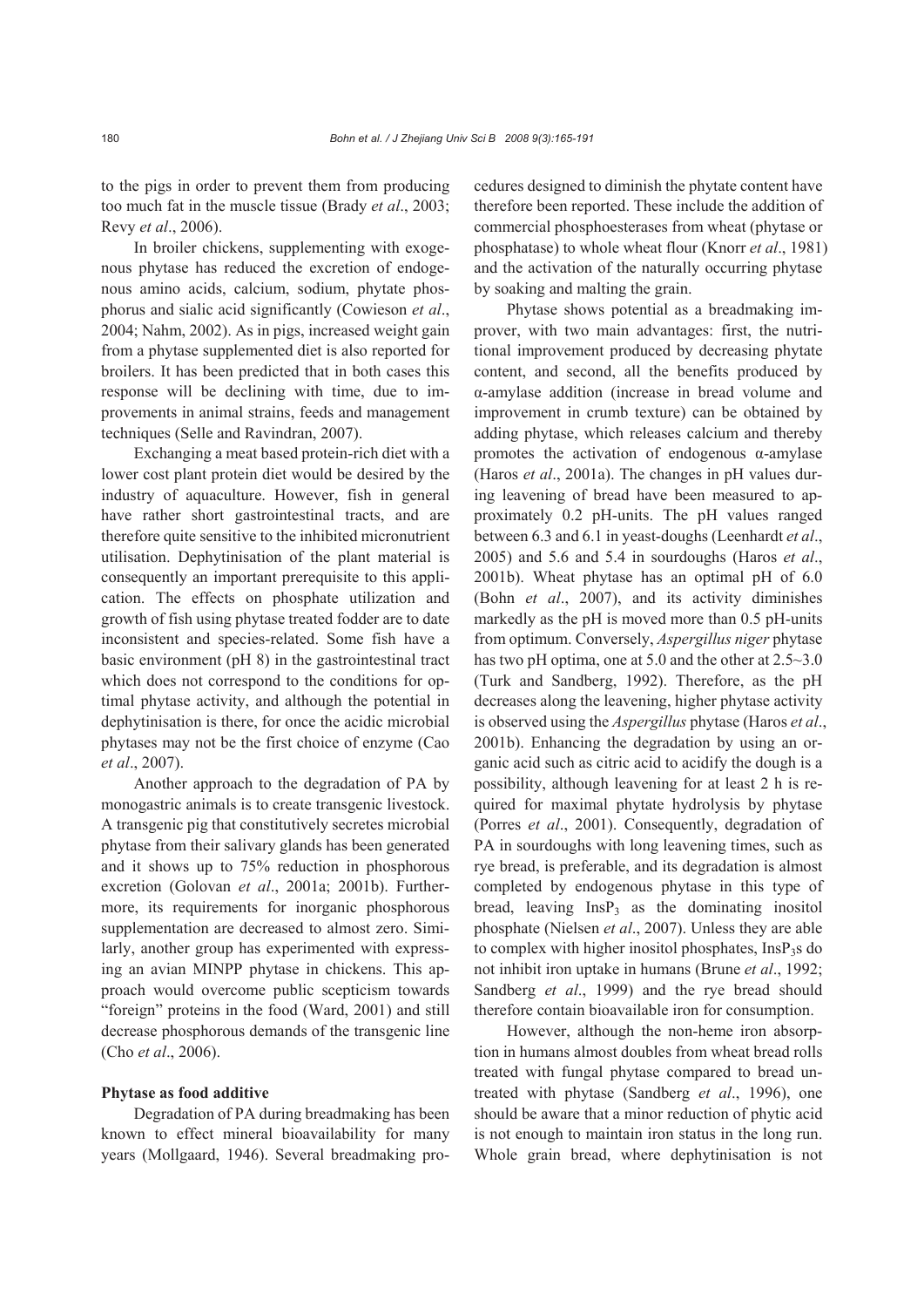completed even after long leavening (Nielsen *et al*., 2007), should therefore not be consumed to all main meals (Bach Kristensen *et al*., 2005) to avoid constant mineral uptake inhibition.

Iron absorption from porridges based on flours from rice, wheat, maize, oat, sorghum and wheat-soy flour blend have been tested on humans. The results show that phytate degradation improves iron absorption from cereal porridges prepared with water but not with milk, and that addition of ascorbic acid actually is a better tool for enhancing iron absorption in baby food than addition of phytase. Adding amylase to the porridge in combination with phytase makes the solution more liquid, and probably because of this, the absorption of Fe increases another 3-fold (Hurrell *et al*., 2003).

Interestingly enough, phytate in tofu is actually considered a positive feature, since phytate inhibits chrystal formation of calcium oxalate—also known as kidney stones. In general, oxalate-rich soy foods also contain higher concentrations of phytate, but most commercially available tofu is categorised as low oxalate/phytate food. Anderson and Wolf (1995) published a review on the changes in phytate concentration related to the processing of soy beans, and the most recent research showed that soy flour is the type of soy-bean product containing the highest amount of phytate (Al-Wahsh *et al*., 2005).

In summary, phytases have potential for improving mineral bioavailability in food applications. Due to the higher stability of fungal phytases, these would probably be the most efficient in degradation of phytic acid, and the activity of e.g., *Aspergillus niger* would even be increased in the acidic environment in the stomach. One should however note that in bread applications with long leavening time, exogenous phytase is not necessarily required for phytate degradation, unless whole grains are added to the mixture.

## **References**

- Adams, C.L., Hambidge, M., Raboy, V., Dorsch, J.A., Sian, L., Westcott, J.L., Krebs, N.F., 2002. Zinc absorption from a low-phytic acid maize. *American Journal of Clinical Nutrition*, **76**(3):556-559.
- Agostini, J.D., Ida, E.I., 2006. Partially characterization and application of phytase extracted from germinated sunflower seeds. *Pesquisa Agropecuaria Brasileira*, **41**(6): 1041-1047.
- Agranoff, B.W., 1978. Textbook errors—Cyclitol confusion. *Trends in Biochemical Sciences*, **3**(12):N283-N285.
- Al-Wahsh, I.A., Horner, H.T., Palmer, R.G., Reddy, M.B., Massey, L.K., 2005. Oxalate and phytate of soy foods. *Journal of Agricultural and Food Chemistry*, **53**(14): 5670-5674. [doi:10.1021/jf0506378]
- Anderson, G.J., Frazer, D.M., Mckie, A.T., Vulpe, C.D., Smith, A., 2005. Mechanisms of haem and non-haem iron absorption: Lessons from inherited disorders of iron metabolism. *Biometals*, **18**(4):339-348. [doi:10.1007/s10 534-005-3708-8]
- Anderson, R.L., Wolf, W.J., 1995. Compositional changes in trypsin-inhibitors, phytic acid, saponins and isoflavones related to soybean processing. *Journal of Nutrition*, **125**(3):S581-S588.
- Andlid, T.A., Veide, J., Sandberg, A.S., 2004. Metabolism of extracellular inositol hexaphosphate (phytate) by *Saccharomyces cerevisiae*. *International Journal of Food Microbiology*, **97**(2):157-169. [doi:10.1016/j.ijfoodmicro. 2004.04.016]
- Andrews, N.C., 1999. The iron transporter DMT1. *International Journal of Biochemistry and Cell Biology*, **31**(10): 991-994. [doi:10.1016/S1357-2725(99)00065-5]
- Andrews, N.C., Schmidt, P.J., 2007. Iron homeostasis. *Annual Review of Physiology*, **69**(1):69-85.
- Andriotis, V.M.E., Ross, J.D., 2003. Isolation and characterisation of phytase from dormant *Corylus avellana* seeds. *Phytochemistry*, **64**(3):689-699. [doi:10.1016/S0031-9422 (03)00415-1]
- Angel, R., Tamim, N.M., Applegate, T.J., Dhandu, A.S., Ellestad, L.E., 2002. Phytic acid chemistry: Influence on phytin-phosphorus availability and phytase efficacy. *Journal of Applied Poultry Research*, **11**(4):471-480.
- Annibale, B., Capurso, G., Martino, G., Grossi, C., le Fave, G., 2000. Iron deficiency anaemia and *Helicobacter pylori* infection. *International Journal of Antimicrobial Agents*, **16**(4):515-519. [doi:10.1016/S0924-8579(00)00288-0]
- Antoine, C., Lullien-Pellerin, V., Abecassis, J., Rouau, X., 2004. Effect of wheat bran ball-milling on fragmentation and marker extractability of the aleurone layer. *Journal of Cereal Science*, **40**(3):275-282. [doi:10.1016/j.jcs.2004. 08.002]
- Atanasiu, V., Manolescu, B., Stoian, I., 2007. Hepcidin central regulator of iron metabolism. *European Journal of Haematology*, **78**(1):1-10. [doi:10.1111/j.1600-0609.2006. 00772.x]
- Bach Kristensen, M., Tetens, I., Alstrup Jorgensen, A.B., Dal Thomsen, A., Milman, N., Hels, O., Sandstrom, B., Hansen, M., 2005. A decrease in iron status in young healthy women after long-term daily consumption of the recommended intake of fibre-rich wheat bread. *European Journal of Nutrition*, **44**(6):334-340. [doi:10.1007/ s00394-004-0529-4]
- Barrientos, L., Scott, J.J., Murthy, P.P.N., 1994. Specificity of hydrolysis of phytic acid by alkaline phytase from lily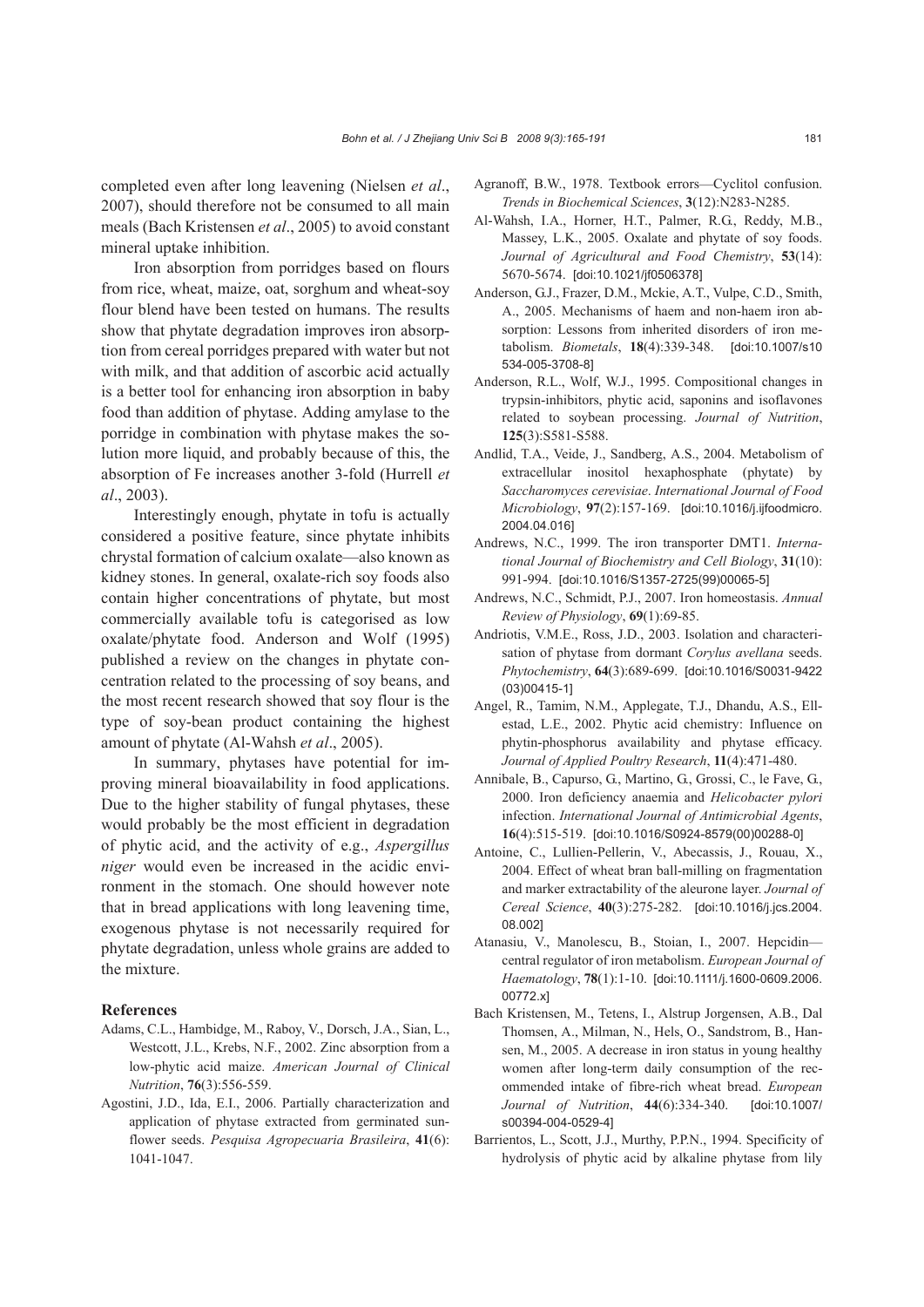pollen. *Plant Physiology*, **106**(4):1489-1495. [doi:10. 1104/pp.106.4.1489]

- Barrientos, L.G., Murthy, P.P.N., 1996. Conformational studies of *myo*-inositol phosphates. *Carbohydrate Research*, **296**(1-4):39-54. [doi:10.1016/S0008-6215(96)00250-9]
- Batten, G.D., Lott, J.N.A., 1986. The influence of phosphorus-nutrition on the appearance and composition of globoid crystals in wheat aleurone cells. *Cereal Chemistry*, **63**(1):14-18.
- Benito, P., Miller, D., 1998. Iron absorption and bioavailability: An updated review. *Nutrition Research*, **18**(3):581-603. [doi:10.1016/S0271-5317(98)00044-X]
- Benzie, I.F., 2003. Evolution of dietary antioxidants. *Comparative Biochemistry and Physiology Part A: Molecular and Integrative Physiology*, **136**(1):113-126. [doi:10. 1016/S1095-6433(02)00368-9]
- Berridge, M.J., Irvine, R.F., 1989. Inositol phosphates and cell signalling. *Nature*, **341**(6239):197-205. [doi:10.1038/ 341197a0]
- Bezwoda, W., Charlton, R., Bothwell, T., Torrance, J., Mayet, F., 1978. Importance of gastric hydrochloric-acid in absorption of non-heme food iron. *Journal of Laboratory and Clinical Medicine*, **92**(1):108-116.
- Bohn, L., Josefsen, L., Meyer, A.S., Rasmussen, S.K., 2007. Quantitative analysis of phytate globoids isolated from wheat bran and characterization of their sequential dephosphorylation by wheat phytase. *Journal of Agricultural and Food Chemistry*, **55**(18):7547-7552. [doi:10. 1021/jf071191t]
- Bohn, T., Davidsson, L., Walczyk, T., Hurrell, R.F., 2004. Phytic acid added to white-wheat bread inhibits fractional apparent magnesium absorption in humans. *American Journal of Clinical Nutrition*, **79**(3):418-423.
- Boyce, A., Walsh, G., 2006. Comparison of selected physicochemical characteristics of commercial phytases relevant to their application in phosphate pollution abatement. *Journal of Environmental Science and Health Part A-Toxic/Hazardous Substances & Environmental Engineering*, **41**(5):789-798. [doi:10.1080/109345206006143 97]
- Brady, S.M., Callan, J.J., Cowan, D., McGrane, M., O'Doherty, J.V., 2003. Effect of two microbial phytases on the performance and nutrient retention on grower-finisher pigs fed barley-maize-soyabean meal-based diets. *Irish Journal of Agricultural and Food Research*, **42**(1): 101-117.
- Brinch-Pedersen, H., Hatzack, F., Sorensen, L.D., Holm, P.B., 2003. Concerted action of endogenous and heterologous phytase on phytic acid degradation in seed of transgenic wheat (*Triticum aestivum* L.). *Transgenic Research*, **12**(6): 649-659. [doi:10.1023/B:TRAG.0000005113.38002.e1]
- Brinch-Pedersen, H., Hatzack, F., Stoger, E., Arcalis, E., Pontopidan, K., Holm, P.B., 2006. Heat-stable phytases in transgenic wheat (*Triticum aestivum* L.): Deposition pattern, thermostability, and phytate hydrolysis. *Journal of*

*Agricultural and Food Chemistry*, **54**(13):4624-4632. [doi:10.1021/jf0600152]

- Brown, E.C., Heit, M.L., Ryan, D.E., 1961. Phytic acid— Analytical investigation. *Canadian Journal of Chemistry-Revue Canadienne de Chimie*, **39**(6):1290-1297. [doi:10.1139/v61-163]
- Brune, M., Rossander, L., Hallberg, L., 1989. Iron-absorption and phenolic compounds—Importance of different phenolic structures. *European Journal of Clinical Nutrition*, **43**(8):547-558.
- Brune, M., Rossanderhulten, L., Hallberg, L., Gleerup, A., Sandberg, A.S., 1992. Iron-absorption from bread in humans—Inhibiting effects of cereal fiber, phytate and inositol phosphates with different numbers of phosphate groups. *Journal of Nutrition*, **122**(3):442-449.
- Bullock, J.I., Duffin, P.A., Nolan, K.B., Smith, T.K., 1995. Effect of phytate on the in-vitro solubility of  $Al^{3+}$ ,  $Ca^{2+}$ ,  $Hg^{2+}$  and Pb<sup>2+</sup> as a function of pH at 37 °C. *Journal of the Science of Food and Agriculture*, **67**(4):507-509. [doi:10. 1002/jsfa.2740670413]
- Camara, F., Barbera, R., Amaro, M.A., Farre, R., 2007. Calcium, iron, zinc and copper transport and uptake by Caco-2 cells in school meals: Influence of protein and mineral interactions. *Food Chemistry*, **100**(3):1085-1092. [doi:10.1016/j.foodchem.2005.11.010]
- Cao, L., Wang, W.M., Yang, C.T., Yang, Y., Diana, J., Yakupitiyage, A., Luo, Z., Li, D.P., 2007. Application of microbial phytase in fish feed. *Enzyme and Microbial Technology*, **40**(4):497-507. [doi:10.1016/j.enzmictec. 2007.01.007]
- Carpenter, C.E., Mahoney, A.W., 1992. Contributions of heme and nonheme iron to human nutrition. *Critcal Reviews in Food Science and Nutrition*, **31**(4):333-367.
- Cheryan, M., 1980. Phytic acid interactions in food systems. *CRC Critical Reviews in Food Science and Nutrition*, **13**(4):297-335.
- Cheryan, M., Anderson, F.W., Grynspan, F., 1983. Magnesium-phytate complexes—Effect of pH and molar ratio on solubility characteristics. *Cereal Chemistry*, **60**(3): 235-237.
- Cho, J., Choi, K., Darden, T., Reynolds, P.R., Petitte, J.N., Shears, S.B., 2006. Avian multiple inositol polyphosphate phosphatase is an active phytase that can be engineered to help ameliorate the planet's "phosphate crisis". *Journal of Biotechnology*, **126**(2):248-259. [doi:10.1016/j.jbiotec. 2006.04.028]
- Collatz, F., Bailey, C., 1921. The activity of phytase as determined by the specific conductivity of phytin-phytase solutions. *The Journal of Industrial and Engineering Chemistry*, **13**(4):317-321. [doi:10.1021/ie50136a017]
- Conrad, M.E., Umbreit, J.N., 2002. Pathways of iron absorption. *Blood Cells Molecules and Diseases*, **29**(3):336-355. [doi:10.1006/bcmd.2002.0564]
- Conway, R.E., Powell, J.J., Geissler, C.A., 2007. A food-group based algorithm to predict non-heme iron absorption.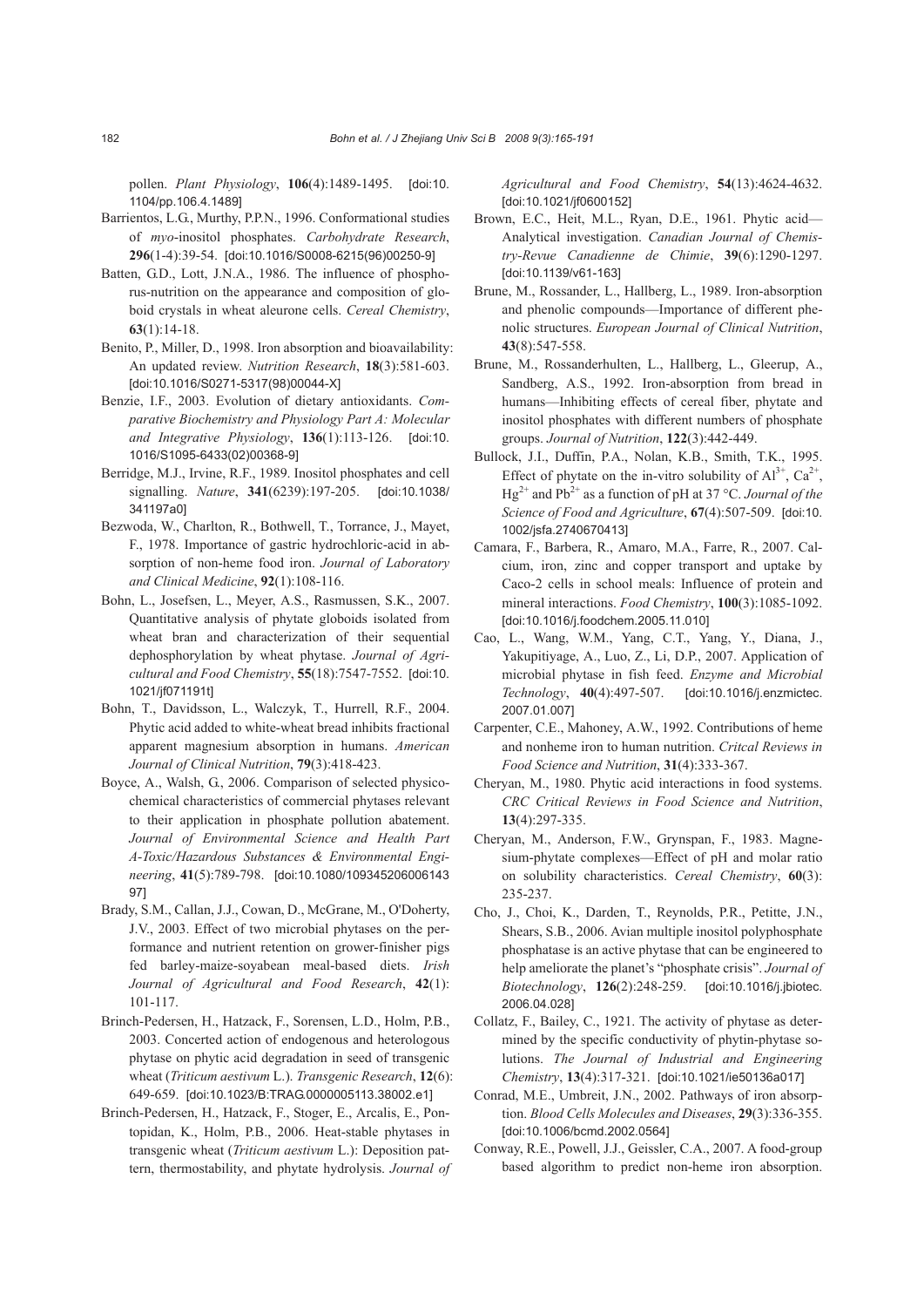*International Journal of Food Sciences and Nutrition*, **58**(3):29-41. [doi:10.1080/09637480601121250]

- Costello, A.J.R., Glonek, T., Myers, T.C., 1976. P-31 nuclear magnetic resonance-pH titrations of myoinositol hexaphosphate. *Carbohydrate Research*, **46**(2):159-171. [doi:10.1016/S0008-6215(00)84287-1]
- Cowieson, A.J., Acamovic, T., Bedford, M.R., 2004. The effects of phytase and phytic acid on the loss of endogenous amino acids and minerals from broiler chickens. *British Poultry Science*, **45**(1):101-108. [doi:10.1080/ 00071660410001668923]
- Davidsson, L., Almgren, A., Juillerat, M.A., Hurrell, R.F., 1995. Manganese absorption in humans—The effect of phytic acid and ascorbic-acid in soy formula. *American Journal of Clinical Nutrition*, **62**(5):984-987.
- Dionisio, G., Holm, P.B., Brinch-Pedersen, H., 2007. Wheat (*Triticum aestivum* L.) and barley (*Hordeum vulgare* L.) multiple inositol polyphosphate phosphatases (MINPPs) are phytases expressed during grain filling and germination. *Plant Biotechnology Journal*, **5**(2):325-338. [doi:10. 1111/j.1467-7652.2007.00244.x]
- Dungelhoef, M., Rodehutscord, M., Spiekers, H., Pfeffer, E., 1994. Effects of supplemental microbial phytase on availability of phosphorus contained in maize, wheat and triticale to pigs. *Animal Feed Science and Technology*, **49**(1-2):1-10. [doi:10.1016/0377-8401(94)90076-0]
- Efanov, A.M., Zaitsev, S.V., Berggren, P.O., 1997. Inositol hexakisphosphate stimulates non- $Ca^{2+}$ -mediated and primes  $Ca^{2+}$ -mediated exocytosis of insulin by activation of protein kinase C. *Proceedings of the National Academy of Sciences of the United States of America*, **94**(9): 4435-4439. [doi:10.1073/pnas.94.9.4435]
- Egli, I., Davidsson, L., Juillerat, M.A., Barclay, D., Hurrell, R.F., 2002. The influence of soaking and germination on the phytase activity and phytic acid content of grains and seeds potentially useful for complementary feeding. *Journal of Food Science*, **67**(9):3484-3488. [doi:10.1111/ j.1365-2621.2002.tb09609.x]
- Egli, I., Davidsson, L., Zeder, C., Walczyk, T., Hurrell, R., 2004. Dephytinization of a complementary food based on wheat and soy increases zinc, but not copper, apparent absorption in adults. *Journal of Nutrition*, **134**(5): 1077-1080.
- Engle-Stone, R., Yeung, A., Welch, R., Glahn, R., 2005. Meat and ascorbic acid can promote Fe availability from Fe-phytate but not from Fe-tannic acid complexes. *Journal of Agricultural and Food Chemistry*, **53**(26): 10276-10284. [doi:10.1021/jf0518453]
- Filikov, A.V., James, T.L., 1998. Structure-based design of ligands for protein basic domains: Application to the HIV-1 Tat protein. *Journal of Computer-Aided Molecular Design*, **12**(3):229-240. [doi:10.1023/A:1007949625270]
- Gharib, A.G., Mohseni, S.G., Mohajer, M., Gharib, M., 2006. Bioavailability of essential trace elements in the presence

of phytate, fiber and calcium. *Journal of Radioanalytical and Nuclear Chemistry*, **270**(1):209-215. [doi:10.1007/ s10967-006-0330-3]

- Gibson, D.M., Ullah, A.H.J., 1988. Purification and characterization of phytase from cotyledons of germinating soybean seeds. *Archives of Biochemistry and Biophysics*, **260**(2):503-513. [doi:10.1016/0003-9861(88)90475-4]
- Gibson, R.S., Perlas, L., Hotz, C., 2006. Improving the bioavailability of nutrients in plant foods at the household level. *Proceedings of the Nutrition Society*, **65**(2):160-168. [doi:10.1079/PNS2006489]
- Gillespie, J., Rogers, S.W., Deery, M., Dupree, P., Rogers, J.C., 2005. A unique family of proteins associated with internalized membranes in protein storage vacuoles of the Brassicaceae. *Plant Journal*, **41**(3):429-441.
- Glahn, R.P., Wortley, G.M., South, P.K., Miller, D.D., 2002. Inhibition of iron uptake by phytic acid, tannic acid, and ZnCl2: Studies using an in vitro digestion/Caco-2 cell model. *Journal of Agricultural and Food Chemistry*, **50**(2):390-395. [doi:10.1021/jf011046u]
- Goel, M., Sharma, C.B., 1979. Multiple forms of phytase in germinating cotyledons of cucurbita-maxima. *Phytochemistry*, **18**(12):1939-1942. [doi:10.1016/S0031-9422 (00)82707-7]
- Golovan, S.P., Meidinger, R.G., Ajakaiye, A., Cottrill, M., Wiederkehr, M.Z., Barney, D.J., Plante, C., Pollard, J.W., Fan, M.Z., Hayes, M.A., Laursen, J., Hjorth, J.P., Hacker, R.R., Phillips, J.P., Forsberg, C.W., 2001a. Pigs expressing salivary phytase produce low-phosphorus manure (errata). *Nature Biotechnology*, **19**(10):979. [doi:10.1038/ nbt1001-979]
- Golovan, S.P., Meidinger, R.G., Ajakaiye, A., Cottrill, M., Wiederkehr, M.Z., Barney, D.J., Plante, C., Pollard, J.W., Fan, M.Z., Hayes, M.A., Laursen, J., Hjorth, J.P., Hacker, R.R., Phillips, J.R., Forsberg, C.W., 2001b. Pigs expressing salivary phytase produce low-phosphorus manure. *Nature Biotechnology*, **19**(8):741-745. [doi:10. 1038/90788]
- Gonnety, J.T., Niamke, S., Meuwiah, F.B., N′guessan Kouadio, E.J., Kouame, L.P., 2007. Purification, kinetic properties and physicochemical characterization of a novel acid phosphatase (AP) from germinating peanut (*Arachis hypogaea*) seed. *Italian Journal of Biochemistry*, **56**(2): 149-157.
- Graf, E., Mahoney, J.R., Bryant, R.G., Eaton, J.W., 1984. Iron-catalyzed hydroxyl radical formation—Stringent requirement for free iron coordination site. *Journal of Biological Chemistry*, **259**(6):3620-3624.
- Grases, F., Garcia-Ferragut, L., Costa-Bauza, A., 1998. Development of calcium oxalate crystals on urothelium: Effect of free radicals. *Nephron*, **78**(3):296-301. [doi:10. 1159/000044939]
- Grases, F., Simonet, B.M., Prieto, R.M., March, J.G., 2001a. Phytate levels in diverse rat tissues: Influence of dietary phytate. *British Journal of Nutrition*, **86**(2):225-231.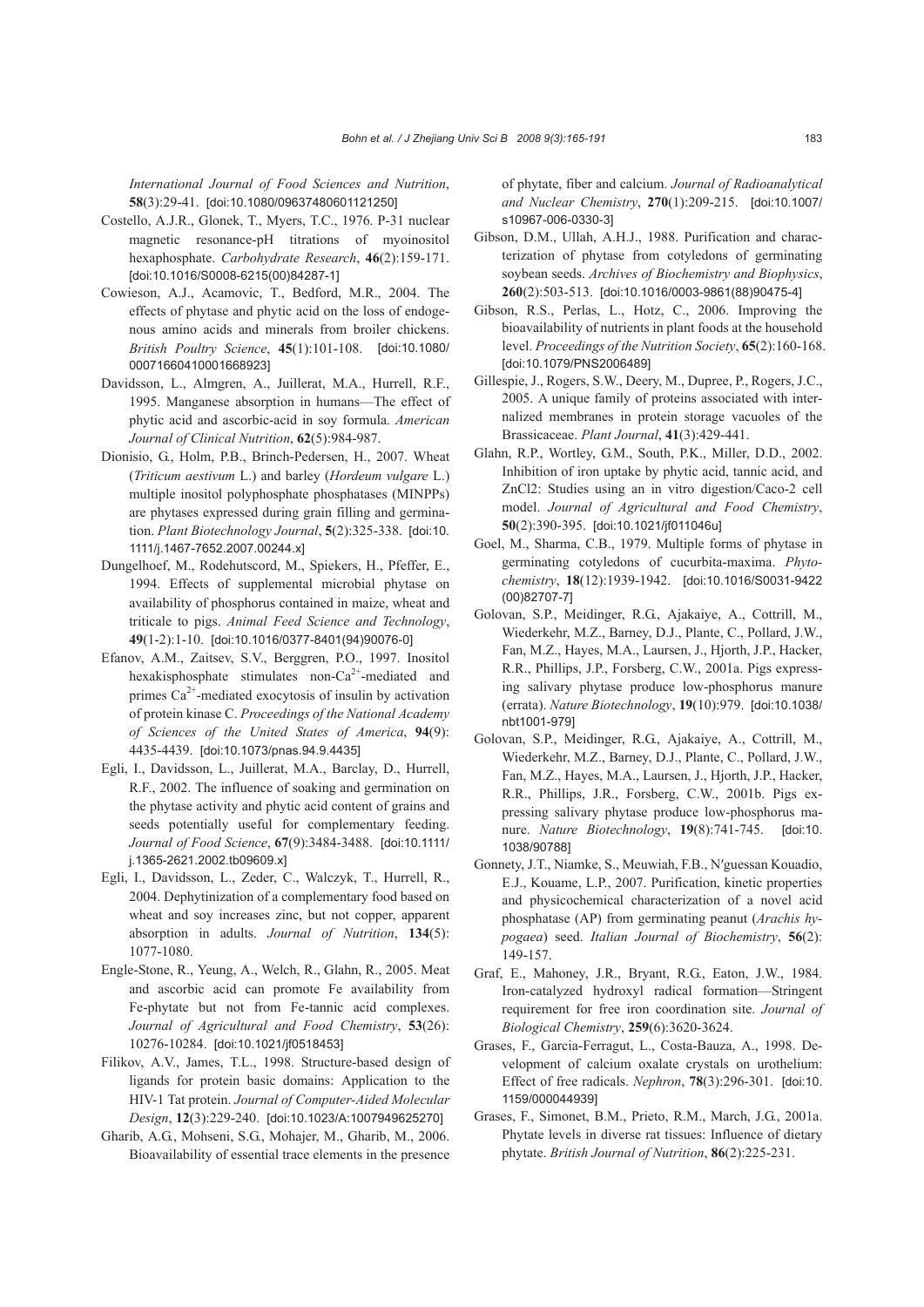- Grases, F., Simonet, B.M., Prieto, R.M., March, J.G., 2001b. Variation of  $InsP(4)$ ,  $InsP(5)$  and  $InsP(6)$  levels in tissues and biological fluids depending on dietary phytate. *Journal of Nutrional Biochemistry*, **12**(10):595-601. [doi:10.1016/S0955-2863(01)00178-4]
- Grases, F., Simonet, B.M., Vucenik, I., Prieto, R.M., Costa-Bauza, A., March, J.G., Shamsuddin, A.M., 2001c. Absorption and excretion of orally administered inositol hexaphosphate (IP6 or phytate) in humans. *Biofactors*, **15**(1):53-61.
- Grases, F., Perello, J., Prieto, R.M., Simonet, B.M., Torres, J.J., 2004. Dietary myo-inositol hexaphosphate prevents dystrophic calcifications in soft tissues: A pilot study in Wistar rats. *Life Sciences*, **75**(1):11-19. [doi:10.1016/j.lfs. 2003.11.030]
- Grases, F., Costa-Bauza, A., Perello, J., Isern, B., Vucenik, I., Valiente, M., Munoz, J.A., Prieto, R.M., 2006. Influence of concomitant food intake on the excretion of orally administered myo-inositol hexaphosphate in humans. *Journal of Medicinal Food*, **9**(1):72-76. [doi:10.1089/ jmf.2006.9.72]
- Greiner, R., 2002. Purification and characterization of three phytases from germinated lupine seeds (*Lupinus albus* var. Amiga). *Journal of Agricultural and Food Chemistry*, **50**(23):6858-6864. [doi:10.1021/jf025619u]
- Greiner, R., Alminger, M.L., 1999. Purification and characterization of a phytate-degrading enzyme from germinated oat (*Avena sativa*). *Journal of the Science of Food and Agriculture*, **79**(11):1453-1460. [doi:10.1002/(SICI) 1097-0010(199908)79:11<1453::AID-JSFA386>3.3.CO;2-I]
- Greiner, R., Alminger, M.L., 2001. Stereospecificity of *myo*-inositol hexa*kis*phosphate dephosphorylation by phytate-degrading enzymes of cereals. *Journal of Food Biochemistry*, **25**(3):229-248. [doi:10.1111/j.1745-4514. 2001.tb00736.x]
- Greiner, R., Carlsson, N.G., 2006. *Myo*-Inositol phosphate isomers generated by the action of a phytate-degrading enzyme from *Klebsiella terrigena* on phytate. *Canadian Journal of Microbiology*, **52**(8):759-768. [doi:10.1139/ W06-028]
- Greiner, R., Konietzny, U., Jany, K.D., 1998. Purification and properties of a phytase from rye. *Journal of Food Biochemistry*, **22**(2):143-161. [doi:10.1111/j.1745-4514.1998. tb00236.x]
- Greiner, R., Jany, K.D., Alminger, M.L., 2000. Identification and properties of *myo*-inositol hexa*kis*phosphate phosphohydrolases (*Phytases*) from barley (*Hordeum vulgare*). *Journal of Cereal Science*, **31**(2):127-139. [doi:10.1006/ jcrs.1999.0254]
- Greiner, R., Alminger, M.L., Carlsson, N.G., 2001a. Stereospecificity of *myo*-inositol hexa*kis*phosphate dephosphorylation by a phytate-degrading enzyme of baker's yeast. *Journal of Agricultural and Food Chemistry*, **49**(5):2228-2233. [doi:10.1021/jf0100090]
- Greiner, R., Muzquiz, M., Burbano, C., Cuadrado, C., Pedrosa,

M.M., Goyoga, C., 2001b. Purification and characterization of a phytate-degrading enzyme from germinated faba beans (*Vicia faba* var. Alameda). *Journal of Agricultural and Food Chemistry*, **49**(5):2234-2240. [doi:10.1021/ jf0100806]

- Grusak, M.A., Pearson, J.N., Marentes, E., 1999. The physiology of micronutrient homeostasis in field crops. *Field Crops Research*, **60**(1-2):41-56. [doi:10.1016/S0 378-4290(98)00132-4]
- Gunshin, H., Mackenzie, B., Berger, U.V., Gunshin, Y., Romero, M.F., Boron, W.F., Nussberger, S., Gollan, J.L., Hediger, M.A., 1997. Cloning and characterization of a mammalian proton-coupled metal-ion transporter. *Nature*, **388**(6641):482-488. [doi:10.1038/41343]
- Guttieri, M., Bowen, D., Dorsch, J.A., Raboy, V., Souza, E., 2003. Identification and characterization of a low phytic acid wheat. *Crop Science*, **44**(2):418-424.
- Haefner, S., Knietsch, A., Scholten, E., Braun, J., Lohscheidt, M., Zelder, O., 2005. Biotechnological production and applications of phytases. *Applied Microbiology and Biotechnology*, **68**(5):588-597. [doi:10.1007/s00253-005- 0005-y]
- Hallberg, L., Brune, M., Rossander, L., 1989. Iron-absorption in man—ascorbic-acid and dose-dependent inhibition by phytate. *American Journal of Clinical Nutrition*, **49**(1): 140-144.
- Hallberg, L., Rossander-Hulten, L., Brune, M., Gleerup, A., 1992. Calcium and iron absorption: Mechanism of action and nutritional importance. *European Journal of Clinical Nutrition*, **46**(5):317-327.
- Hamada, A., Yamaguchi, K., Harada, M., Horiguchi, K., Takahashi, T., Honda, H., 2006. Recombinant, riceproduced yeast phytase shows the ability to hydrolyze phytate derived from seed-based feed, and extreme stability during ensilage treatment. *Bioscience Biotechnology and Biochemistry*, **70**(6):1524-1527. [doi:10.1271/ bbb.60039]
- Hambidge, K.M., Krebs, N.F., Westcott, J.L., Sian, L., Miller, L.V., Peterson, K.L., Raboy, V., 2005. Absorption of calcium from tortilla meals prepared from low-phytate maize. *American Journal of Clinical Nutrition*, **82**(1):84-87.
- Hara, A., Ebina, S., Kondo, A., Funaguma, T., 1985. A new type of phytase from pollen of Typha-Latifolia l. *Agricultural and Biological Chemistry*, **49**(12):3539-3544.
- Haros, M., Rosell, C.M., Benedito, C., 2001a. Fungal phytase as a potential breadmaking additive. *European Food Research and Technology*, **213**(4-5):317-322. [doi:10.1007/ s002170100396]
- Haros, M., Rosell, C.M., Benedito, C., 2001b. Use of fungal phytase to improve breadmaking performance of whole wheat bread. *Journal of Agricultural and Food Chemistry*, **49**(11):5450-5454. [doi:10.1021/jf010642l]
- Hawkins, P.T., Poyner, D.R., Jackson, T.R., Letcher, A.J., Lander, D.A., Irvine, R.F., 1993. Inhibition of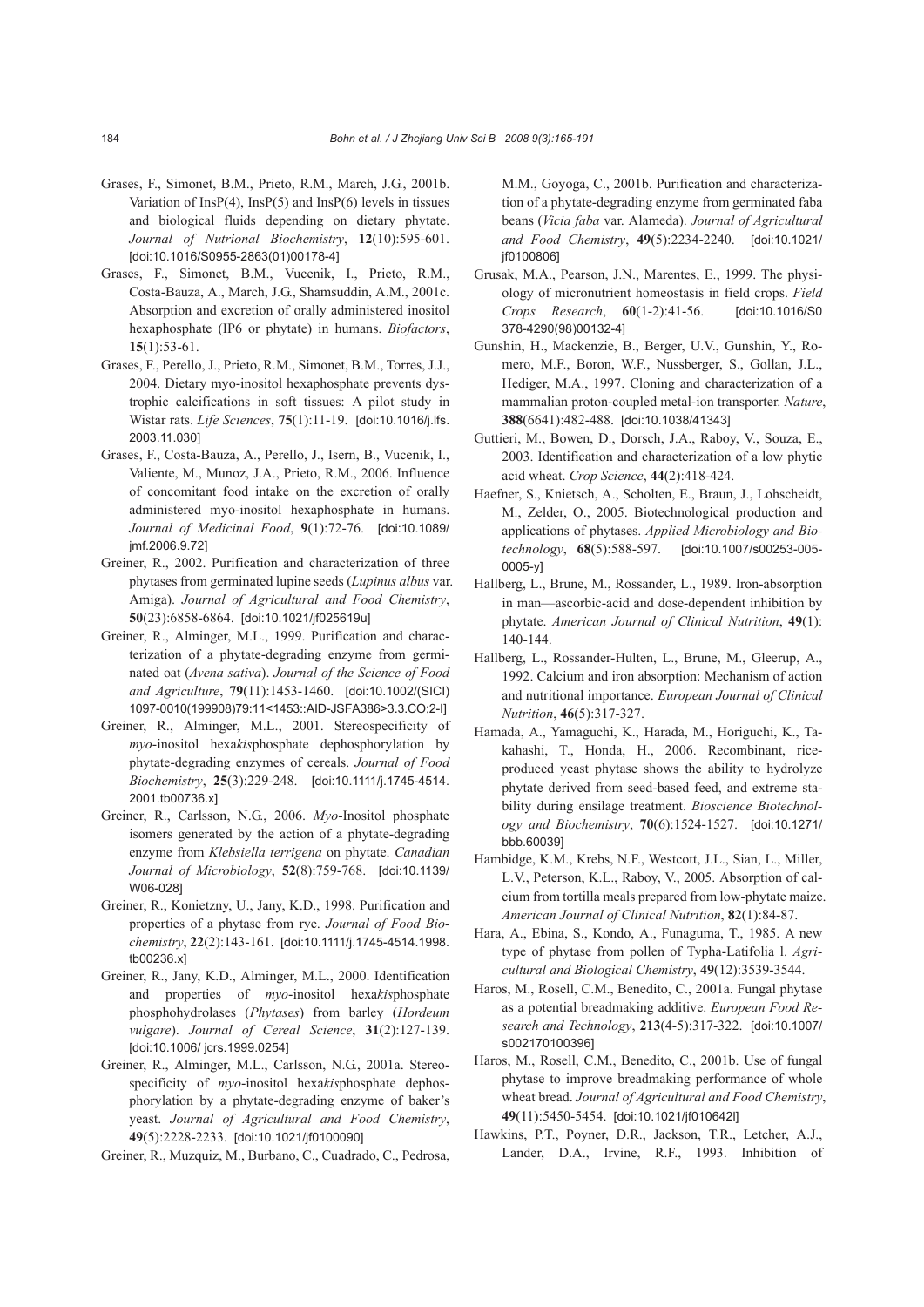iron-catalyzed hydroxyl radical formation by inositol polyphosphates—A possible physiological function for myoinositol hexakisphosphate. *Biochemical Journal*, **294**:929-934.

- Hayakawa, T., Toma, Y., Igaue, I., 1989. Purification and characterization of acid-phosphatases with or without phytase activity from rice bran. *Agricultural and Biological Chemistry*, **53**(6):1475-1483.
- He, Z.Q., Honeycutt, C.W., Zhang, T.Q., Bertsch, P.M., 2006. Preparation and FT-IR characterization of metal phytate compounds. *Journal of Environmental Quality*, **35**(4): 1319-1328. [doi:10.2134/jeq2006.0008]
- Hegeman, C.E., Grabau, E.A., 2001. A novel phytase with sequence similarity to purple acid phosphatases is expressed in cotyledons of germinating soybean seedlings. *Plant Physiology*, **126**(4):1598-1608. [doi:10.1104/pp. 126.4.1598]
- Hertrampf, E., Olivares, M., 2004. Iron amino acid chelates. *International Journal for Vitamin and Nutrition Research*, **74**(6):435-443. [doi:10.1024/0300-9831.74.6.435]
- Holm, P.B., Kristiansen, K.N., Pedersen, H.B., 2002. Transgenic approaches in commonly consumed cereals to improve iron and zinc content and bioavailability. *Journal of Nutrition*, **132**(3):514S-516S.
- Hubel, F., Beck, E., 1996. Maize root phytase—Purification, characterization, and localization of enzyme activity and its putative substrate. *Plant Physiology*, **112**(4): 1429-1436.
- Huebers, H.A., Csiba, E., Josephson, B., Finch, C.A., 1990. Iron-absorption in the iron-deficient rat. *Blut.*, **60**(6): 345-351. [doi:10.1007/BF01737850]
- Hurrell, R.F., 2004. Phytic acid degradation as a means of improving iron absorption. *International Journal for Vitamin and Nutrition Research*, **74**(6):445-452. [doi:10. 1024/0300-9831.74.6.445]
- Hurrell, R.F., Reddy, M.B., Juillerat, M.A., Cook, J.D., 2003. Degradation of phytic acid in cereal porridges improves iron absorption by human subjects. *American Journal of Clinical Nutrition*, **77**(5):1213-1219.
- Hurrell, R.F., Lynch, S., Bothwell, T., Cori, H., Glahn, R., Hertrampf, E., Kratky, Z., Miller, D., Rodenstein, M., Streekstra, H., Teucher, B., Turner, E., Yeung, C.K., Zimmermann, M.B., 2004. Enhancing the absorption of fortification iron—A SUSTAIN Task Force report. *International Journal for Vitamin and Nutrition Research*, **74**(6):387-401. [doi:10.1024/0300-9831.74.6.387]
- Iqbal, T.H., Lewis, K.O., Cooper, B.T., 1994. Phytase activity in the human and rat small intestine. *Gut*, **35**(9): 1233-1236. [doi:10.1136/gut.35.9.1233]
- Iskander, F.Y., Morad, M.M., 1986. Multielement determination in wheat and bran. *Journal of Radioanalytical and Nuclear Chemistry-Letters*, **105**(3):151-156. [doi:10.1007/ BF02162964]
- IUPAC-IUB, 1989. Numbering of atoms in myo-inositol.

Recommendations 1988. Nomenclature Committee of the International Union of Biochemistry. *Biochem. J.*, **258**(1):1-2.

- Jang, D.A., Fadel, J.G., Klasing, K.C., Mireles, A.J.Jr, Ernst, R.A., Young, K.A., Cook, A., Raboy, V., 2003. Evaluation of low-phytate corn and barley on broiler chick performance. *Poultry Science*, **82**(12):1914-1924.
- Jariwalla, R.J., 1999. Inositol hexaphosphate (IP6) as an anti-neoplastic and lipid-lowering agent. *Anticancer Research*, **19**(5A):3699-3702.
- Jiang, L.W., Phillips, T.E., Hamm, C.A., Drozdowicz, Y.M., Rea, P.A., Maeshima, M., Rogers, S.W., Rogers, J.C., 2001. The protein storage vacuole: A unique compound organelle. *Journal of Cell Biology*, **155**(6):991-1002. [doi:10.1083/jcb.200107012]
- Jog, S.P., Garchow, B.G., Mehta, B.D., Murthy, P.P.N., 2005. Alkaline phytase from lily pollen: Investigation of biochemical properties. *Archives of Biochemistry and Biophysics*, **440**(2):133-140. [doi:10.1016/j.abb.2005.05.029]
- Johnson, L.F., Tate, M.E., 1969. Structure of phytic acids. *Canadian Journal of Chemistry*, **47**(1):63-73. [doi:10. 1139/v69-008]
- Josefsen, L., Bohn, L., Sørensen, M.B., Rasmussen, S.K., 2007. Characterization of a multifunctional inositol phosphate kinase from rice and barley belonging to the ATP-grasp superfamily. *Gene*, **397**(1-2):114-125. [doi:10.1016/j. gene.2007.04.018]
- Joyce, C., Deneau, A., Peterson, K., Ockenden, I., Raboy, V., Lott, J.N.A., 2005. The concentrations and distributions of phytic acid phosphorus and other mineral nutrients in wild-type and low phytic acid Js-12-LPA wheat (*Triticum aestivum*) grain parts. *Canadian Journal of Botany-Revue Canadienne de Botanique*, **83**(12):1599-1607. [doi:10. 1139/b05-128]
- Kaur, P., Kunze, G., Satyanarayana, T., 2007. Yeast phytases: Present scenario and future perspectives. *Critical Reviews in Biotechnology*, **27**(2):93-109. [doi:10.1080/07388550 701334519]
- Kemme, P.A., Schlemmer, U., Mroz, Z., Jongbloed, A.W., 2006. Monitoring the stepwise phytate degradation in the upper gastrointestinal tract of pigs. *Journal of the Science of Food and Agriculture*, **86**(4):612-622. [doi:10.1002/ jsfa.2380]
- Kerovuo, J., Rouvinen, J., Hatzack, F., 2000. Analysis of *myo*-inositol hexakisphosphate hydrolysis by *Bacillus* phytase: Indication of a novel reaction mechanism. *Biochemical Journal*, **352**(3):623-628. [doi:10.1042/0264- 6021:3520623]
- Kim, H., Eskin, N.A.M., 1987. Canola phytase—isolation and characterization. *Journal of Food Science*, **52**(5): 1353-1354. [doi:10.1111/j.1365-2621.1987.tb14080.x]
- Kim, Y.J., Carpenter, C.E., Mahoney, A.W., 1993. Gastric-acid production, iron status and dietary phytate alter enhancement by meat of iron-absorption in rats. *Journal of Nutrition*, **123**(5):940-946.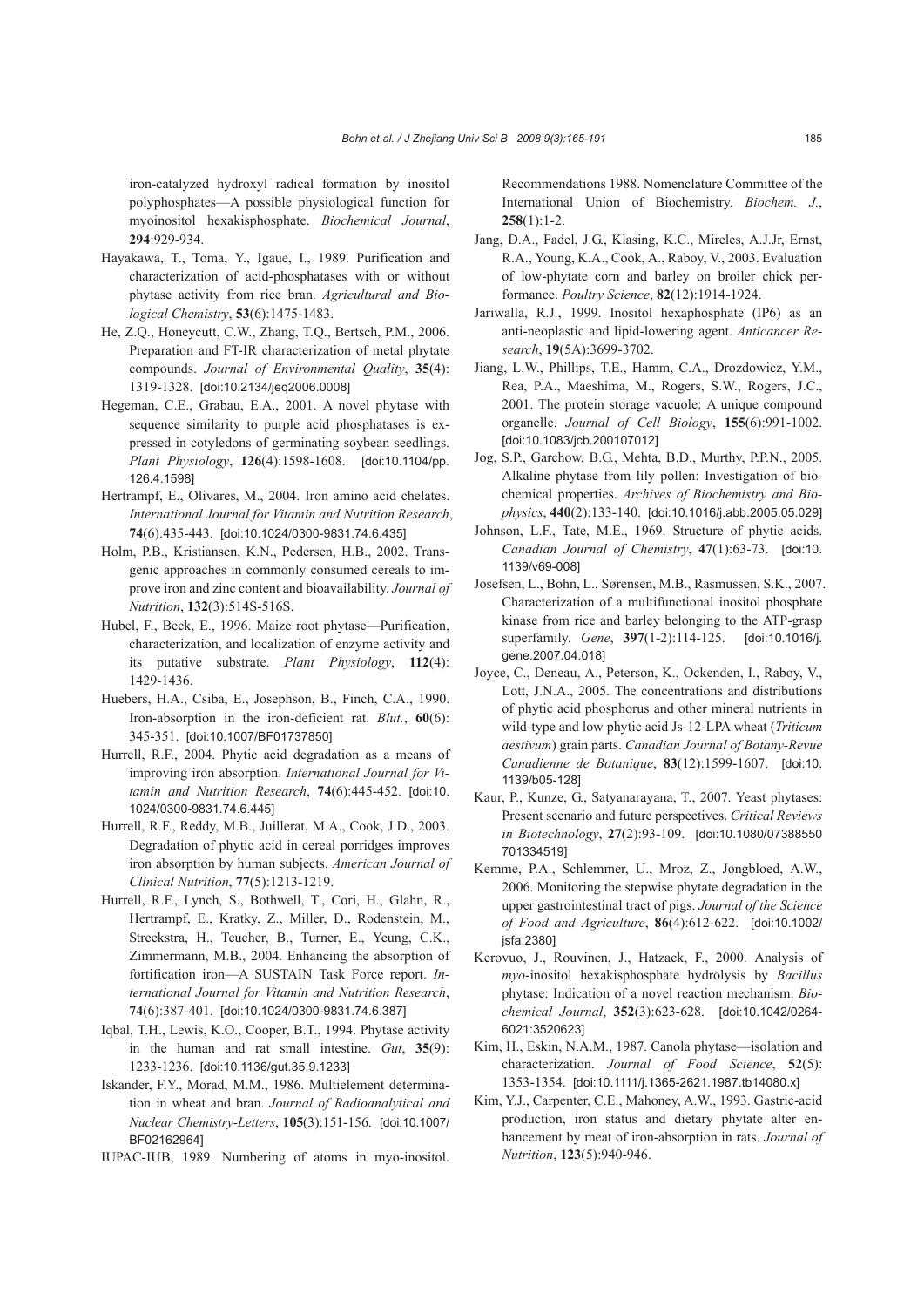- Klabunde, T., Strater, N., Krebs, B., Witzel, H., 1995. Structural relationship between the mammalian Fe(III)-Fe(II) and the Fe(III)-Zn(II) plant purple acid-phosphatases. *Febs Letters*, **367**(1):56-60. [doi:10.1016/0014-5793(95) 00536-I]
- Klabunde, T., Strater, N., Frohlich, R., Witzel, H., Krebs, B., 1996. Mechanism of Fe(III)-Zn(II) purple acid phosphatase based on crystal structures. *Journal of Molecular Biology*, **259**(4):737-748. [doi:10.1006/jmbi.1996.0354]
- Knorr, D., Watkins, T.R., Carlson, B.L., 1981. Enzymatic reduction of phytate in whole wheat breads. *Journal of Food Science*, **46**(6):1866-1869. [doi:10.1111/j.1365-2621. 1981.tb04506.x]
- Kolobkowa, E.B., 1936. Investigation of phytase from wheat flour. *Biochimija/Akademija Nauk SSSR*, (1): 512-524 (in German).
- Konietzny, U., Greiner, R., Jany, K.D., 1994. Purification and characterization of a phytase from spelt. *Journal of Food Biochemistry*, **18**(3):165-183. [doi:10.1111/j.1745-4514. 1994.tb00495.x]
- Krishnamurthy, P., Xie, T., Schuetz, J.D., 2007. The role of transporters in cellular heme and porphyrin homeostasis. *Pharmacology and Therapeutics*, **114**(3):345-358. [doi: 10.1016/j.pharmthera.2007.02.001]
- Laboure, A.M., Gagnon, J., Lescure, A.M., 1993. Purification and characterization of a phytase (*myo*-inositolhexa*kis*phosphate phosphohydrolase) accumulated in maize (*Zea mays*) seedlings during germination. *Biochemical Journal*, **295**:413-419.
- Larsson, O., Barker, C.J., Sjoholm, A., Carlqvist, H., Michell, R.H., Bertorello, A., Nilsson, T., Honkanen, R.E., Mayr, G.W., Zwiller, J., Berggren, P.O., 1997. Inhibition of phosphatases and increased  $Ca^{2+}$  channel activity by inositol hexakisphosphate. *Science*, **278**(5337):471-474. [doi:10.1126/science.278.5337.471]
- Layrisse, M., Garcia-Casal, M.N., Solano, L., Baron, M.A., Arguello, F., Llovera, D., Ramirez, J., Leets, I., Tropper, E., 2000. New property of vitamin a and beta-carotene on human iron absorption: Effect on phytate and polyphenols as inhibitors of iron absorption. *Archivos Latinoamericanos de Nutricion*, **50**(3):243-248.
- Lee, S.H., Park, H.J., Chun, H.K., Cho, S.Y., Cho, S.M., Lillehoj, H.S., 2006. Dietary phytic acid lowers the blood glucose level in diabetic KK mice. *Nutrition Research*, **26**(9):474-479. [doi:10.1016/j.nutres.2006.06.017]
- Leenhardt, F., Levrat-Verny, M.A., Chanliaud, E., Remesy, C., 2005. Moderate decrease of pH by sourdough fermentation is sufficient to reduce phytate content of whole wheat flour through endogenous phytase activity. *Journal of Agricultural and Food Chemistry*, **53**(1):98-102. [doi:10. 1021/jf049193q]
- Lei, X.G., Porres, J.M., 2003. Phytase enzymology, applications, and biotechnology. *Biotechnology Letters*, **25**(21): 1787-1794. [doi:10.1023/A:1026224101580]
- Li, M.G., Osaki, M., Honma, M., Tadano, T., 1997. Purification

and characterization of phytase induced in tomato roots under phosphorus-deficient conditions. *Soil Science and Plant Nutrition*, **43**(1):179-190.

- Li, X., Wu, Z.Q., Li, W.D., Yan, R.X., Li, L., Li, J., Li, Y.H., Li, M.G., 2007. Growth promoting effect of a transgenic Bacillus mucilaginosus on tobacco planting. *Applied Microbiology and Biotechnology*, **74**(5):1120-1125. [doi: 10.1007/s00253-006-0750-6]
- Lim, P.E., Tate, M.E., 1973. Phytases. 2. Properties of phytase fractions F1 and F2 from wheat bran and myoinositol phosphates produced by fraction F2. *Biochimica et Biophysica Acta*, **302**(2):316-328.
- Lin, L., Ockenden, I., Lott, J.N.A., 2005. The concentrations and distribution of phytic acid-phosphorus and other mineral nutrients in wild-type and low phytic acid1-1 (lpa1-1) corn (*Zea mays* L.) grains and grain parts. *Canadian Journal of Botany-Revue Canadienne de Botanique*, **83**(1):131-141. [doi:10.1139/b04-146]
- Liu, J.C., Ockenden, I., Truax, M., Lott, J.N.A., 2004. Phytic acid-phosphorus and other nutritionally important mineral nutrient elements in grains of wild-type and low phytic acid (lpa1-1) rice. *Seed Science Research*, **14**(2):109-116. [doi:10.1079/SSR2004160]
- Liu, K., Peterson, K.L., Raboy, V., 2007. Comparison of the phosphorus and mineral concentrations in bran and abraded kernel fractions of a normal barley (*Hordeum vulgare*) cultivar versus four low phytic acid isolines. *Journal of Agricultural and Food Chemistry*, **55**(11): 4453-4460. [doi:10.1021/jf0637776]
- Liu, Z.H., Wang, H.Y., Wang, X.E., Zhang, G.P., Chen, P.D., Liu, D.J., 2006. Genotypic and spike positional difference in grain phytase activity, phytate, inorganic phosphorus, iron, and zinc contents in wheat (*Triticum aestivum* L.). *Journal of Cereal Science*, **44**(2):212-219. [doi:10.1016/ j.jcs.2006.06.001]
- Liu, Z.H., Wang, H.Y., Wang, X.E., Zhang, G.P., Chen, P.D., Liu, D.J., 2007. Phytase activity, phytate, iron, and zinc contents in wheat pearling fractions and their variation across production locations. *Journal of Cereal Science*, **45**(3):319-326. [doi:10.1016/j.jcs.2006.10.004]
- Loewus, F.A., Murthy, P.P.N., 2000. *Myo*-inositol metabolism in plants. *Plant Science*, **150**(1):1-19. [doi:10.1016/S0 168-9452(99)00150-8]
- Lolas, G.M., Markakis, P., 1977. Phytase of navy beans (*Phaseolus vulgaris*). *Journal of Food Science*, **42**(4): 1094-1097. [doi:10.1111/j.1365-2621.1977.tb12674.x]
- Lonnerdal, B., 1997. Effects of milk and milk components on calcium, magnesium, and trace element absorption during infancy. *Physiological Reviews*, **77**(3):643-669.
- Lonnerdal, B., 2000. Dietary factors influencing zinc absorption. *Journal of Nutrition*, **130**(5):1378S-1383S.
- Lott, J.N.A., 1980. Protein Bodies. *In*: Tolbert, N.E. (Ed.), The Biochemistry of Plants. Academic Press, New York, p.589-623.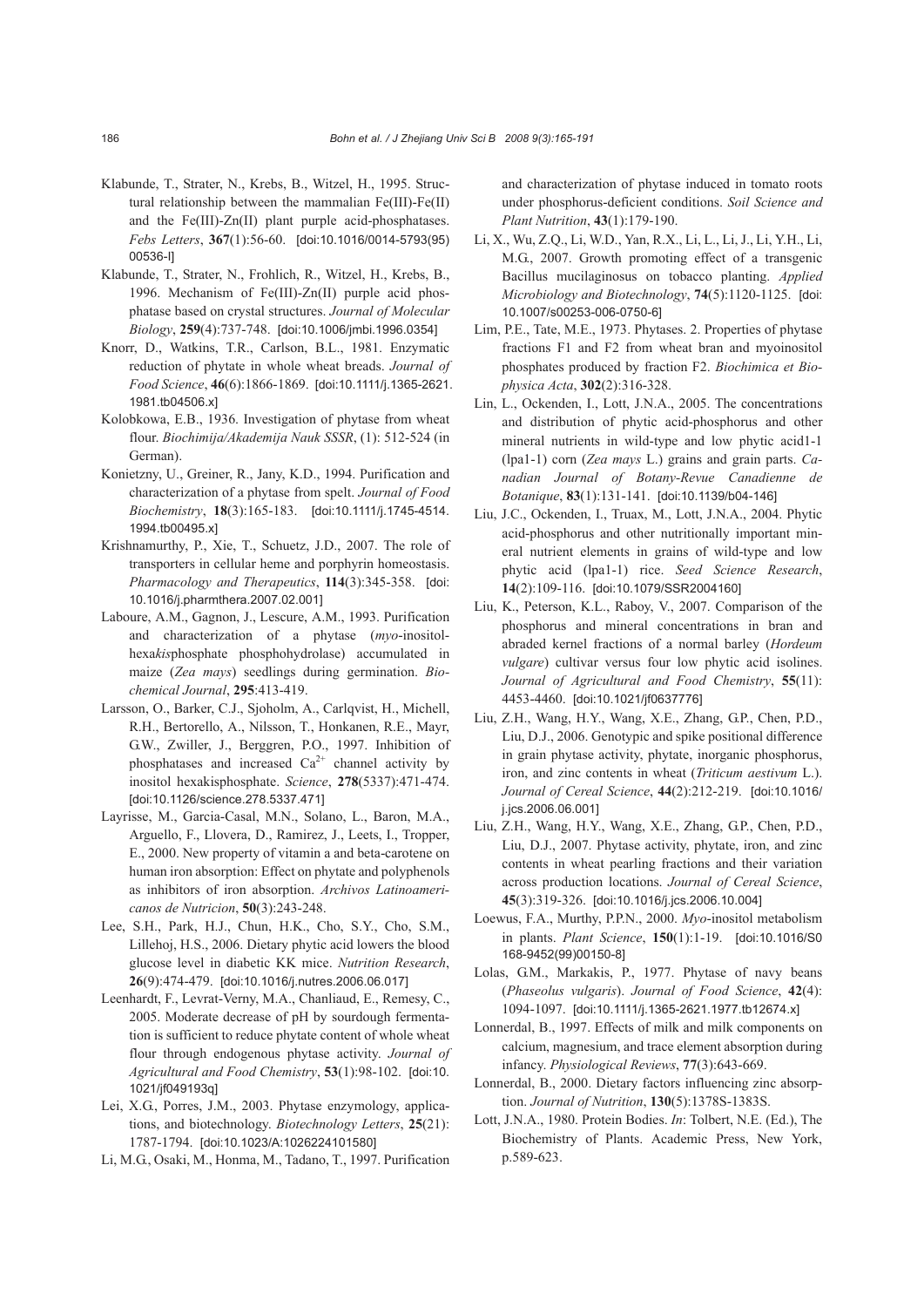- Lott, J.N.A., Spitzer, E., 1980. X-Ray-analysis studies of elements stored in protein body globoid crystals of Triticum grains. *Plant Physiology*, **66**(3):494-499.
- Lott, J.N.A., Ockenden, I., Raboy, V., Batten, G.D., 2000. Phytic acid and phosphorus in crop seeds and fruits: A global estimate. *Seed Science Research*, **10**(1):11-33.
- Lott, J.N.A., Ockenden, I., Raboy, V., Batten, G.D., 2001. Phytic acid and phosphorus in crop seeds and fruits: A global estimate (Errata). *Seed Science Research*, **11**(2):181.
- Macbeth, M.R., Schubert, H.L., van Demark, A.P., Lingam, A.T., Hill, C.P., Bass, B.L., 2005. Inositol hexakisphosphate is bound in the ADAR2 core and required for RNA editing. *Science*, **309**(5740):1534-1539. [doi:10.1126/ science.1113150]
- Maddaiah, V.T., Kurnick, A.A., Reid, B.L., 1964. Phytic acid studies. *Proceedings of the Society for Experimental Biology and Medicine*, **115**(2):391-393.
- Mahajan, A., Dua, S., 1997. Nonchemical approach for reducing antinutritional factors in rapeseed (*Brassica campestris* var. Toria) and characterization of enzyme phytase. *Journal of Agricultural and Food Chemistry*, **45**(7):2504-2508. [doi:10.1021/jf9609136]
- Mali, G., Sala, M., Arcon, I., Kaucic, V., Kolar, J., 2006. Insight into the short-range structure of amorphous iron inositol hexaphosphate as provided by P-31 NMR and Fe X-ray absorption spectroscopy. *Journal of Physical Chemistry B*, **110**(46):23060-23067. [doi:10.1021/jp06 33805]
- Mandal, N.C., Biswas, B.B., Burman, S., 1972. Metabolism of inositol phosphates. 3. Isolation, purification and characterization of phytase from germinating mung beans. *Phytochemistry*, **11**(2):495-502. [doi:10.1016/0031-9422 (72)80003-7]
- Masud, T., Mahmood, T., Latif, A., Sammi, S., Hameed, T., 2007. Influence of processing and cooking methodologies for reduction of phytic acid content in wheat (*Triticum aestivum*) varieties. *Journal of Food Processing and Preservation*, **31**(5):583-594. [doi:10.1111/j.1745-4549. 2007.00147.x]
- Maugenest, S., Martinez, I., Lescure, A.M., 1997. Cloning and characterization of a cDNA encoding a maize seedling phytase. *Biochemical Journal*, **322**:511-517.
- McCance, R.A., Widdowson, E.M., 1949. Phytic acid. *British Journal of Nutrition*, **2**(4):401-403. [doi:10.1079/BJN 19480069]
- McCollum, E.V., Hart, E.B., 1908. On the occurrence of a phytin-splitting enzyme in animal tissues. *Journal of Biological Chemistry*, **4**(6):497-500.
- Mckie, A.T., Barrow, D., Latunde-Dada, G.O., Rolfs, A., Sager, G., Mudaly, E., Mudaly, M., Richardson, C., Barlow, D., Bomford, A., Peters, T.J., Raja, K.B., Shirali, S., Hediger, M.A., Farzaneh, F., Simpson, R.J., 2001. An iron-regulated ferric reductase associated with the ab-

sorption of dietary iron. *Science*, **291**(5509):1755-1759. [doi:10.1126/science.1057206]

- Mehta, B.D., Jog, S.P., Johnson, S.C., Murthy, P.P.N., 2006. Lily pollen alkaline phytase is a histidine phosphatase similar to mammalian multiple inositol polyphosphate phosphatase (MINPP). *Phytochemistry*, **67**(17):1874- 1886. [doi:10.1016/j.phytochem.2006.06.008]
- Mendoza, C., Viteri, F.E., Lonnerdal, B., Young, K.A., Raboy, V., Brown, K.H., 1998. Effect of genetically modified, low-phytic acid maize on absorption of iron from tortillas. *American Journal of Clinical Nutrition*, **68**(5):1123-1127.
- Mollgaard, H., 1946. On phytic acid, its importance in metabolism and its enzymic cleavage in bread supplemented with calcium. *Biochemical Journal*, **40**(4):589-603.
- Morgounov, A., Gomez-Becerra, H.F., Abugalieva, A., Dzhunusova, M., Yessimbekova, M., Muminjanov, H., Zelenskiy, Y., Ozturk, L., Cakmak, I., 2007. Iron and zinc grain density in common wheat grown in Central Asia. *Euphytica*, **155**(1-2):193-203. [doi:10.1007/s10681-006- 9321-2]
- Morrison, I.N., Kuo, J., Obrien, T.P., 1975. Histochemistry and fine-structure of developing wheat aleurone cells. *Planta*, **123**(2):105-116. [doi:10.1007/BF00383859]
- Mullaney, E.J., Ullah, A.H., 2003. The term phytase comprises several different classes of enzymes. *Biochemical and Biophysical Research Communications*, **312**(1):179-184. [doi:10.1016/j.bbrc.2003.09.176]
- Mulvihill, B., Morrissey, P.A., 1998. An investigation of factors influencing the bioavailability of non-haem iron from meat systems. *Irish Journal of Agricultural and Food Research*, **37**(2):219-226.
- Nagai, Y., Funahashi, S., 1962. Phytase (*myo*-inositolhexaphosphate phosphohydrolase) from wheat bran. 1. Purification and substrate specificity. *Agricultural and Biological Chemistry*, **26**(12):794-803.
- Nahm, K.H., 2002. Efficient feed nutrient utilization to reduce pollutants in poultry and swine manure. *Critical Reviews in Environmental Science and Technology*, **32**(1):1-16. [doi:10.1080/10643380290813435]
- Nakano, T., Joh, T., Tokumoto, E., Hayakawa, T., 1999. Purification and characterization of phytase from bran of *Triticum aestivum* L. cv. Nourin #61. *Food Science and Technology Research*, **5**(1):18-23. [doi:10.3136/fstr.5.18]
- Nakano, T., Joh, T., Narita, K., Hayakawa, T., 2000. The pathway of dephosphorylation of *myo*-inositol hexakisphosphate by phytases from wheat bran of *Triticum aestivum* L. cv. Nourin #61. *Bioscience Biotechnology and Biochemistry*, **64**(5):995-1003. [doi:10.1271/ bbb.64.995]
- Neevel, J.G., 1995. Phytate—A potential conservation agent for the treatment of ink corrosion caused by irongall inks. *Restaurator-International Journal for the Preservation of Library and Archival Material*, **16**(3):143-160.
- Nicolas, G., Chauvet, C., Viatte, L., Danan, J.L., Bigard, X.,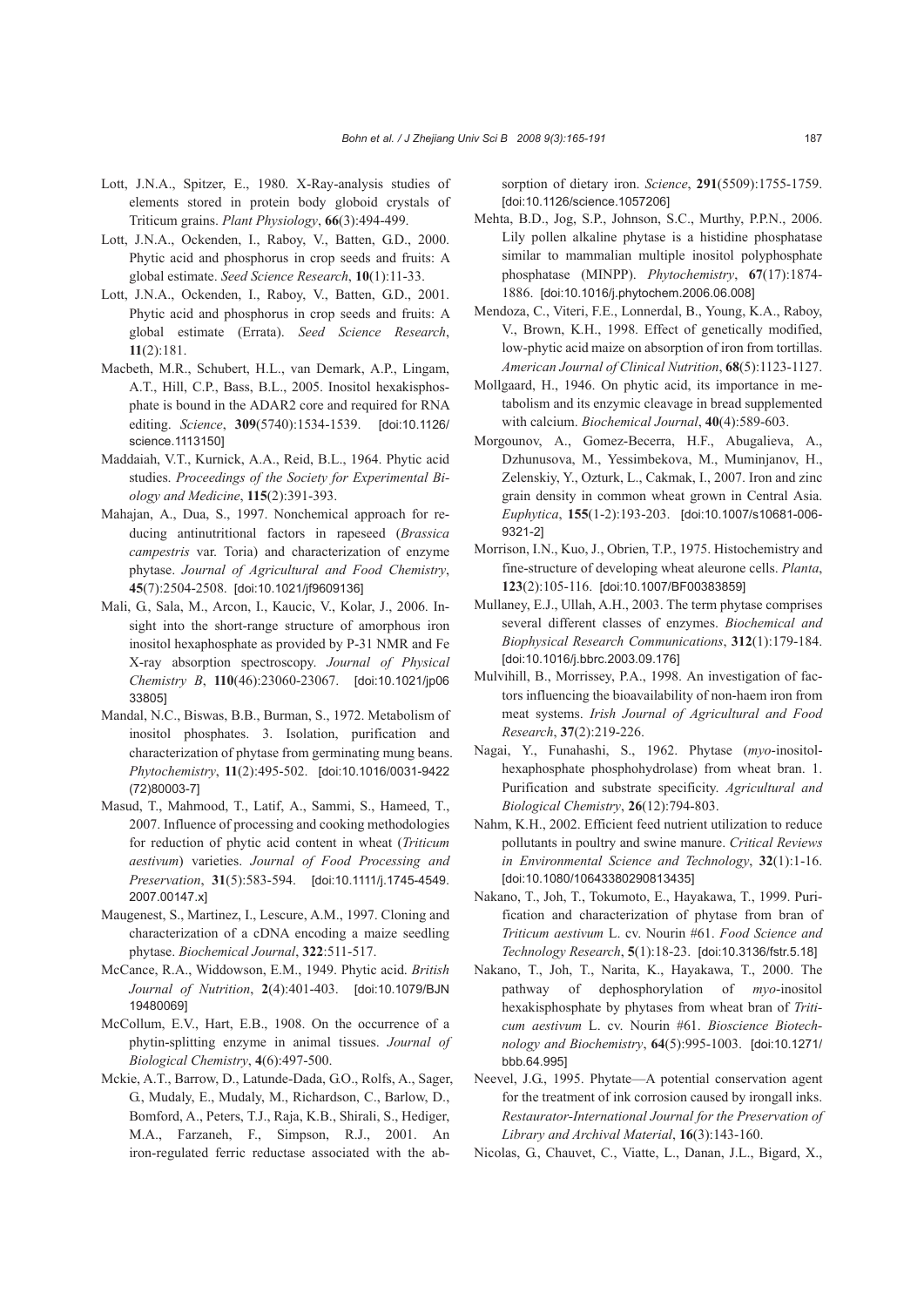Devaux, I., Beaumont, C., Kahn, A., Vaulont, S., 2002. The gene encoding the iron regulatory peptide hepcidin is regulated by anemia, hypoxia, and inflammation. *Journal of Clinical Investigation*, **110**(7):1037-1044. [doi:10. 1172/JCI200215686]

- Nielsen, M.M., Damstrup, M.L., Dal Thomsen, A., Rasmussen, S.K., Hansen, A., 2007. Phytase activity and degradation of phytic acid during rye bread making. *European Food Research and Technology*, **225**(2):173-181. [doi:10.1007/ s00217-006-0397-7]
- Nolan, K.B., Duffin, P.A., Mcweeny, D.J., 1987. Effects of phytate on mineral bioavailability—Invitro studies on  $Mg^{2+}$ ,  $Ca^{2+}$ ,  $Fe^{3+}$ ,  $Cu^{2+}$  and  $Zn^{2+}$  (also  $Cd^{2+}$ ) solubilities in the presence of phytate. *Journal of the Science of Food and Agriculture*, **40**(1):79-85. [doi:10.1002/jsfa.2740400 110]
- Ockenden, I., Dorsch, J.A., Reid, M.M., Lin, L., Grant, L.K., Raboy, V., Lott, J.N.A., 2004. Characterization of the storage of phosphorus, inositol phosphate and cations in grain tissues of four barley (*Hordeum vulgare* L.) low phytic acid genotypes. *Plant Science*, **167**(5):1131-1142. [doi:10.1016/j.plantsci.2004.06.008]
- Odell, B.L., Deboland, A.R., Koirtyohann, S.R., 1972. Distribution of phytate and nutritionally important elements among morphological components of cereal grains. *Journal of Agricultural and Food Chemistry*, **20**(3): 718-721. [doi:10.1021/jf60181a021]
- Oh, B.C., Choi, W.C., Park, S., Kim, Y.O., Oh, T.K., 2004. Biochemical properties and substrate specificities of alkaline and histidine acid phytases. *Applied Microbiology and Biotechnology*, **63**(4):362-372. [doi:10.1007/s00253- 003-1345-0]
- Oh, B.C., Kim, M.H., Yun, B.S., Choi, W.C., Park, S.C., Bae, S.C., Oh, T.K., 2006.  $Ca^{2+}$ -inositol phosphate chelation mediates the substrate specificity of beta-propeller phytase. *Biochemistry*, **45**(31):9531-9539. [doi:10.1021/bi 0603118]
- Olczak, M., Morawiecka, B., Watorek, W., 2003. Plant purple acid phosphatases—Genes, structures and biological function. *Acta Biochimica Polonica*, **50**(4):1245-1256.
- Onomi, S., Okazaki, Y., Katayama, T., 2004. Effect of dietary level of phytic acid on hepatic and serum lipid status in rats fed a high-sucrose diet. *Bioscience Biotechnology and Biochemistry*, **68**(6):1379-1381. [doi:10.1271/bbb. 68.1379]
- Ostanin, K., van Etten, R.L., 1993. Asp304 of *Escherichia coli* acid phosphatase is involved in leaving group protonation. *Journal of Biological Chemistry*, **268**(28):20778-20784.
- Ostanin, K., Harms, E.H., Stevis, P.E., Kuciel, R., Zhou, M.M., van Etten, R.L., 1992. Overexpression, site-directed mutagenesis, and mechanism of *Escherichia coli* acid phosphatase. *Journal of Biological Chemistry*, **267**(32): 22830-22836.
- Peers, F.G., 1953. The phytase of wheat. *Biochemical Journal*  **53**(1):102-110.
- Perales, S., Barbera, R., Lagarda, M.J., Farre, R., 2006. Fortification of milk with calcium: Effect on calcium bioavailability and interactions with iron and zinc. *Journal of Agricultural and Food Chemistry* **54**(13): 4901-4906. [doi:10.1021/jf0601214]
- Persson, H., Turk, M., Nyman, M., Sandberg, A.S., 1998. Binding of  $Cu^{2+}$ ,  $Zn^{2+}$  and  $Cd^{2+}$  to inositol tri-, tetra-, penta, and hexaphosphates. *Journal of Agricultural and Food Chemistry*, **46**(8):3194-3200. [doi:10.1021/jf9710 55w]
- Pfeffer, W., 1872. Investigation of the Protein Bodies and the Importance of Aspargins in Seed Germs. *In*: Pringsheim, N. (Ed.), Annual Science Book of Botany. Verlag von Wilh. Engelmann, Leipzig, p.429-574 (in German).
- Phillippy, B.Q., 1998. Purification and catalytic properties of a phytase from scallion (*Allium fistulosum* L.) leaves. *Journal of Agricultural and Food Chemistry*, **46**(9): 3491-3496. [doi:10.1021/jf9803177]
- Phillippy, B.Q., 2006. Transport of calcium across Caco-2 cells in the presence of inositol hexakisphosphate. *Nutrition Research*, **26**(3):146-149. [doi:10.1016/j.nutres.2006.02. 008]
- Pontoppidan, K., Pettersson, D., Sandberg, A.S., 2007. The type of thermal feed treatment influences the inositol phosphate composition. *Animal Feed Science and Technology*, **132**(1-2):137-147. [doi:10.1016/j.anifeedsci.2006. 03.008]
- Porres, J.M., Etcheverry, P., Miller, D.D., Lei, X.G., 2001. Phytase and citric acid supplementation in whole-wheat bread improves phytate-phosphorus release and iron dialyzability. *Journal of Food Science*, **66**(4):614-619. [doi:10.1111/j.1365-2621.2001.tb04610.x]
- Posternak, S., Posternak, T., 1929. About the configuration of inactive inosite. *Helv. Chim. Acta/Soc. Chim. Helv.*, **12**: 1165-1181 (in French).
- Posternak, T., 1965. Cyclitols. Holden-Day, Inc., San Francisco, CA.
- Poulsen, H.D., Johansen, K.S., Hatzack, F., Boisen, S., Rasmussen, S.K., 2001. Nutritional value of low-phytate barley evaluated in rats. *Acta Agriculturae Scandinavica Section A-Animal Science*, **51**(1):53-58. [doi:10.1080/ 090647001300004790]
- Raboy, V., 2003. *Myo*-Inositol-1,2,3,4,5,6-hexakisphosphate. *Phytochemistry*, **64**(6):1033-1043. [doi:10.1016/S0031- 9422(03)00446-1]
- Raboy, V., 2007. The ABCs of low-phytate crops. *Nature Biotechnology*, **25**(8):874-875. [doi:10.1038/nbt0807- 874]
- Raffin, S.B., Woo, C.H., Roost, K.T., Price, D.C., Schmid, R., 1974. Intestinal absorption of hemoglobin iron-heme cleavage by mucosal heme oxygenase. *Journal of Clinical Investigation*, **54**(6):1344-1352.
- Rasmussen, S.K., Johansen, K.S., Sørensen, M.B., 2007. Polynucleotides Encoding Phytase Polypeptides. US Patent 10/275,311(7,186,817).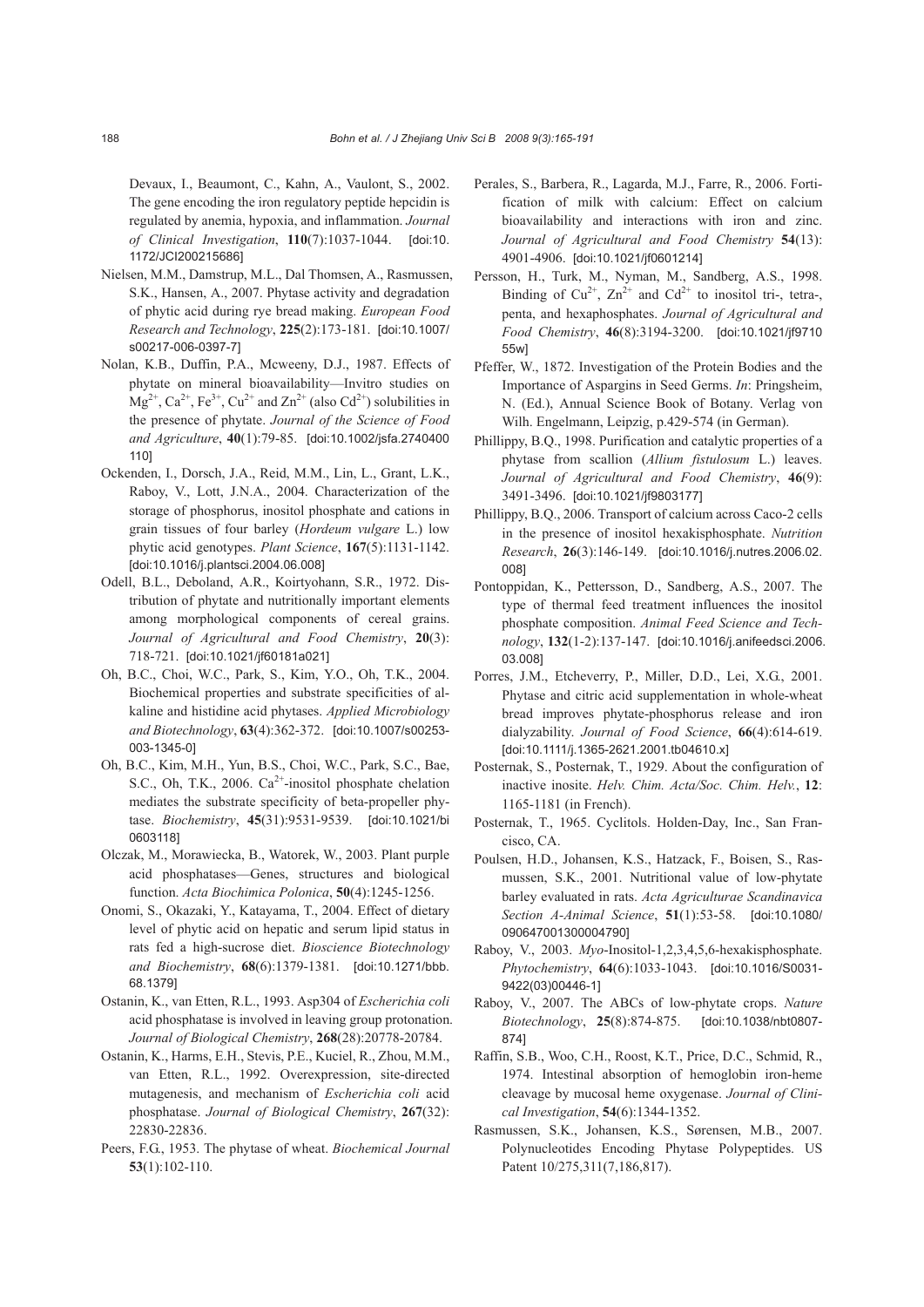- Reddy, M.B., Hurrell, R.F., Juillerat, M.A., Cook, J.D., 1996. The influence of different protein sources on phytate inhibition of nonheme-iron absorption in humans. *American Journal of Clinical Nutrition*, **63**(2):203-207.
- Revy, P.S., Jondreville, C., Dourmad, J.Y., Nys, Y., 2006. Assessment of dietary zinc requirement of weaned piglets fed diets with or without microbial phytase. *Journal of Animal Physiology and Animal Nutrition*, **90**(1-2):50-59. [doi:10.1111/j.1439-0396.2005.00576.x]
- Rodrigues-Filho, U.P., Vaz, S., Felicissimo, M.P., Scarpellini, M., Cardoso, D.R., Vinhas, R.C.J., Landers, R., Schneider, J.F., McGarvey, B.R., Andersen, M.L., Skibsted, L.H., 2005. Heterometallic manganese/zinc-phytate complex as a model compound for metal storage in wheat grains. *Journal of Inorganic Biochemistry*, **99**(10):1973-1982. [doi:10.1016/j.jinorgbio.2005.06.014]
- Roughead, Z.K., Zito, C.A., Hunt, J.R., 2005. Inhibitory effects of dietary calcium on the initial uptake and subsequent retention of heme and nonheme iron in humans: Comparisons using an intestinal lavage method. *American Journal of Clinical Nutrition*, **82**(3):589-597.
- Saiardi, A., Sciambi, C., McCaffery, J.M., Wendland, B., Snyder, S.H., 2002. Inositol pyrophosphates regulate endocytic trafficking. *Proceedings of the National Academy of Sciences of the United States of America*, **99**(22):14206-14211. [doi:10.1073/pnas.212527899]
- Sala, M., Kolar, J., Strlic, M., Kocevar, M., 2006. Synthesis of myo-inositol 1,2,3-tris- and 1,2,3,5-tetra*kis*(dihydrogen phosphate)s as a tool for the inhibition of iron-gall-ink corrosion. *Carbohydrate Research*, **341**(7):897-902. [doi:10.1016/j.carres.2006.02.029]
- Salovaara, S., Alminger, M.L., Eklund-Jonsson, C., Andlid, T., Sandberg, A.S., 2003a. Prolonged transit time through the stomach and small intestine improves iron dialyzability and uptake in vitro. *Journal of Agricultural and Food Chemistry*, **51**(17):5131-5136. [doi:10.1021/jf0208233]
- Salovaara, S., Sandberg, A.S., Andlid, T., 2003b. Combined impact of pH and organic acids on iron uptake by Caco-2 cells. *Journal of Agricultural and Food Chemistry*, **51**(26):7820-7824. [doi:10.1021/jf030177n]
- Sandberg, A.S., Hulthen, L.R., Turk, M., 1996. Dietary *Aspergillus niger* phytase increases iron absorption in humans. *Journal of Nutrition*, **126**(2):476-480.
- Sandberg, A.S., Brune, M., Carlsson, N.G., Hallberg, L., Skoglund, E., Rossander-Hulthen, L., 1999. Inositol phosphates with different numbers of phosphate groups influence iron absorption in humans. *American Journal of Clinical Nutrition*, **70**(2):240-246.
- Scott, J.J., 1991. Alkaline phytase activity in nonionic detergent extracts of legume seeds. *Plant Physiology*, **95**(4):1298-1301.
- Selle, P.H., Ravindran, V., 2007. Microbial phytase in poultry nutrition. *Animal Feed Science and Technology*, **135**(1-2): 1-41. [doi:10.1016/j.anifeedsci.2006.06.010]
- Selvam, R., 2002. Calcium oxalate stone disease: Role of lipid peroxidation and antioxidants. *Urol. Res.*, **30**(1):35-47. [doi:10.1007/s00240-001-0228-z]
- Shears, S.B., 2004. How versatile are inositol phosphate kinases? *Biochemical Journal*, **377**(2):265-280. [doi:10. 1042/BJ20031428]
- Shi, J., Wang, H., Schellin, K., Li, B., Faller, M., Stoop, J.M., Meeley, R.B., Ertl, D.S., Ranch, J.P., Glassman, K., 2007. Embryo-specific silencing of a transporter reduces phytic acid content of maize and soybean seeds. *Nature Biotechnology*, **25**(8):930-937. [doi:10.1038/nbt1322]
- Shin, S., Ha, N.C., Oh, B.C., Oh, T.K., Oh, B.H., 2001. Enzyme mechanism and catalytic property of beta propeller phytase. *Structure*, **9**(9):851-858. [doi:10.1016/S0969- 2126(01)00637-2]
- Siener, R., Heynck, H., Hesse, A., 2001. Calcium-binding capacities of different brans under simulated gastrointestinal pH conditions. In vitro study with Ca-45. *Journal of Agricultural and Food Chemistry*, **49**(9):4397-4401. [doi:10.1021/jf010381f]
- Simpson, C.J., Wise, A., 1990. Binding of zinc and calcium to inositol phosphates (phytate) in vitro. *British Journal of Nutrition*, **64**(1):225-232. [doi:10.1079/BJN19900024]
- Steiner, T., Mosenthin, R., Zimmermann, B., Greiner, R., Roth, S., 2007. Distribution of phytase activity, total phosphorus and phytate phosphorus in legume seeds, cereals and cereal by-products as influenced by harvest year and cultivar. *Animal Feed Science and Technology*, **133**(3-4): 320-334. [doi:10.1016/j.anifeedsci.2006.04.007]
- Stodolak, B., Starzynska, A., Czyszczon, M., Zyla, K., 2007. The effect of phytic acid on oxidative stability of raw and cooked meat. *Food Chemistry*, **101**(3):1041-1045. [doi: 10.1016/j.foodchem.2006.02.061]
- Storcksdieck, S., Bonsmann, G., Hurrell, R.F., 2007. Iron-binding properties, amino acid composition, and structure of muscle tissue peptides from in vitro digestion of different meat sources. *Journal of Food Science*, **72**(1): S019-S029. [doi:10.1111/j.1750-3841.2006.00229.x]
- Strater, N., Klabunde, T., Tucker, P., Witzel, H., Krebs, B., 1995. Crystal structure of a purple acid phosphatase containing a dinuclear Fe(III)-Zn(II) active site. *Science*, **268**(5216):1489-1492. [doi:10.1126/science.7770774]
- Suzuki, U., Yoshimura, K., Takaishi, M., 1907. About the enzyme "phytase", which splits "anhydro-oxy-methylene diphosphoric acid". *Bulletin of the College of Agriculture, Tokyo Imperial University*, **7**:503-512 (in German).
- Tang, J., Leung, A., Leung, C., Lim, B.L., 2006. Hydrolysis of precipitated phytate by three distinct families of phytases. *Soil Biology and Biochemistry*, **38**(6):1316-1324. [doi:10. 1016/j.soilbio.2005.08.021]
- Teucher, B., Olivares, M., Cori, H., 2004. Enhancers of iron absorption: Ascorbic acid and other organic acids. *International Journal for Vitamin and Nutrition Research*, **74**(6):403-419. [doi:10.1024/0300-9831.74.6.403]
- Thompson, D.B., Erdman, J.W., 1982. Structural model for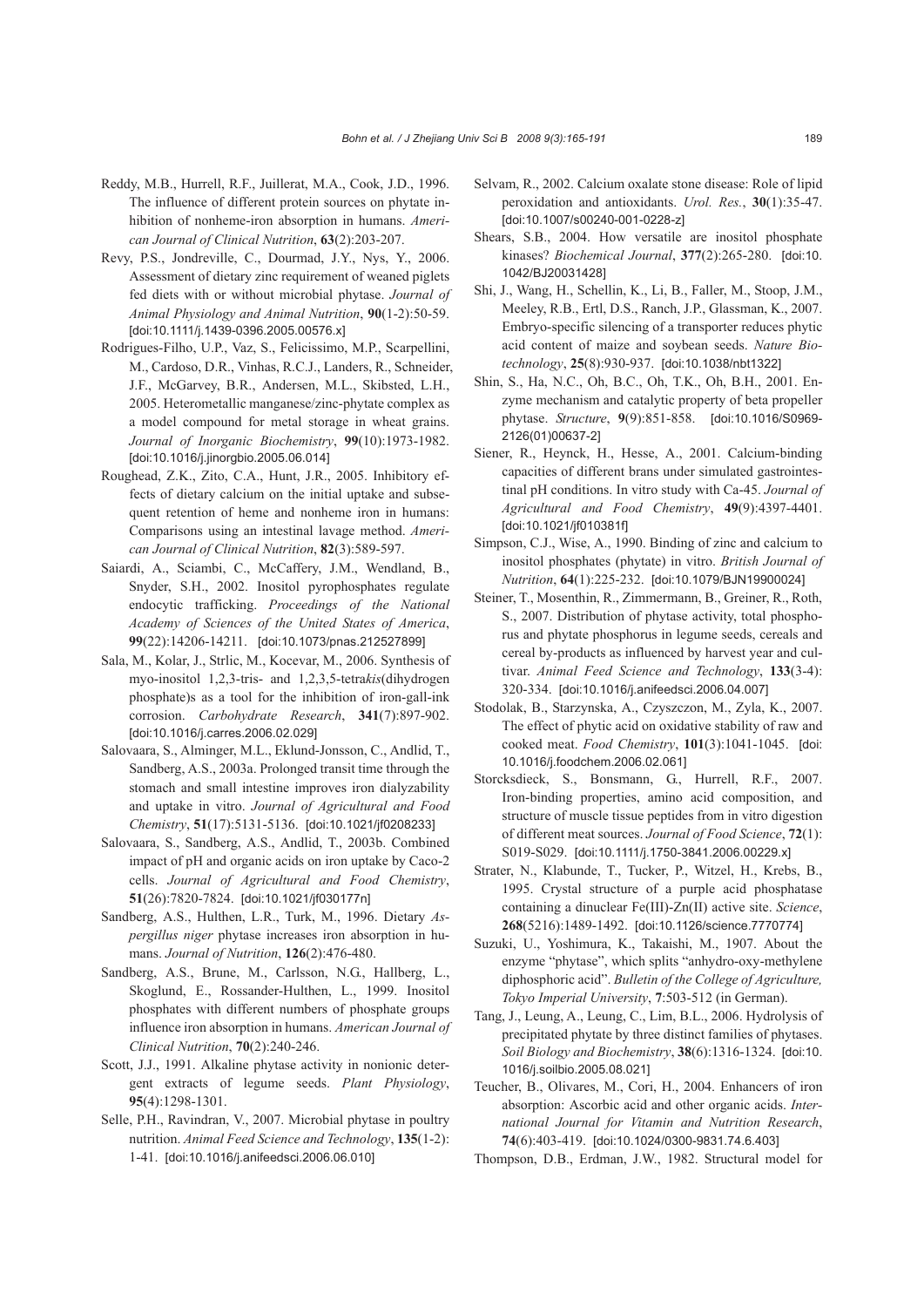ferric phytate—Implications for phytic acid analysis. *Cereal Chemistry*, **59**(6):525-528.

- Thornton, C.G., Passen, S., 2004. Inhibition of PCR amplification bovine fecal specimens with by phytic acid, and treatment of phytase to reduce inhibition. *Journal of Microbiological Methods*, **59**(1):43-52. [doi:10.1016/j. mimet.2004.06.001]
- Tomlinson, R.V., Ballou, C.E., 1962. Myoinositol polyphosphate intermediates in dephosphorylation of phytic acid by phytase. *Biochemistry*, **1**(1):166. [doi:10.1021/bi009 07a025]
- Torres, J., Dominguez, S., Cerda, M.F., Obal, G., Mederos, A., Irvine, R.F., Diaz, A., Kremer, C., 2005. Solution behaviour of *myo*-inositol hexakisphosphate in the presence of multivalent cations. Prediction of a neutral pentainagnesium species under cytosolic/nuclear conditions. *Journal of Inorganic Biochemistry*, **99**(3):828-840. [doi:10.1016/ j.jinorgbio.2004.12.011]
- Tuntawiroon, M., Sritongkul, N., Brune, M., Rossanderhulten, L., Pleehachinda, R., Suwanik, R., Hallberg, L., 1991. Dose-dependent inhibitory effect of phenolic-compounds in foods on nonheme-iron absorption in men. *American Journal of Clinical Nutrition*, **53**(2):554-557.
- Turk, M., Sandberg, A.S., 1992. Phytate degradation during breadmaking—Effect of phytase addition. *Journal of Cereal Science*, **15**(3):281-294.
- Turk, M., Carlsson, N.G., Sandberg, A.S., 1996. Reduction in the levels of phytate during wholemeal bread making; Effect of yeast and wheat phytases. *Journal of Cereal Science*, **23**(3):257-264. [doi:10.1006/jcrs.1996.0026]
- Ullah, A.H.J., Sethumadhavan, K., Mullaney, E.J., Ziegelhoffer, T., ustin-Phillips, S., 1999. Characterization of recombinant fungal phytase (*phy*A) expressed in tobacco leaves. *Biochemical and Biophysical Research Communications*, **264**(1):201-206. [doi:10.1006/bbrc.1999.1501]
- Ullah, A.H.J., Sethumadhavan, K., Mullaney, E.J., Ziegelhoffer, T., ustin-Phillips, S., 2002. Cloned and expressed fungal *phyA* gene in alfalfa produces a stable phytase. *Biochemical and Biophysical Research Communications*, **290**(4):1343-1348. [doi:10.1006/bbrc.2002.6361]
- Ullah, A.H.J., Sethumadhavan, K., Mullaney, E.J., Ziegelhoffer, T., ustin-Phillips, S., 2003. Fungal *phy*A gene expressed in potato leaves produces active and stable phytase. *Biochemical and Biophysical Research Communications*, **306**(2):603-609. [doi:10.1016/S0006-291X(03) 01002-7]
- van Etten, R.L., Davidson, R., Stevis, P.E., MacArthur, H., Moore, D.L., 1991. Covalent structure, disulfide bonding, and identification of reactive surface and active site residues of human prostatic acid phosphatase. *Journal of Biological Chemistry*, **266**(4):2313-2319.
- Vasca, E., Materazzi, S., Caruso, T., Milano, O., Fontanella, C., Manfredi, C., 2002. Complex formation between phytic acid and divalent metal ions: A solution equilibria and

solid state investigation. *Analytical and Bioanalytical Chemistry*, **374**(1):173-178. [doi:10.1007/s00216-002-14 69-6]

- Vats, P., Banerjee, U.C., 2004. Production studies and catalytic properties of phytases (*myo*-inositolhexakisphosphate phosphohydrolases): An overview. *Enzyme and Microbial Technology*, **35**(1):3-14. [doi:10.1016/j.enzmictec. 2004.03.010]
- Vats, P., Bhattacharyya, M.S., Banerjee, U.C., 2005. Use of phytases (*myo*-inositolhexakisphosphate phosphohydrolases) for combatting environmental pollution: A biological approach. *Critical Reviews in Environmental Science and Technology*, **35**(5):469-486. [doi:10.1080/ 10643380590966190]
- Veide, J., Andlid, T., 2006. Improved extracellular phytase activity in *Saccharomyces cerevisiae* by modifications in the PHO system. *International Journal of Food Microbiology*, **108**(1):60-67. [doi:10.1016/j.ijfoodmicro.2005. 10.020]
- Veiga, N., Torres, J., Dominguez, S., Mederos, A., Irvine, R.F., Diaz, A., Kremer, C., 2006. The behaviour of *myo*-inositol hexakisphosphate in the presence of magnesium(II) and calcium(II): Protein-free soluble InsP(6) is limited to 49 mu M under cytosolic/nuclear conditions. *Journal of Inorganic Biochemistry*, **100**(11):1800-1810. [doi:10.1016/j.jinorgbio.2006.06.016]
- Veum, T.L., Ledoux, D.R., Bollinger, D.W., Raboy, V., Cook, A., 2002. Low-phytic acid barley improves calcium and phosphorus utilization and growth performance in growing pigs. *Journal of Animal Science* **80**(10): 2663-2670.
- Vincent, J.B., Crowder, M.W., Averill, B.A., 1992. Hydrolysis of phosphate monoesters: A biological problem with multiple chemical solutions. *Trends in Biochemical Sciences*, **17**(3):105-110. [doi:10.1016/0968-0004(92)9024 6-6]
- Vohra, P., Gray, G.A., Kratzer, F.H., 1965. Phytic acid-metal complexes. *Proceedings of the Society for Experimental Biology and Medicine*, **120**(2):447-449.
- Volkmann, C.J., Chateauneuf, G.M., Pradhan, J., Bauman, A.T., Brown, R.E., Murthy, P.P.N., 2002. Conformational flexibility of inositol phosphates: Influence of structural characteristics. *Tetrahedron Letters*, **43**(27):4853-4856. [doi:10.1016/S0040-4039(02)00875-4]
- Vucenik, I., Shamsuddin, A.M., 2006. Protection against cancer by dietary IP6 and inositol. *Nutrition and Cancer*, **55**(2):109-125. [doi:10.1207/s15327914nc5502\_1]
- Wang, Y., Gao, X.R., Su, Q., Wu, W., An, L.J., 2007. Expression of a heat stable phytase from Aspergillus fumigatus in tobacco (*Nicotiana tabacum* L. cv. NC89). *Indian Journal of Biochemistry and Biophysics*, **44**(1):26-30.
- Ward, K.A., 2001. Phosphorus-friendly transgenics. *Nature Biotechnology*, **19**(5):415-416. [doi:10.1038/88064]
- WHO, 2002. Reducing Risks, Promoting Healthy Life. *In*: